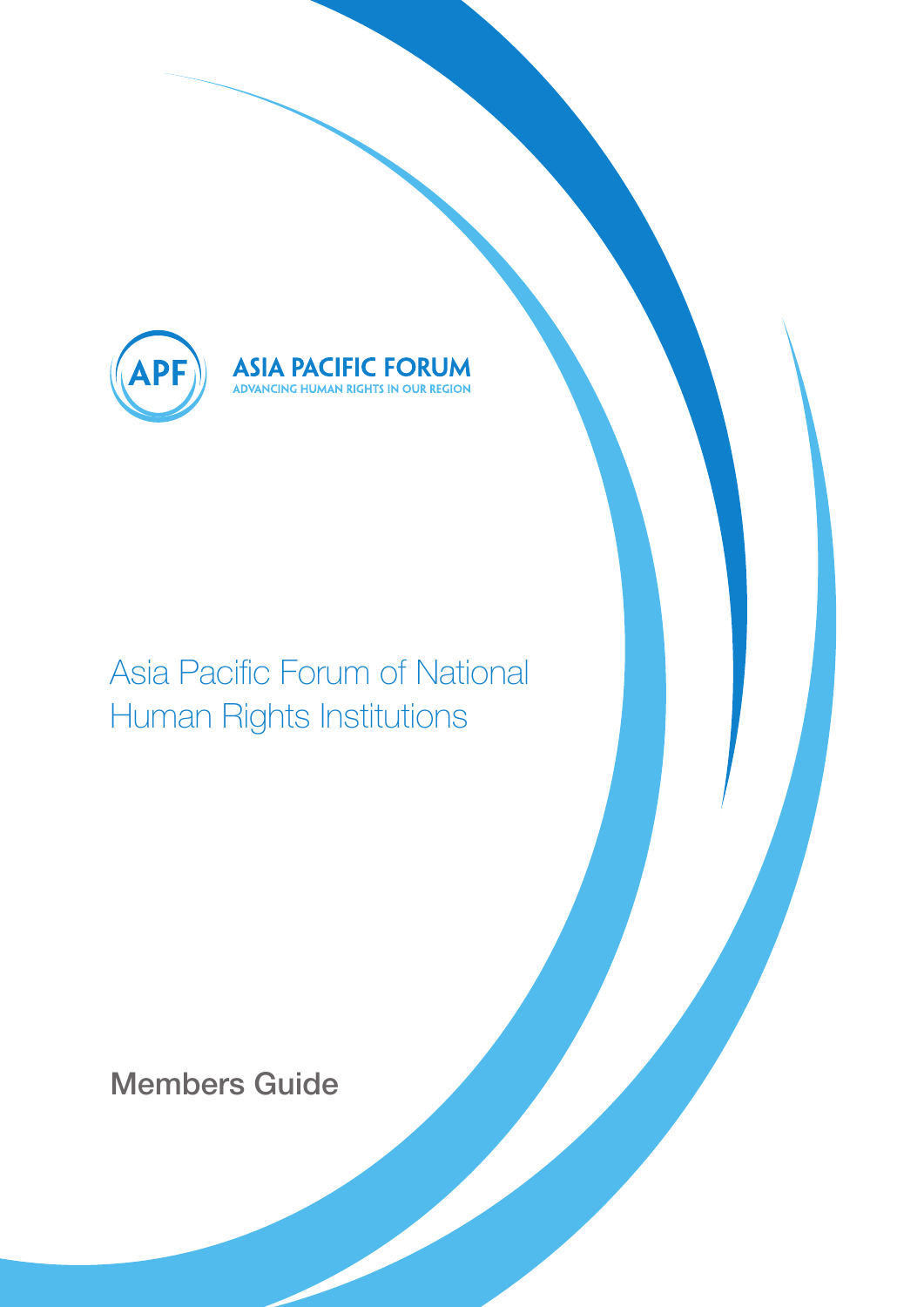# **Contents**

|                               | <b>Introduction</b>                                                            |                                                          | 5              |  |
|-------------------------------|--------------------------------------------------------------------------------|----------------------------------------------------------|----------------|--|
| 1.                            |                                                                                | The APF mission, vision and objectives                   | 5              |  |
| The APF Code of Conduct<br>2. |                                                                                |                                                          | 6              |  |
| 3.                            | The APF Constitution                                                           |                                                          |                |  |
| 4.                            |                                                                                | APF governance and personnel                             | $\overline{7}$ |  |
| 5.                            |                                                                                | Forum Council Members: Rights and responsibilities       | 8              |  |
| 6.                            |                                                                                | Renumeration, expenses and travel claims                 | 8              |  |
| 7.                            |                                                                                | Grievance and disciplinary procedures                    | $\Theta$       |  |
|                               |                                                                                | Appendix 1: Code of Conduct to guide the work of the APF | 10             |  |
| 1.                            |                                                                                | Introduction                                             | 10             |  |
| 2.                            |                                                                                | The Code                                                 | 10             |  |
| 3.                            |                                                                                | Principles of public life which guide the APF            | 11             |  |
| 4.                            |                                                                                | Breaches of the Code                                     | 12             |  |
|                               | Annexure 1: APF discrimination and harassment policy<br>13                     |                                                          |                |  |
|                               | $\mathbf{1}$ .                                                                 | Overview                                                 | 13             |  |
|                               | 2.                                                                             | Scope                                                    | 13             |  |
|                               | З.                                                                             | Application                                              | 13             |  |
|                               | 4.                                                                             | Definitions                                              | 13             |  |
|                               | 5.                                                                             | Policy                                                   | 13             |  |
|                               | 6.                                                                             | Applicable law                                           | 14             |  |
|                               | 7.                                                                             | Guidelines                                               | 14             |  |
|                               |                                                                                | Annexure 2: APF media policy<br>16                       |                |  |
|                               | 1.                                                                             | Purpose                                                  | 16             |  |
|                               | 2.                                                                             | Aim                                                      | 16             |  |
|                               | 3.                                                                             | Responsibility for public comment                        | 16             |  |
|                               | 4.                                                                             | Issues for media engagement                              | 16             |  |
|                               | 5.                                                                             | Preparing for media engagement                           | 17             |  |
|                               | 6.                                                                             | Responding to media requests                             | 17             |  |
|                               | 7.                                                                             | Reporting on media engagement                            | 18             |  |
|                               | Annexure 3: APF discrimination and harassment grievance procedure policy<br>19 |                                                          |                |  |
|                               | 1.                                                                             | Statement of intent                                      | 19             |  |
|                               | 2.                                                                             | Coverage                                                 | 19             |  |
|                               | 3.                                                                             | Definitions                                              | 19             |  |
|                               | 4.                                                                             | Principles                                               | 19             |  |
|                               | 5.                                                                             | APF discrimination and harassment grievance procedure    | 20             |  |
|                               |                                                                                | APF discrimination and harassment grievance report form  | 22             |  |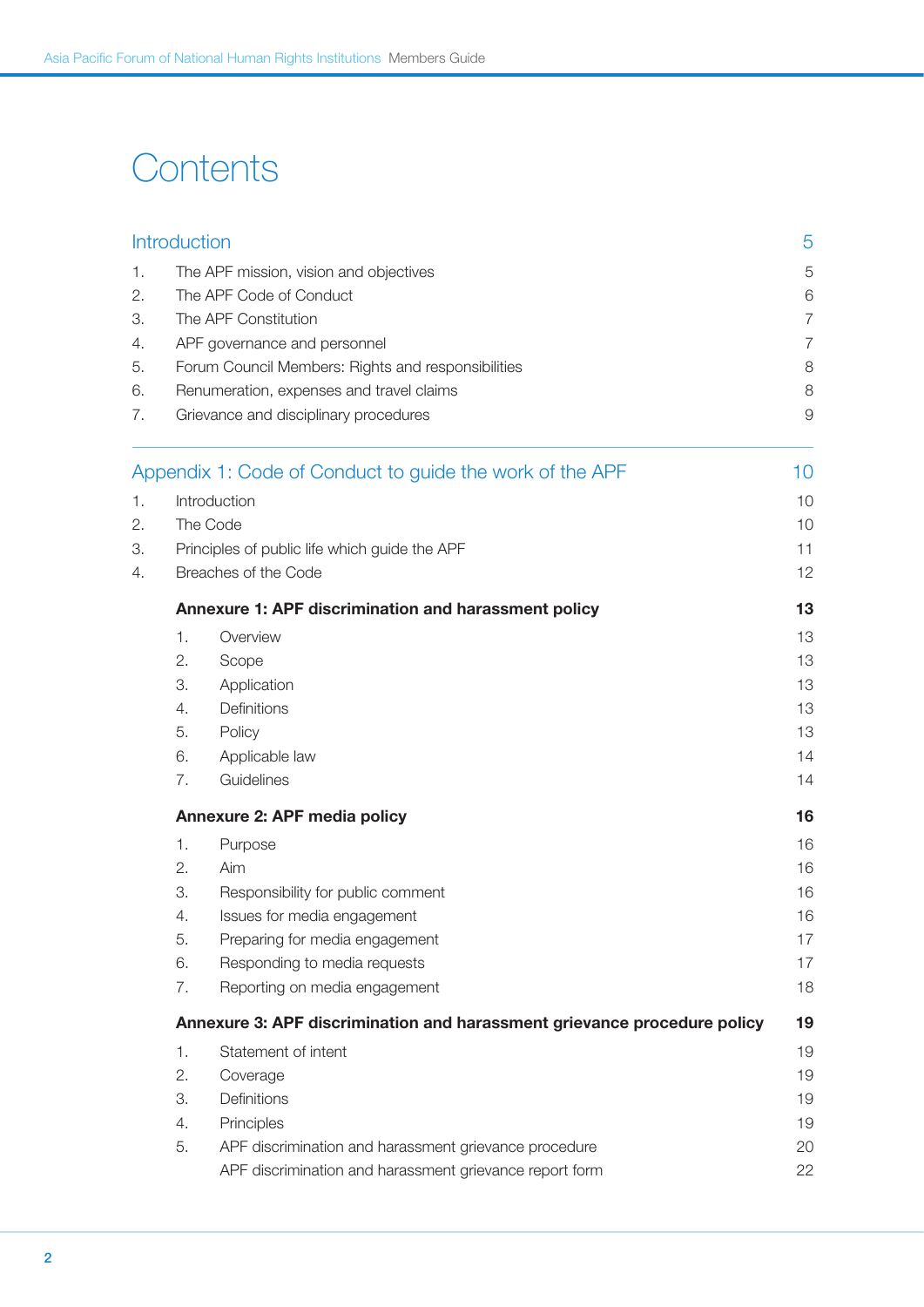|     | Annexure 4: APF disciplinary procedure policy |                                                               | 27 |  |
|-----|-----------------------------------------------|---------------------------------------------------------------|----|--|
|     | 1.                                            | Statement of intent                                           | 27 |  |
|     | 2.                                            | Coverage                                                      | 27 |  |
|     | 3.                                            | Definitions                                                   | 27 |  |
|     | 4.                                            | Principles                                                    | 27 |  |
|     | 5.                                            | APF disciplinary procedure policy                             | 28 |  |
|     |                                               | <b>Appendix 2: APF Constitution</b>                           | 30 |  |
| 1.  |                                               | Company's name                                                | 30 |  |
| 2.  |                                               | Forum's object                                                | 30 |  |
| 3.  |                                               | Forum's powers                                                | 30 |  |
| 4.  |                                               | Additional powers                                             | 32 |  |
| 5.  |                                               | Income and property                                           | 32 |  |
| 6.  |                                               | Liability of members                                          | 32 |  |
| 7.  |                                               | Guarantee by full members                                     | 32 |  |
| 8.  |                                               | Establishment and operation of public fund                    | 33 |  |
| 9.  |                                               | Winding up                                                    | 33 |  |
| 10. |                                               | Altering this constitution                                    | 33 |  |
| 11. |                                               | Membership                                                    | 34 |  |
| 12. |                                               | When membership ceases                                        | 36 |  |
| 13. |                                               | General meetings                                              | 37 |  |
| 14. |                                               | Forum Councillors                                             | 42 |  |
| 15. |                                               | Executive officers                                            | 49 |  |
| 16. | Advisory committees                           |                                                               | 50 |  |
| 17. |                                               | Indemnity and insurance                                       | 51 |  |
| 18. | Auditor                                       |                                                               | 52 |  |
| 19. | Notices                                       |                                                               | 52 |  |
| 20. | Definitions and interpretation                |                                                               | 52 |  |
| 21. | 54<br>Application of the Act                  |                                                               |    |  |
|     |                                               | Appendix 3: APF rules of procedure                            | 56 |  |
|     | А.                                            | Rules of procedure for the Annual General Meetings of the APF | 56 |  |
|     | 1.                                            | Statement of purpose                                          | 56 |  |
|     | 2.                                            | Convening an AGM                                              | 56 |  |
|     | 3.                                            | Documentation for the AGM                                     | 57 |  |
|     | 4.                                            | Attendance, representation and credentials                    | 57 |  |

6. The APF secretariat 59 7. Adoption and amendment of rules of procedure 69

5. Conduct of the Meeting 57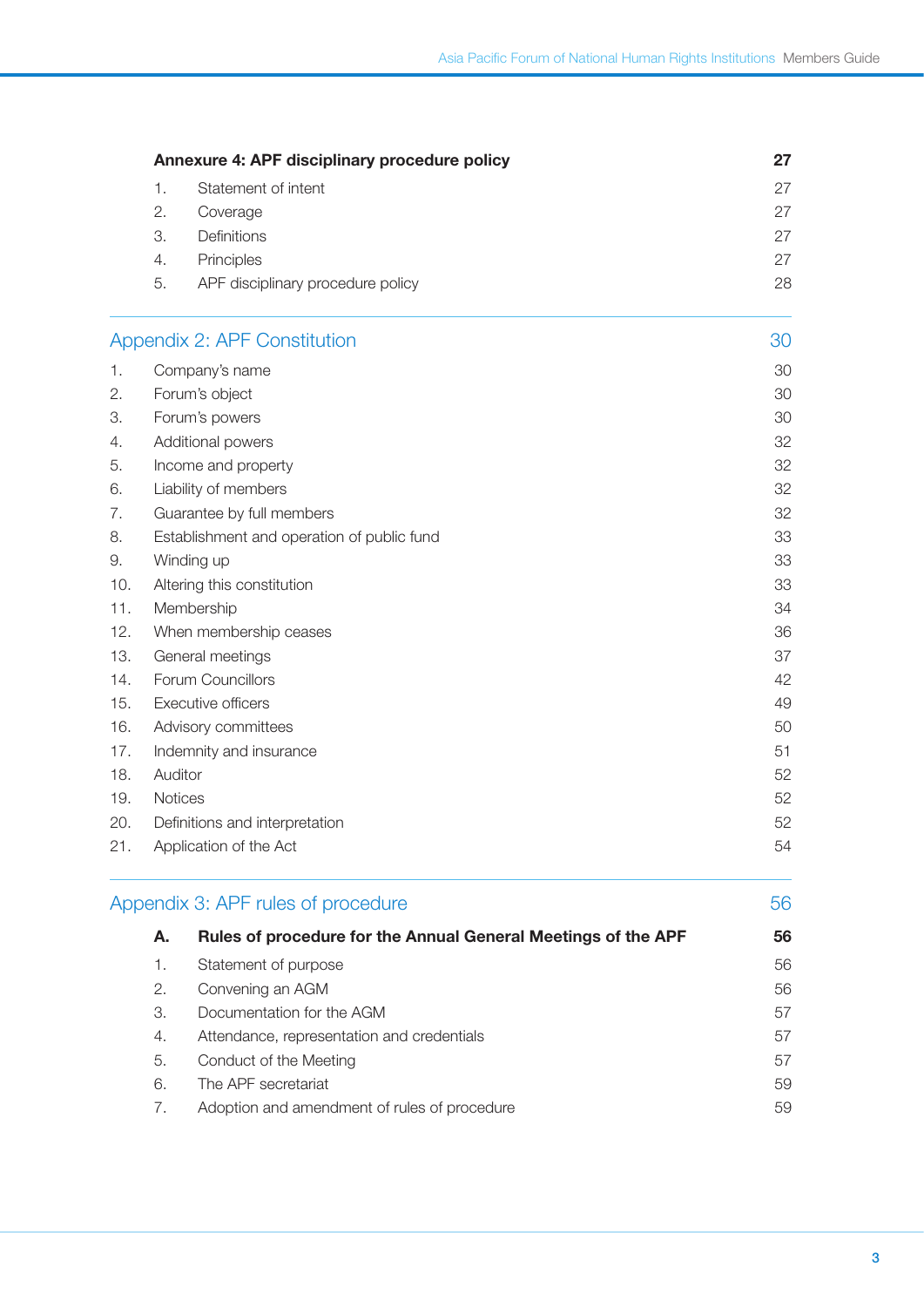|                | В.                                                     | Rules of procedure for the Conference of the<br>Asia Pacific Forum of National Human Rights Institutions | 60 |  |
|----------------|--------------------------------------------------------|----------------------------------------------------------------------------------------------------------|----|--|
|                | 1.                                                     | Statement of purpose                                                                                     | 60 |  |
|                | 2.                                                     | Representation and attendance                                                                            | 60 |  |
|                | 3.                                                     | Conduct of the Conference                                                                                | 60 |  |
|                | 4.                                                     | Participation                                                                                            | 61 |  |
|                | 5.                                                     | Final Conference statement                                                                               | 62 |  |
|                | 6.                                                     | The role of the APF secretariat                                                                          | 62 |  |
|                | 7.                                                     | Adoption and amendment of the rules of procedure                                                         | 63 |  |
|                | C.                                                     | Rules of procedure for meetings of the Forum Councillors<br>of the APF                                   | 64 |  |
|                | 1.                                                     | Statement of purpose                                                                                     | 64 |  |
|                | 2.                                                     | Convening a meeting of Forum Councillors                                                                 | 64 |  |
|                | 3.<br>Documentation for a meeting of Forum Councillors |                                                                                                          | 64 |  |
|                | 4.                                                     | Attendance, representation and credentials                                                               |    |  |
|                | 5.                                                     | Conduct of meetings of Forum Councillors                                                                 | 65 |  |
|                | 6.                                                     | The APF secretariat                                                                                      | 67 |  |
|                | 7.                                                     | Adoption and amendment of rules of procedure                                                             | 67 |  |
|                |                                                        | Appendix 4: Obligations of Forum Councillors under                                                       |    |  |
|                |                                                        | <b>Australian Corporations Law</b>                                                                       | 68 |  |
| $\mathbf{1}$ . |                                                        | Positive obligations of Forum Councillors                                                                | 68 |  |
| 2.             | Negative duties of Forum Councillors                   |                                                                                                          | 71 |  |
| 3.             |                                                        | Civil and criminal consequences of breaches of duties of good faith, use of position                     |    |  |
|                |                                                        | or information                                                                                           |    |  |
|                |                                                        | Appendix 5: APF expense and travel claims guidelines                                                     | 74 |  |
| 1.             |                                                        | Definition of official travel                                                                            | 74 |  |
| 2.             | Expense and travel claims                              |                                                                                                          | 74 |  |
|                |                                                        |                                                                                                          |    |  |

| Reimbursement claims procedure | 75 |
|--------------------------------|----|
| Reimbursement claim form       | 76 |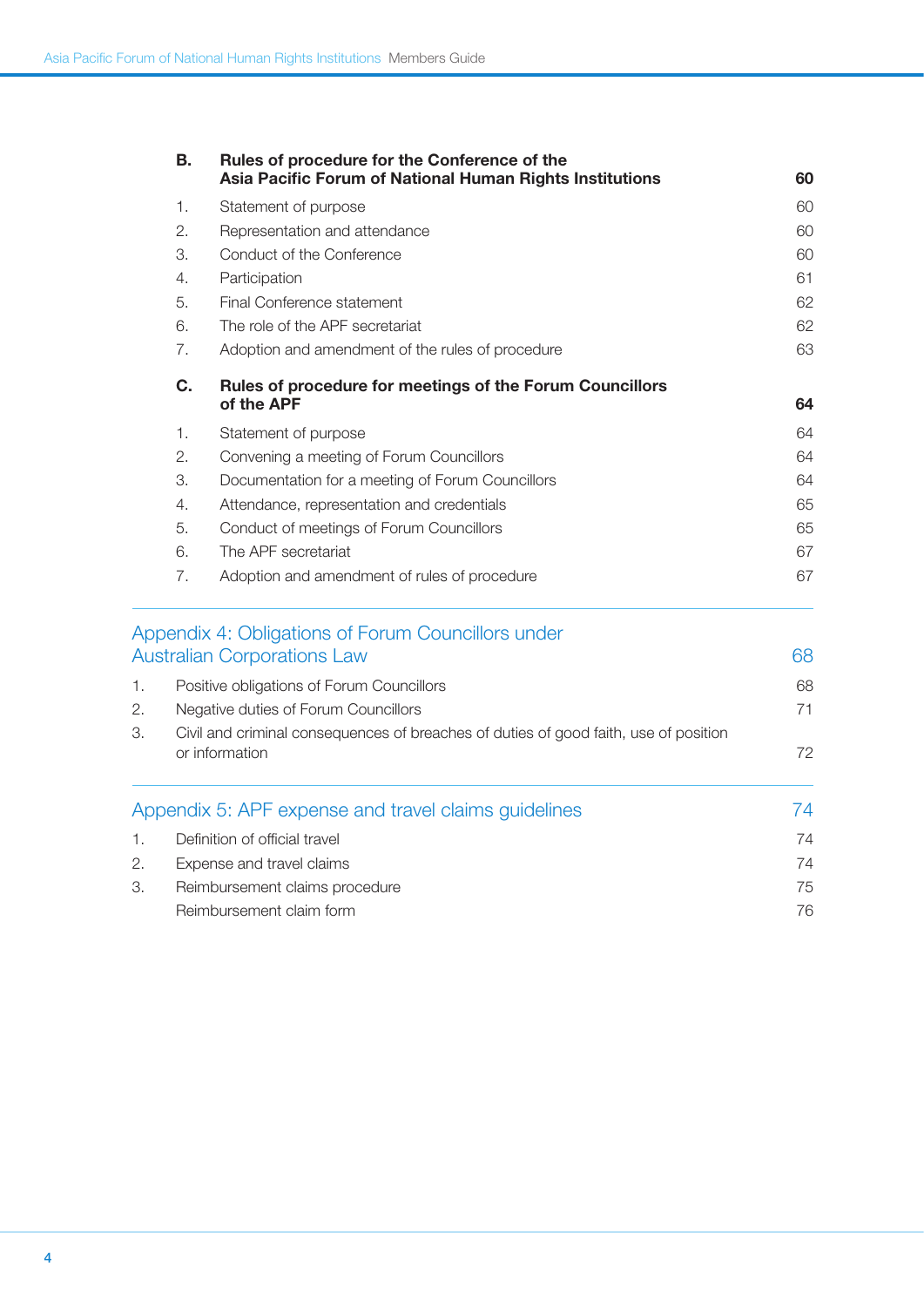# **Introduction**

The Asia Pacific Forum of National Human Rights Institutions ('APF'), established in 1996, is the leading regional member-based human rights organisation in the Asia Pacific.

The responsibilities and functions of APF Members and the secretariat are set out in the APF Constitution, APF Policies and in applicable legislation.

This Guide applies to all APF Member Institutions, Forum Councillors, secretariat staff (including interns and volunteers) and consultants who are engaged from time to time to do work for the APF. Specific additional rights and responsibilities of Forum Council Members are set out in parts 5 and 6 and Appendix 4.

The purpose of this Members' Guide is to provide clarity to APF Members about the responsibilities, functions and expectations of APF Members, acting individually and collectively, in order to ensure compliance by all Members with the Constitution, APF policies and applicable legislation and to facilitate the APF's mission to protect and promote the human rights of the peoples of the Asia Pacific through its member institutions.

The Guide also serves as a resource and reference to assist the APF and its Member Institutions' to ensure the continued good corporate governance and management of the APF. It will be provided to all Forum Councillors and be available on the APF website. The Guide will be reviewed on a regular basis by the Forum Councillors to ensure relevance and best practice in corporate governance.

# 1. The APF Mission, Vision and Objectives

The APF has a clearly articulated mission, vision and objectives which all APF Members have approved and therefore should embrace and adhere to.

The APF Mission Statement highlights the need for regional cooperation, coordination and collective effort and provides that:

*APF member institutions believe that regional cooperation and coordination is essential to protect*  and promote the human rights of the peoples of the Asia Pacific. Through the APF their collective *efforts are focused on supporting the effective and efficient promotion of their respective mandates and the establishment and strengthening of new National Human Rights Institutions in full conformity with the Paris Principles.*

The APF Vision Statement articulates five ways by which the APF seeks to continue to be the leading eminent regional human rights organisation in the Asia Pacific by:

- promoting effective international, regional and national cooperation and coordination;
- being representative of its membership and responsive to their needs;
- strengthening the capacity of its membership to protect and promote human rights;
- securing sufficient funding for its activities; and
- being the best managed organisation in its class.

The APF has five strategic objectives. These objectives, which are the means by which the Mission and Vision are actualised, are to:

- Enhance member's institutional capacity;
- Enhance member's communication, cooperation and engagement;
- Promote compliance with the Paris Principles;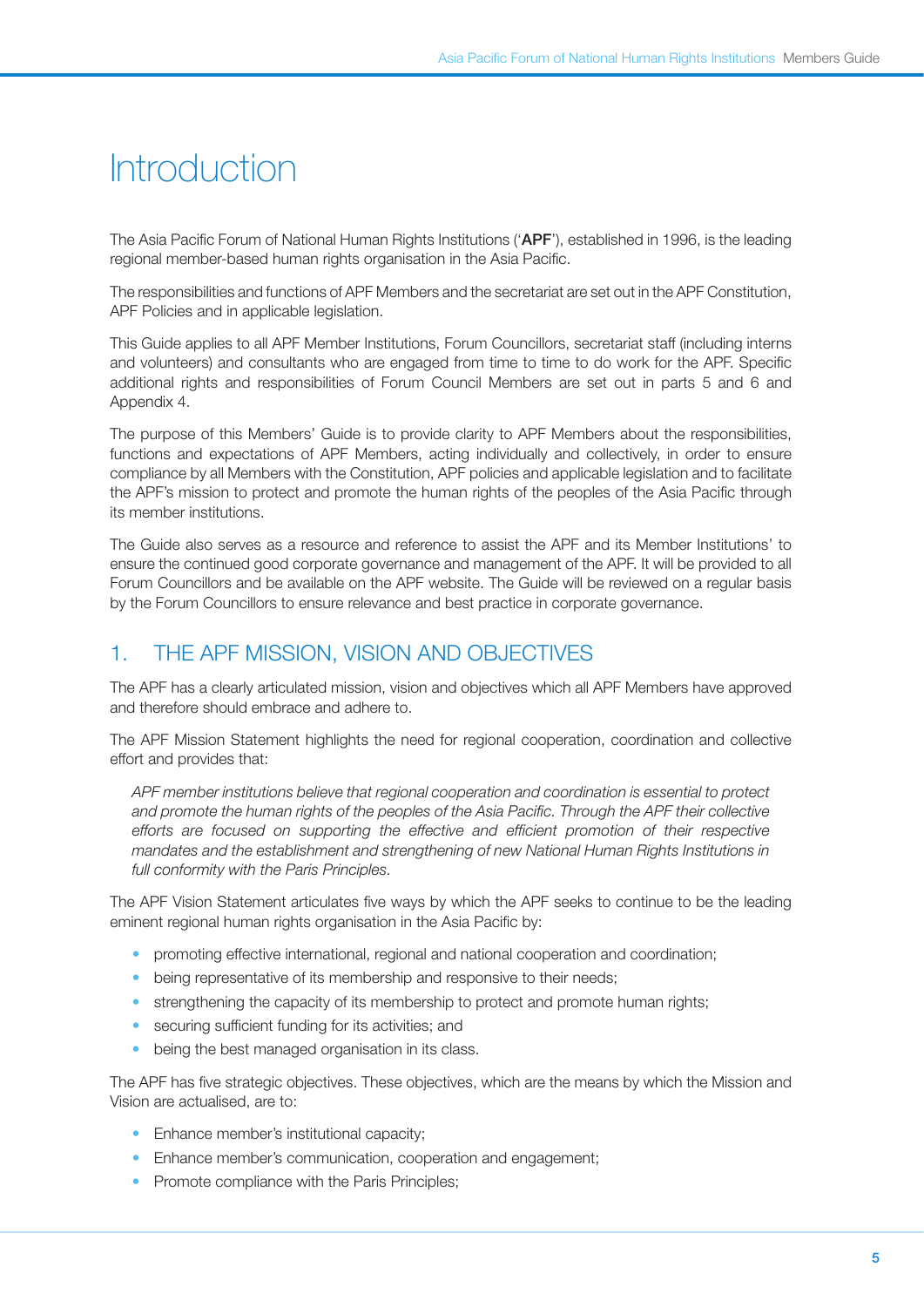- Engage with regional and international human rights mechanisms; and
- Ensure the effective, efficient and strategic management of the APF.

# 2. THE APE CODE OF CONDUCT

The APF Code of Conduct is designed to ensure that the excellent reputation of the APF is maintained and, specifically, that the operations of the APF are conducted at all times with integrity, honesty, impartiality and objectivity.

The Code of Conduct provides operational guidelines regarding the exercise of the powers, duties and responsibilities of APF Member institutions, Forum Councillors, secretariat staff (including interns and volunteers) and consultants who are engaged from time to time to do work for the APF.

The Code complements the material contained in APF policy documents including the APF Discrimination and Harassment Policy, the APF Media Policy, the APF Discrimination and Harassment Grievance Procedure Policy and the APF Disciplinary Procedure Policy. Members are expected to become familiar with those policy documents and to adhere to them.

The Code, which is Appendix 1 to this Members' Guide, stipulates that APF Member institutions, Forum Councillors, APF Secretariat staff (including interns and volunteers) and Consultants will at all times while on APF duty:

- behave honestly, lawfully, fairly, ethically, with integrity and in a way that upholds the good reputation of the APF;
- act in good faith, responsibly, with due care, competence and diligence in the best interests of the APF and fulfil all fiduciary and legal obligations to the APF;
- act professionally, courteously, respectfully, and without unfair or unlawful discrimination or harassment, with all APF personnel and stakeholders;
- use APF property and resources accountably in furtherance of the APF's interest and not for personal gain;
- not make improper use of any information relating to the affairs of the APF, or of any opportunity received by virtue of the capacity, duties, status, power or authority of being an APF Member, Forum Councillor, staff member or consultant, in order to gain a personal benefit or advantage, or a benefit or advantage for any other entity;
- not accept from, or give to, stakeholders gifts or other benefits not customary in normal social interactions;
- disclose, and take reasonable steps to avoid, any conflict of interest (real or apparent) regarding any matters that may come before the APF and abstain from discussion, voting or otherwise influencing a decision on any matter in which such an interest exists; and
- if facing public scrutiny in a matter of legal, financial, or any other impropriety, respond in a manner which at all times deflects negative publicity from, and upholds the good reputation of, the APF.

The Code also sets out eight principles of public life which guide the APF. These principles essentially articulate the values which underpin the operations of the APF: integrity, accountability, efficiency, impartiality, transparency, mutual respect and support, confidentiality and leadership.

Lastly, the Code states that APF personnel who act in a way which is in breach of, or inconsistent with, the Code or otherwise illegal, improper or unethical, involves maladministration, or which brings the APF into disrepute, will be dealt with in accordance with law and/or APF Personnel Disciplinary Procedures, as appropriate.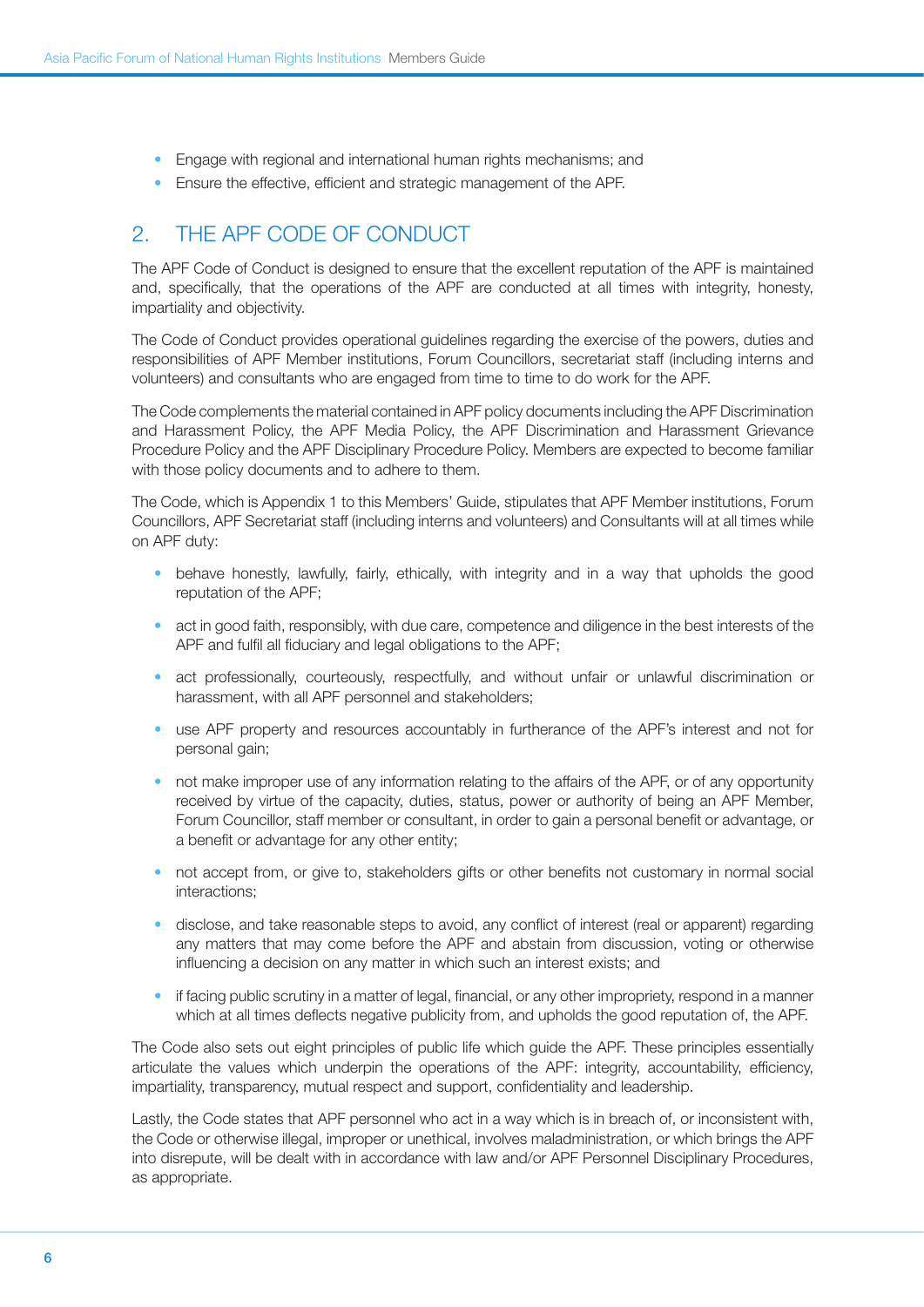# 3. The APF Constitution

The APF is an incorporated company limited by guarantee under the Commonwealth *Corporations Act 2001* (the Corporations Act). This means that the APF draws its powers, authority and limitations from the Corporations Act. The Corporations Act imposes regulatory requirements on corporations and obliges corporations, like the APF, to:

- have internal governance rules, and
- set procedures for the alteration of these rules.

The APF has, accordingly, adopted a Constitution which sets out the APF's specific powers, authority and limitations and which governs the activities of the APF. The Constitution also sets out, amongst other things, APF membership categories, the convening of meetings and the roles, powers and duties of the Forum Council, APF Executive Officers and Advisory Committees.

The Constitution is Appendix 2 to this Guide.

## 4. APF Governance and Personnel

#### 4.1 Members

The APF currently has 17 member NHRIs from the Asia Pacific region.

## 4.2 The Forum Council

The APF Constitution provides for Members to be represented through the APF Forum Council with each full (or "A"-status) Member nominating one voting councillor. The Forum Council, as the decisionmaking body of the APF, meets each year as part of the APF Annual Meeting and on other occasions as required. The Forum Council serves a function similar to a Board of Directors; it sets the APF's policies and priorities, decides membership applications and exercises all the powers set out in the Constitution.

Forum Council meetings are run according to the [APF Rules of Procedures for Forum Councillors'](http://www.asiapacificforum.net/about/governance/annual-meetings/downloads/apf-rules-of-procedures/Forum_Councillors_Meeting.doc) [Meetings](http://www.asiapacificforum.net/about/governance/annual-meetings/downloads/apf-rules-of-procedures/Forum_Councillors_Meeting.doc) which govern matters such as convening, adjourning and giving notice of meetings of Forum Councillors, attendance and representation at meetings of Forum Councillors and how the meetings are to be conducted. The Rules of Procedure for Forum Councillor Meetings, Annual General Meetings and the APF Conference are Appendix 3 to this Guide.

## 4.3 Committees

Forum Councillors can establish 'committees of councillors' to administer different aspects of the APF's operations (for example, a management committee to oversee APF operations).

## 4.4 Secretariat

The secretariat is responsible for implementing the decisions of the Forum Council and for managing the day-to-day operations of the APF. The Director of the Secretariat reports to the Chairperson of the Forum Council on a regular basis and to the Forum Councillors through annual meetings and/or the management committee.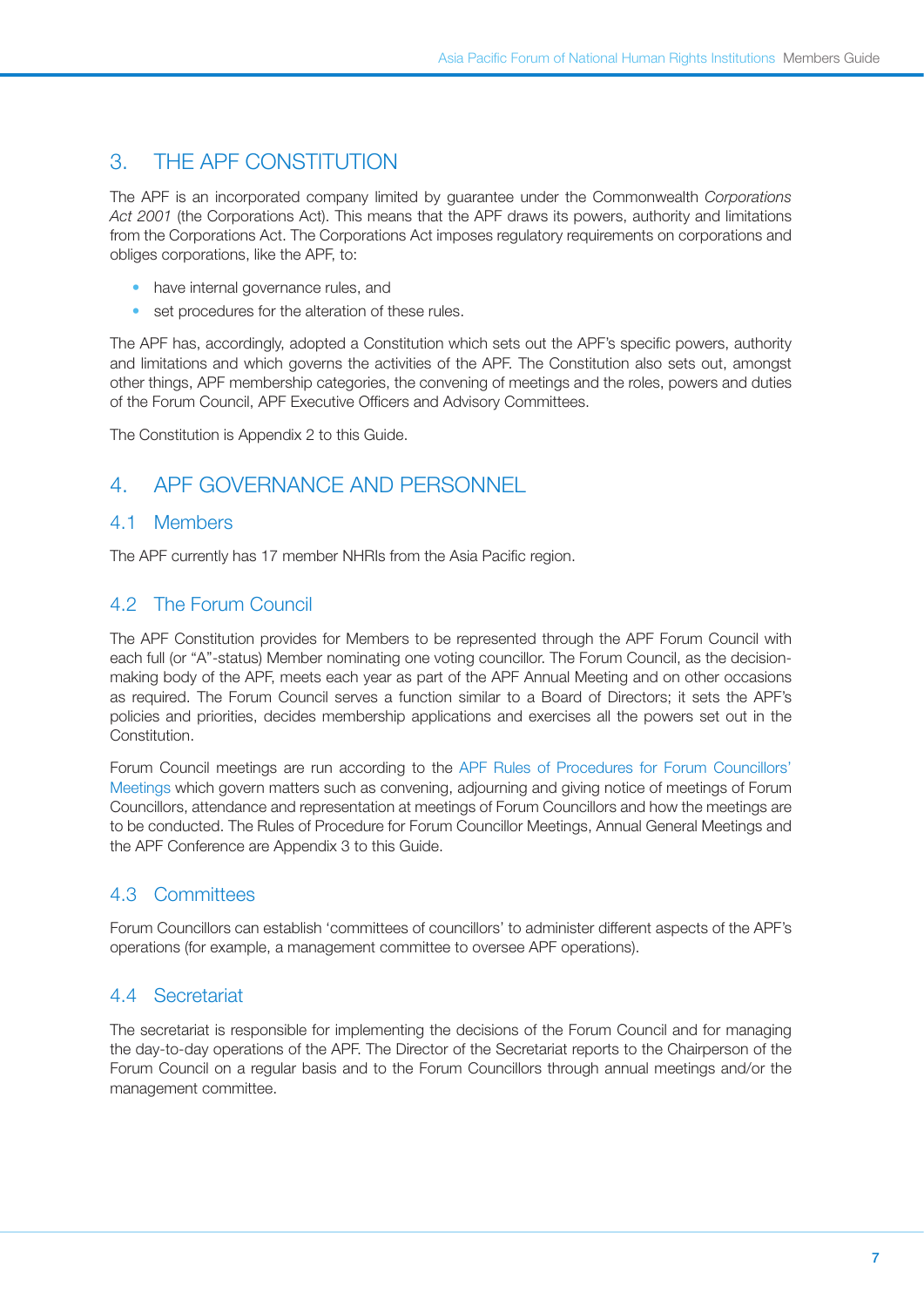# 5. Forum Council Members: Rights and Responsibilities

The APF Constitution vests powers and restrictions in the Forum Council regarding the management of APF property and affairs (see Appendix 2).

The APF Constitution also explicitly stipulates in Rule 20.1 that 'Forum councillors means the Forum's board of directors'. The Forum Council representative nominated by the full Member must be registered with the Australian Securities and Investment Commission as a director of the APF and their activities on the Forum Council are subject to law which imposes a range of strict duties on directors to avoid any potential misuse of the power that they have to control the management, property and affairs of a company1 and also imposes penalties for civil or criminal offences for breaches of those duties.

Accordingly, Forum Councillors must also at all times observe any restrictions to their, or the APF's, powers contained in the APF Constitution or the Corporations Act. Forum Councillors are also obliged to take steps to ensure their own and the Forum Council's compliance with relevant law.

Forum Councillors have both positive duties – things that they must do – and negative duties – things that they must not do.

The key positive duties are:

- to act in good faith in the best interests of the APF, and to exercise powers for a proper purpose;
- to exercise skill, care and diligence as Forum Councillors;
- to give adequate consideration and to retain discretion; and
- to disclose any material personal interest.

Forum Councillors also have positive duties in relation to financial reporting obligations and to ensure that the APF remains solvent.

The key negative duties are:

- • to avoid a conflict of interest, and
- to not improperly use any position or information that is obtained by virtue of being a Forum Councillor.

Appendix 4 examines the obligations of Forum Councillors acting in their individual capacity as members of the Forum Council and also jointly as the Forum Council.

## 6. Remuneration, Expenses and Travel Claims

#### 6.1 Remuneration

Rule 5 of the APF Constitution provides that no part of the Forum's income and property may be paid, transferred or distributed to any of the APF members or Forum councillors. This is subject to three exceptions:

- Forum councillors who provide a professional or technical service to the APF, other than in the capacity as a Forum councillor, can receive a commercially reasonable payment so long as the provision of the service was approved first by the Forum councillors;
- the APF Constitution makes provision for the appointment of an executive officer for a period, at the remuneration and on the conditions that the Forum councillors think fit (Rule 15.3 (b)); and

These laws include Chapter 2D the Corporations Act and Commonwealth laws relating to taxation, privacy, industrial relations, employment, unfair dismissal, superannuation, taxation, anti-discrimination, criminal and occupational health and safety laws.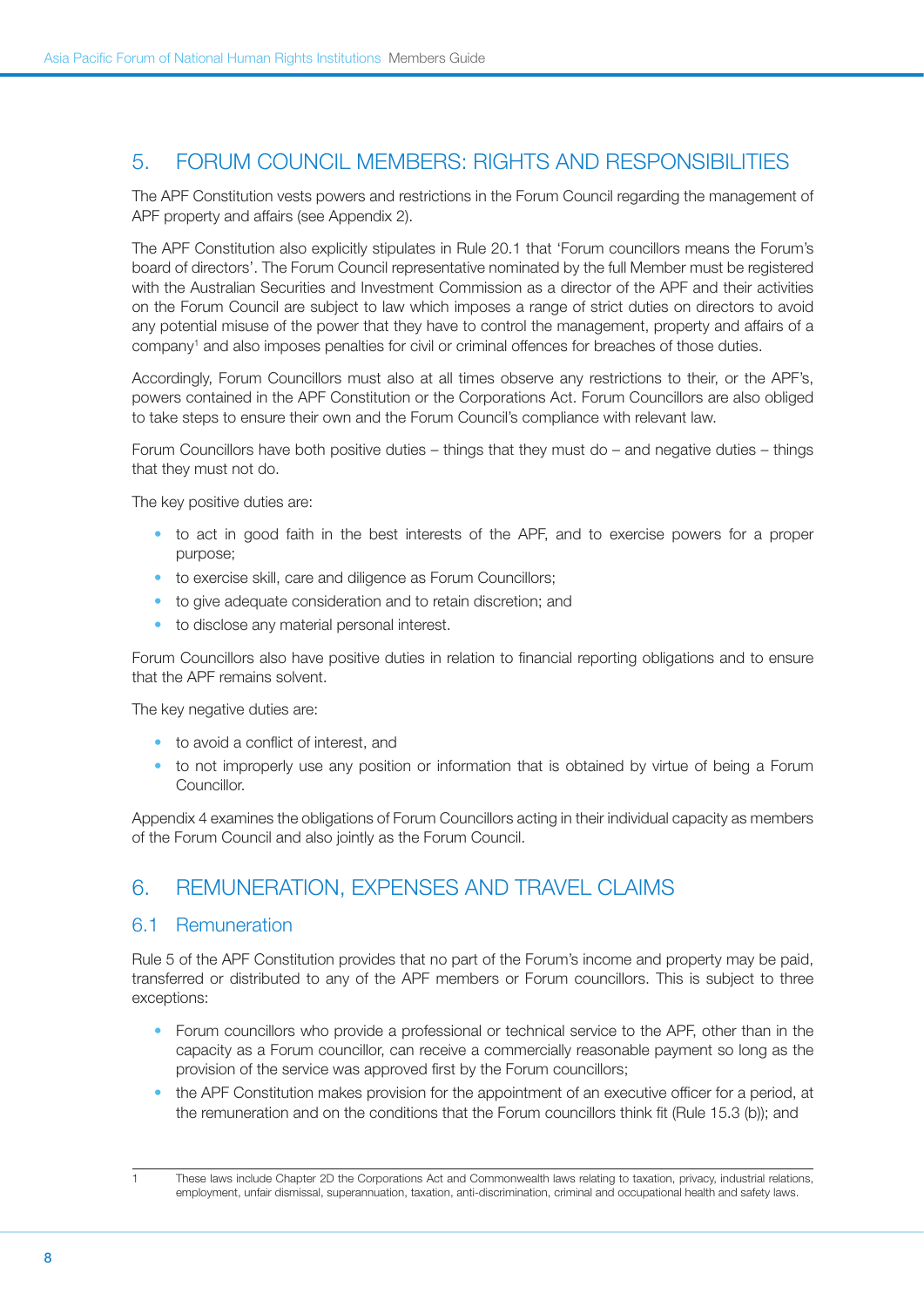• a Forum councillor may hold another position (except as auditor) in the Forum and may be appointed to that position on terms as to remuneration, tenure and otherwise that the Forum councillors think fit (Rule 14.4).

## 6.2 Expense and travel claims

Rule 5 does not prohibit the Forum Council from approving a payment for out-of-pocket expenses incurred by a Forum councillor who performs a duty as a councillor of the Forum. Such expenses may include travelling and related expenses regarding attendance at Forum Council meetings and other activities directly connected to attending to Forum Council business. Appendix 5 sets out the APF Expense and Travel Claims Guidelines.

# 7. Grievance and Disciplinary Procedures

Any complaint of discrimination or harassment in breach of the APF Discrimination and Harassment Policy will be dealt with in accordance with the APF Discrimination and Harassment Grievance Procedure Policy which is Annexure 3 to the Code of Conduct.

Any complaint of a breach of the Code of Conduct or APF Media Policy will be dealt with in accordance with the APF Disciplinary Procedure Policy which is Annexure 4 to the Code of Conduct.

As stated above, the Code of Conduct forms Appendix 1 to this Guide.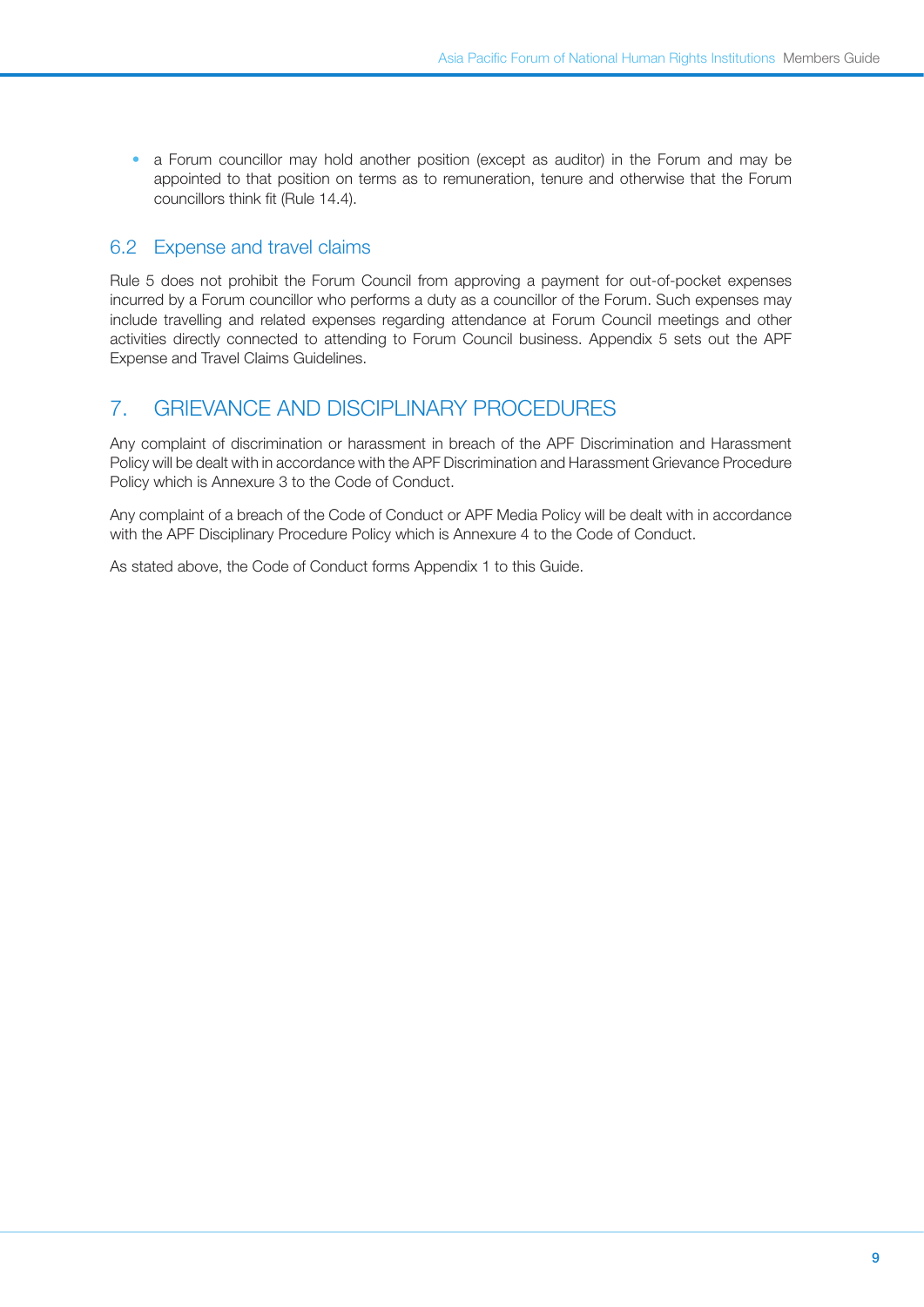# Appendix 1: Code of Conduct to guide the work of the APF

# 1. INTRODUCTION

1.1 The following code of conduct is designed to ensure that the excellent reputation of the Asia Pacific Forum of National Human Rights Institutions (APF) is maintained and, specifically, that the operations of the APF are conducted at all times with integrity, honesty, impartiality and objectivity, in the promotion and protection of human rights in the Asia Pacific Region.

1.2 The code of conduct provides operational guidelines regarding the exercise of the powers, duties and responsibilities of Member institutions, Forum Councillors and Secretariat staff (including interns and volunteers) and Consultants who are engaged from time to time to do work for the APF (APF personnel).

1.3 This Code complements the material contained in APF policy documents including the APF Discrimination and Harassment Policy, the APF Media Policy, the APF Discrimination and Harassment Grievance Procedure Policy and the APF Disciplinary Procedure Policy which form annexures 1–4 respectively of the Code. Members are expected to become familiar with these policy documents and to adhere to them.

# 2. THE CODE

#### APF personnel, while on duty, must at all times:

- (1) behave honestly, lawfully, fairly, ethically, with integrity and in a way that upholds the good reputation of the APF;
- (2) act in good faith, responsibly, with due care, competence and diligence in the best interests of the APF and fulfil all fiduciary and legal obligations to, the APF;
- (3) act professionally, courteously, respectfully, and without unfair or unlawful discrimination or harassment, with all APF personnel and stakeholders;
- (4) use APF property and resources accountably in furtherance of the APF's interest and not for personal gain;
- (5) not make improper use of any information relating to the affairs of the APF, or of any opportunity received by virtue of the capacity, duties, status, power or authority of being APF personnel, in order to gain a personal benefit or advantage, or a benefit or advantage for any other entity;
- (6) not accept from, or give to, stakeholders gifts or other benefits not customary in normal social interactions;
- (7) disclose, and take reasonable steps to avoid, any conflict of interest (real or apparent) regarding any matters that may come before the APF and abstain from discussion, voting or otherwise influencing a decision on any matter in which such an interest exists; and
- (8) if facing public scrutiny in a matter of legal, financial, or any other impropriety, respond in a manner which at all times deflects negative publicity from, and upholds the good reputation of, the APF.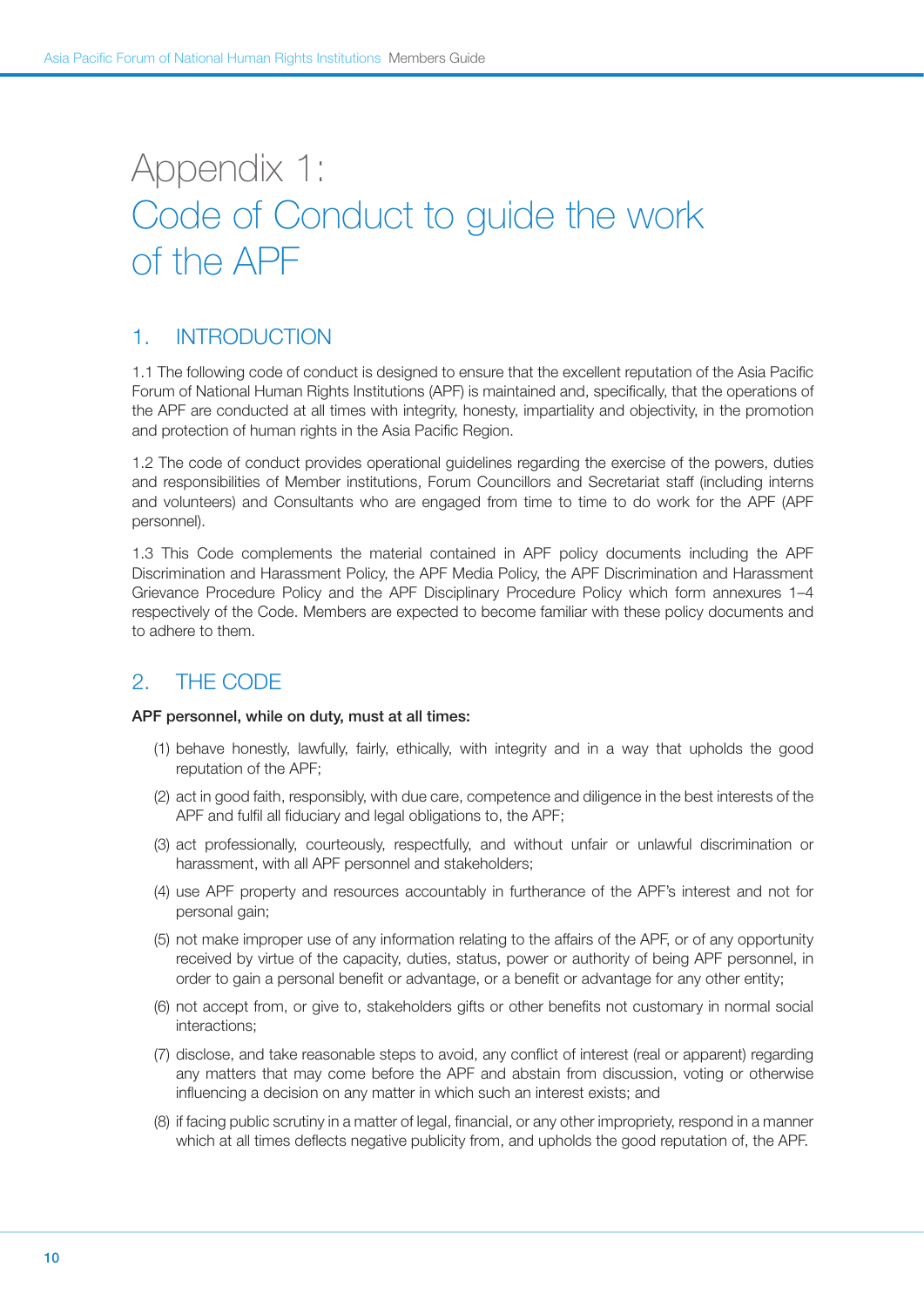# 3. PRINCIPLES OF PUBLIC LIFE WHICH GUIDE THE APF

### 3.1 Integrity

The integrity of the APF should be upheld and protected at all times. APF personnel must not place themselves under any financial or other obligations to outside individuals or organisations that might influence them in the performance of their official duties, or affect the independence of the APF.

## 3.2 Accountability

In addition to the statutory requirements for accounting, APF personnel will ensure that they do not use APF resources for purposes other than APF work and that they submit full and appropriate acquittals for any expenses claimed in the course of performing duties for the APF.

## 3.3 Efficiency

APF personnel must perform their duties and responsibilities, and use APF resources, in the most timeand cost-effective manner.

## 3.4 Impartiality

It is the duty of APF personnel to uphold the political impartiality of the APF. Additionally, in the execution of their duties, APF personnel will act in an unbiased and impartial manner, and will not unfairly discriminate against any person on the grounds of race, gender, sex, marital status, sexual orientation, age, disability, religion, conscience, belief, culture, language or birth.

Further, APF personnel must not misuse their official position, or information acquired in the course of their official duties, to further their private interests, or the interests of their associates, friends or family. They must not receive benefits of any kind from a third party, which might reasonably be seen to compromise their personal judgement or integrity.

Finally, APF personnel have a duty to declare any private interests relating to their public duties. Should any conflict of interests arise, steps should be taken to resolve this in a manner which does not bring the APF or its work into disrepute.

## 3.5 Transparency

APF personnel will be as open as possible with regard to all decisions and actions taken in the performance of their functions.

## 3.6 Mutual respect and support

Interaction between APF personnel and between the APF and the public must be based on mutual respect, support, and the need to promote unity of purpose and solidarity in the pursuit of the goals of the APF.

## 3.7 Confidentiality

The right of confidentiality of APF personnel and of members of the public must be respected.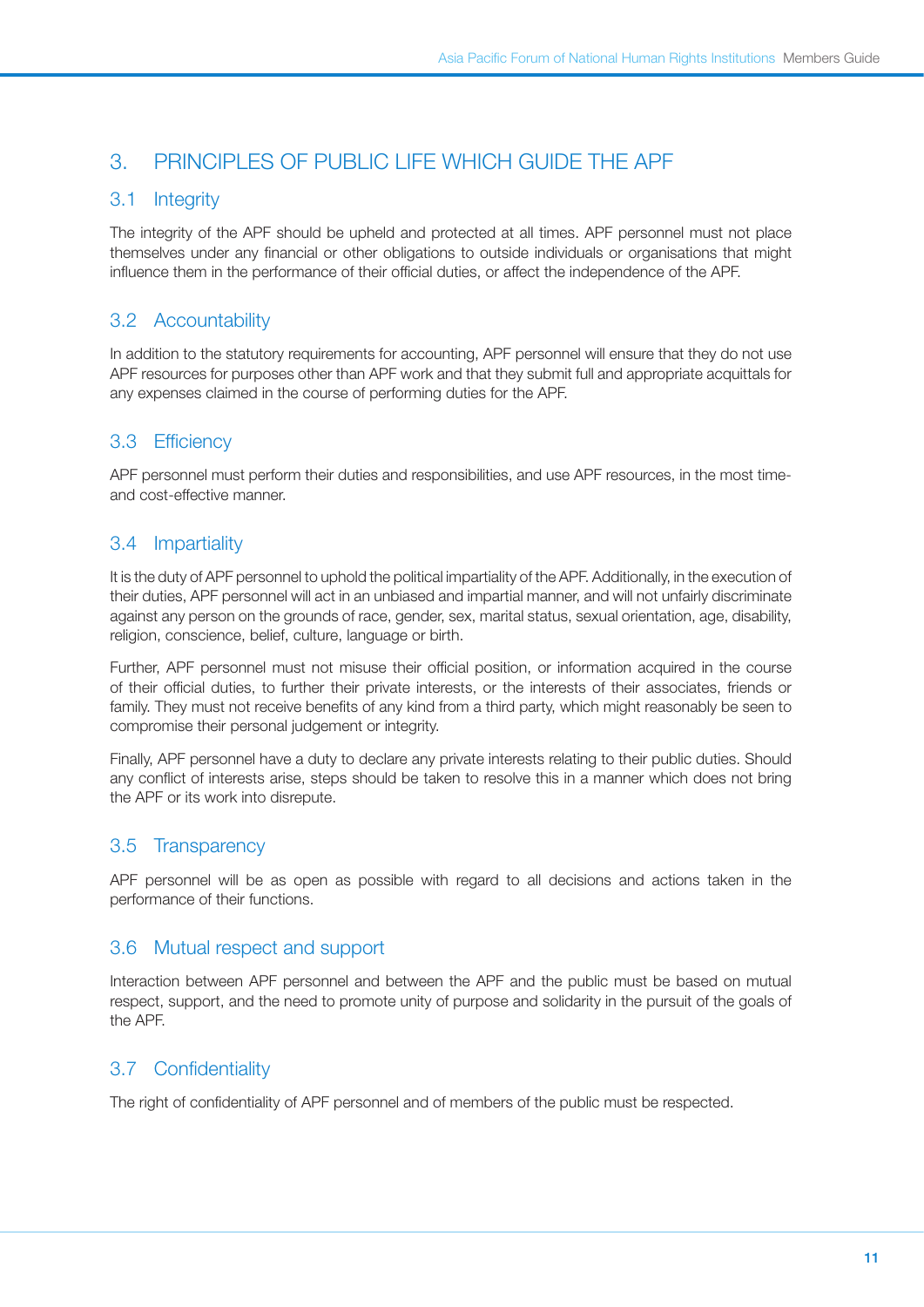## 3.8 Leadership

The APF Forum Council and the APF Secretariat will promote and support these principles and lead by example. The APF will promote a participatory, interactive and democratic style of leadership, directed towards the attainment of the APF vision, mission and goals, and away from self-promotion and personal prestige.

# 4. BREACHES OF THE CODE

APF personnel who act in a way which:

- is illegal, improper or unethical;
- is in breach of, or inconsistent with, this Code;
- may involve maladministration;
- brings the APF into disrepute;

will be dealt with in accordance with law and/or APF Personnel Disciplinary Procedures, as appropriate.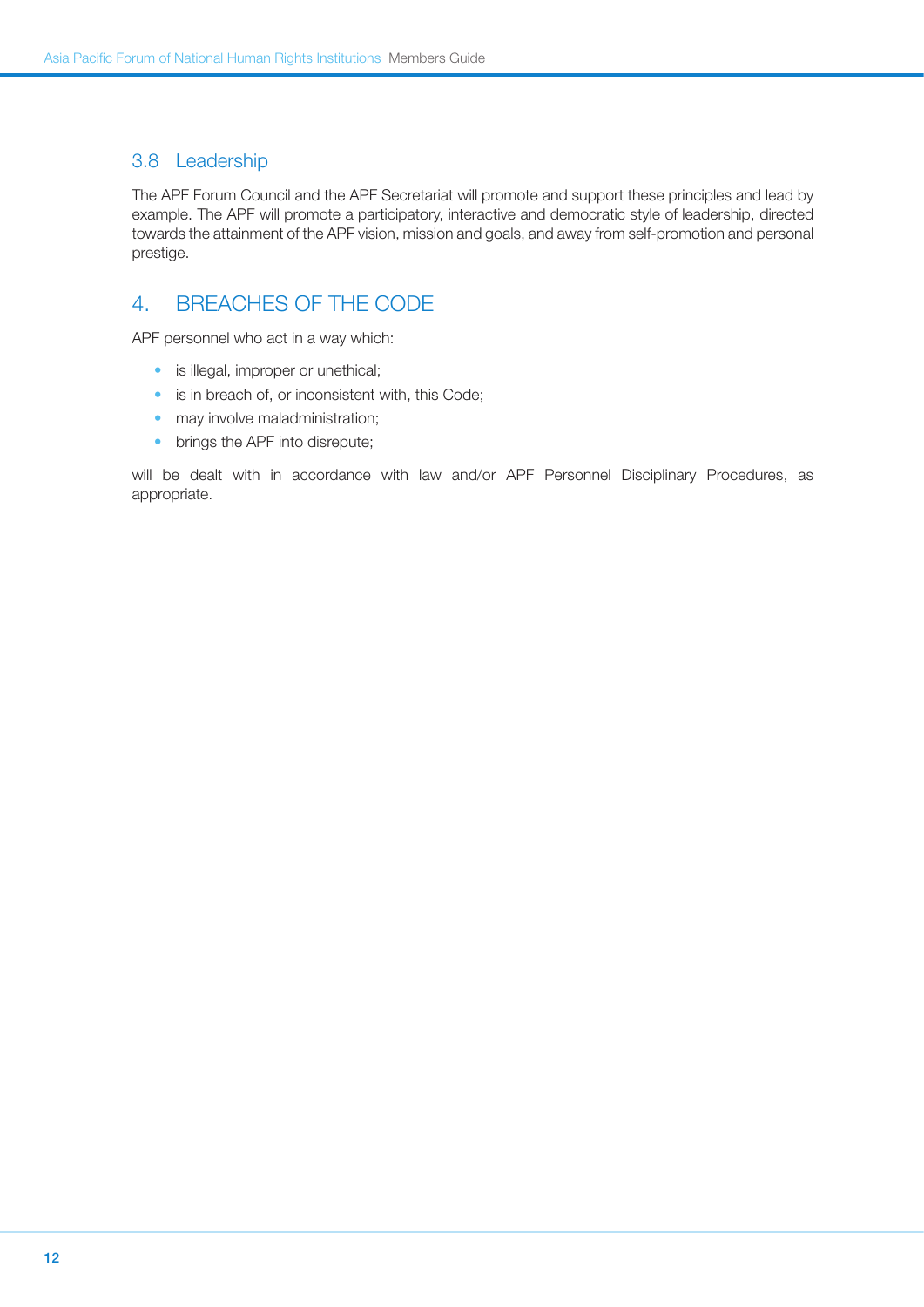# APF Code of Conduct Annexure 1: APF discrimination and harassment policy

# 1 OVERVIEW

This policy has been formulated to provide a clear statement of the Asia Pacific Forum of National Human Rights Institutions (APF) expectations of its staff and affiliates in respect of conduct that may constitute unlawful harassment or discrimination.

# 2. Scope

This policy applies to all staff and affiliates of the APF. APF staff and affiliates are expected to act in accordance with this policy whist in Australia or overseas on APF business.

## 3. Application

This policy applies to all conduct occurring during employment or consultancies in relation to APF business.

## 4. Definitions

*Affiliate* means a consultant or contractor to the APF, an intern or volunteer, or any other person appointed or engaged by the APF to perform duties or functions on its behalf.

*Staff or Staff Member* means an employee of the APF, including a casual employee.

# 5. Policy

All staff and affiliates of the APF have a right to work in an environment that is free from unlawful harassment and discrimination, and to be treated with dignity and respect, irrespective of their background, beliefs or culture.

All staff and affiliates have a responsibility to ensure that they do not promote or engage in unlawful harassment or discrimination.

All managers and supervisors are actively responsible for intervening to prevent unlawful harassment and discrimination.

A breach of this policy may result in disciplinary action or termination of contract.

Any victimisation of or detrimental action towards any person who raises a complaint of unlawful harassment or discrimination in accordance with this policy will be treated seriously, and may result in disciplinary action. Any intentional misuse of this policy, including by knowingly making a false allegation of unlawful harassment or discrimination, will be treated seriously and may result in disciplinary action.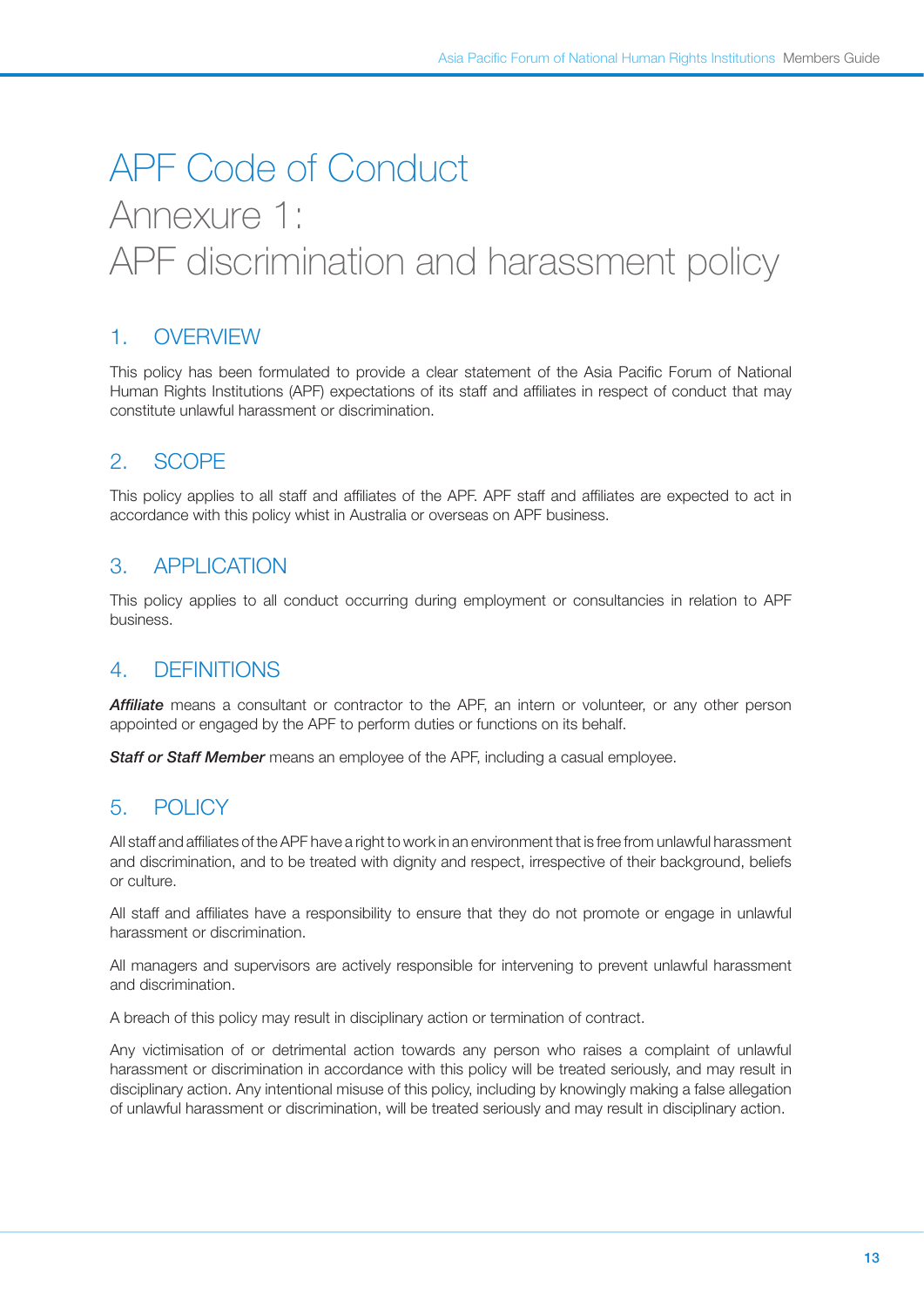## 6. Applicable Law

The following Australian anti-discrimination laws apply to the APF:

- • *[Racial Discrimination Act 1975](http://austlii.law.uts.edu.au/au/legis/cth/consol_act/rda1975202/)* (Cth)
- • *[Sex Discrimination Act 1984](http://austlii.law.uts.edu.au/au/legis/cth/consol_act/sda1984209/)* (Cth)
- • *[Human Rights and Equal Opportunity Commission Act 1986](http://www.comlaw.gov.au/ComLaw/Legislation/ActCompilation1.nsf/0/679EBEFB34CAEAF6CA257140001ACE5C/$file/HumRightEqOppComm1986_WD02_Version1.pdf)* (Cth)
- • *[Disability Discrimination Act 1992](http://www.austlii.edu.au/au/legis/cth/consol_act/dda1992264/)* (Cth)
- • *[Age Discrimination Act 2004](http://www.austlii.edu.au/au/legis/cth/consol_act/ada2004174/)* (Cth)
- • *[Anti-Discrimination Act 1977](http://www.austlii.edu.au/au/legis/nsw/consol_act/aa1977204/)* (NSW)

#### 6.1 External assistance and advice

The APF will make every reasonable effort to resolve complaints of unlawful harassment and discrimination internally. However, if a person alleges that he or she has been unlawfully harassed or discriminated against by a visitor or other person over whom the APF has no jurisdiction, the APF may refer the person raising the problem, concern or complaint to an external complaints procedure or to another agency.

Staff and affiliates may also elect to contact the NSW Anti-Discrimination Board or the Australian Human Rights Commission at any time to seek advice and assistance in resolving unlawful harassment and discrimination complaints.

## 7. Guidelines

#### 7.1 What is unlawful harassment?

Unlawful harassment is any type of behaviour that:

- the other person does not want; and
- offends, insults, humiliates or intimidates them; and is either
	- sexual, or
	- targets them because of their race, sex, pregnancy, marital status, transgender, sexual preference or orientation (including homosexuality, lesbianism, bisexuality and heterosexuality), disability, age, carers' responsibility, political belief, lack of a political belief, lack of a particular political belief (including trade union activity or lack of it, and student association activity or lack of it), religious belief, lack of a religious belief, and/or lack of a particular religious belief; and
- that, in the circumstances, a reasonable person should have expected would offend, insult, humiliate, or intimidate.

This includes actual, potential and perceived (imputed) race, sex, pregnancy, marital status, sexual preference etc.

Some types of harassment, such as sexual harassment and other forms of physical assault and/or stalking, are also illegal under Australian criminal law. These types of harassment may result in criminal prosecution.

## 7.2 What is unlawful discrimination?

Unlawful discrimination is any practice that makes an unlawful distinction between individuals or groups, so as to disadvantage some people and advantage others. Discrimination may be 'direct' or 'indirect'.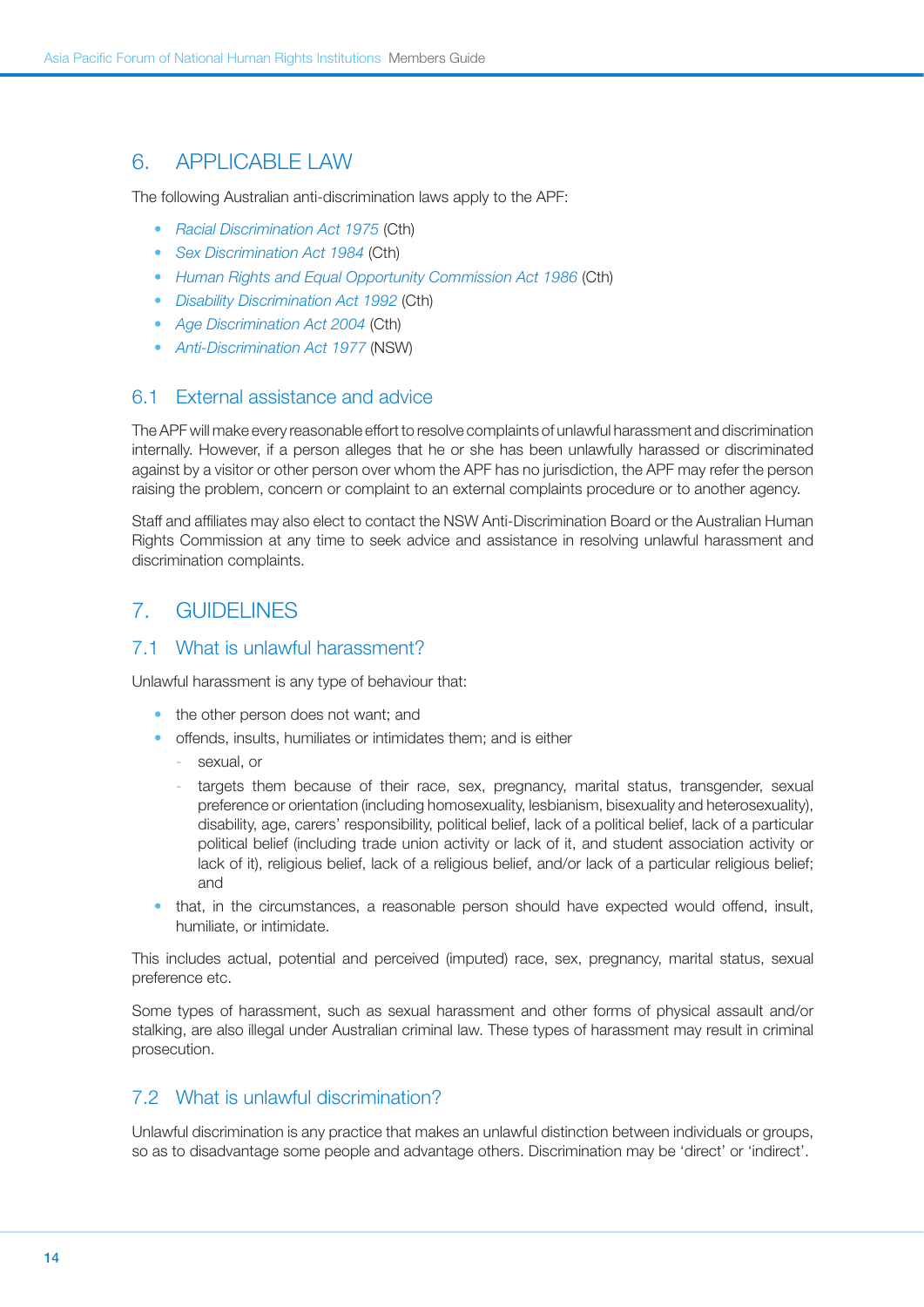#### Direct discrimination

'Direct' discrimination occurs when a person treats another person less favourably, because of the other person's race, sex, pregnancy, marital status, transgender, sexual preference or orientation (including homosexuality, lesbianism, bisexuality and heterosexuality), disability, age, carers' responsibility, political belief, lack of a political belief, lack of a particular political belief (including trade union activity or lack of it, and student association activity or lack of it), religious belief, lack of a religious belief, and/or lack of a particular religious belief, than they treat or would treat a person without that characteristic in the same or similar circumstances.

This includes actual, potential and perceived (imputed) race, sex, pregnancy, marital status, sexual preference etc.

#### *Example:*

*A selection committee decides not to appoint a young woman on the ground that she may in the future become pregnant and want to take maternity leave. This would be 'direct' discrimination on the ground of potential pregnancy.*

#### Indirect discrimination

'Indirect' discrimination occurs when a person requires another person to comply with an unreasonable requirement or condition, with which the other person is unable to comply due to his or her race, sex, pregnancy, marital status, etc, and with which a substantially higher proportion of persons without that characteristic can or would be able to comply.

#### *Example:*

*An example of indirect discrimination is requiring all people who apply for a certain job to sit a test in a particular language, even though that language is not necessary for the job*

## 7.3 What to do if you think you have experienced discrimination or harassment?

There are a number of options. Choose the course of action you feel most comfortable with such as:

- Seek advice from anti-discrimination bodies such as the Australian Human Rights Commission or the NSW Anti-Discrimination Board
- Seek advice from a union or legal adviser
- Discuss allegations of harassment or discrimination with Director and Deputy Director of the APF
- If required document your complaint to the APF management committee (consisting of the Chair and two deputy chairs).

Note that it is advisable to document any allegations of discrimination or harassment in writing including the form of complaint and dates.

The APF is committed to providing an environment which is safe for all employees and affiliates. You will not be disadvantaged in your employment conditions or opportunities as a result of lodging a complaint.

This policy will be reviewed by APF management yearly, and be distributed to staff and affiliates regularly.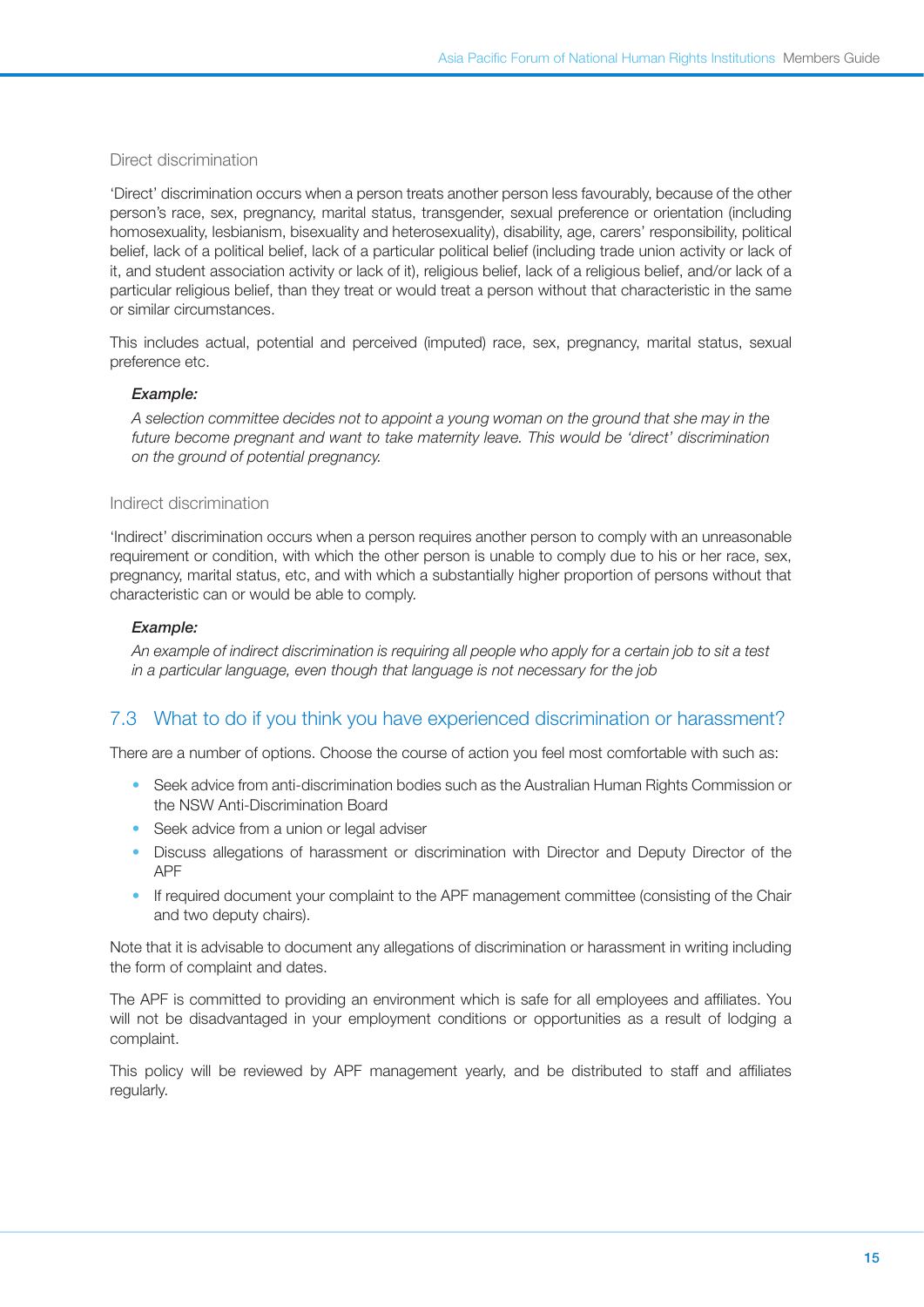# APF Code of Conduct Annexure 2: APF media policy

## Current from June 2010

## 1. Purpose

The Asia Pacific Forum (APF) is the leading regional human rights organisation in the Asia Pacific.

We are a member-based organisation that supports the establishment and strengthening of national human rights institutions in the region by providing advice, training and sharing knowledge and skills.

As such the APF has a role to engage with media outlets in the region to promote its work and discuss issues of concern to national human rights institutions in the region.

The Media Policy outlines the APF's approach to constructively engaging with the media and maintaining its reputation as the leading regional human rights body.

## 2. Aim

The APF Media Policy sets out:

- who has responsibility for public comment on behalf of the APF
- $\bullet$  the broad issues on which the APF will and will not provide public comment
- the importance of identifying potential topics of media interest prior to participating in regional missions, training programs or human rights forums
- the steps that designated representatives of the APF should take before they speak to the media
- the need for designated representatives to report back to the APF Secretariat on any media comment or coverage.

# 3. RESPONSIBILITY FOR PUBLIC COMMENT

Public comment on behalf of the APF will be provided by the:

- APF Chairperson
- the Director of the APF Secretariat

As appropriate, the Director of the APF Secretariat may authorise the following to provide public comment to the media: staff members of the APF Secretariat, consultants to the APF and representatives of APF member institutions undertaking duties on behalf of the APF.

## 4. Issues for media engagement

The primary goal of engaging with the media is to promote the work of the APF and to discuss issues of concern to the APF and its member institutions, especially initiatives related to:

• the establishment of new national human rights institutions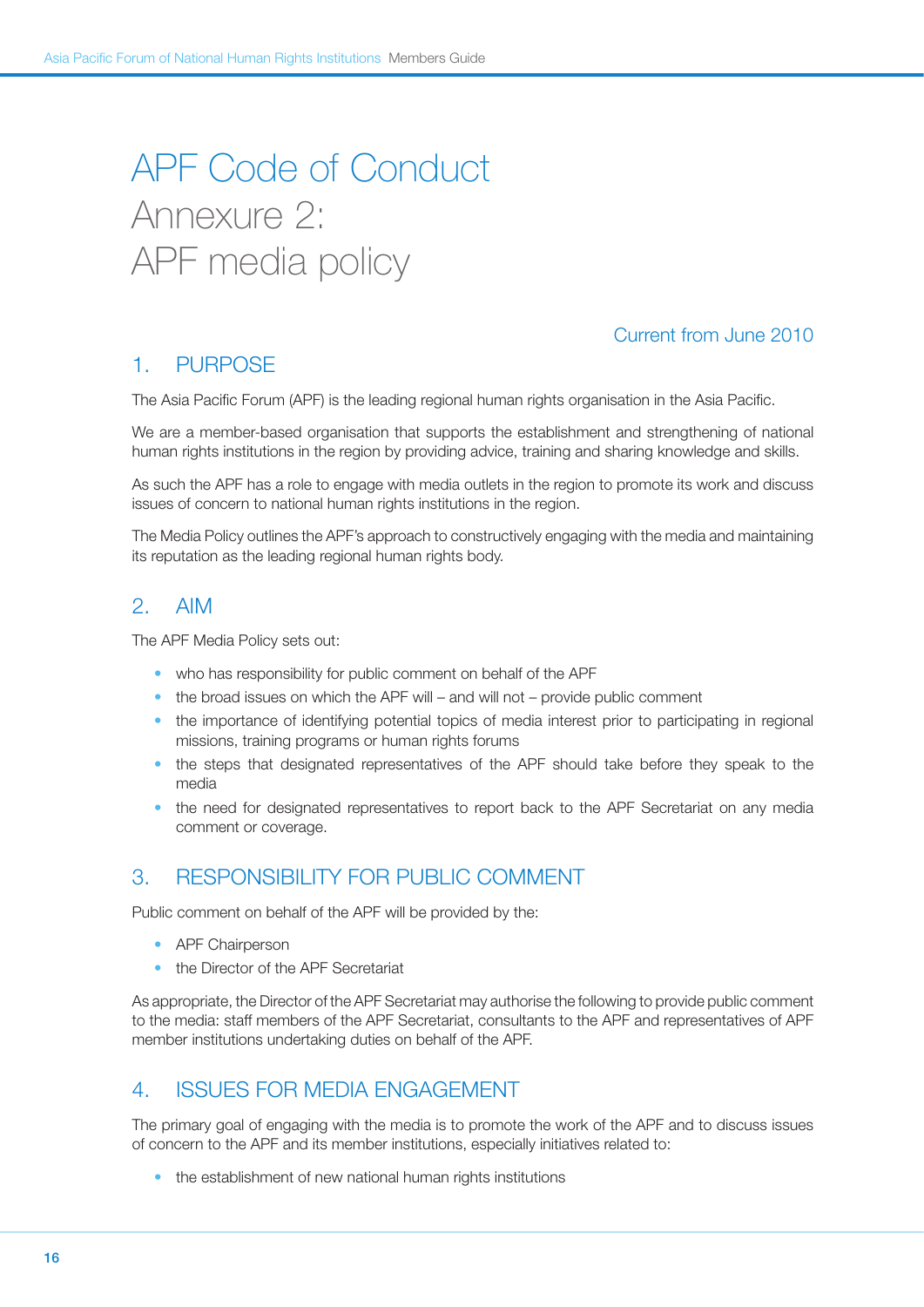- strengthening and supporting existing national human rights institutions
- regional cooperation on human rights issues.

In some instances the APF Chairperson and / or the Director of the Secretariat may choose to comment on major political or legislative developments that have the potential to undermine the independence of an APF member institution.

APF member institutions may also agree to issue a joint public statement on major human rights issues of concern in the region, as part of the APF Annual Meeting.

Delegated representatives of the APF will not respond to media requests to comment on the domestic human rights situation of countries in the Asia Pacific region or the performance of individual national human rights institutions. This dialogue is more appropriately held between the government, national human rights institution and civil society organisations of those particular countries.

Further, APF representatives will not comment on regional human rights issues where APF member institutions have not developed an agreed position.

## 5. Preparing for media engagement

When preparing for participation in regional missions, training courses and human rights fora, the APF Secretariat will discuss with its partner organisations whether formal media commitments will be included in the program.

Where it is likely that media comment will be sought, the APF representative should liaise with the Director of the APF Secretariat in advance of the program to identify some key 'speaking points'. These should form the basis of any engagement with journalists.

In the event that a media request is made during the course of the program and the APF representative does not feel sufficiently prepared or equipped to provide comment, s/he should:

- request the interview be postponed to a later time, so further information can be sought
- seek feedback or direction from the Director of the APF Secretariat.

It should be stressed that the APF representative is under no obligation to provide public comment, especially if there is concern about the context in which their comments may be reported.

Where necessary, the APF representative can also refer the media request on to the Director of the APF Secretariat.

## 6. Responding to media requests

A person representing the APF who is requested to give a media interview should:

- clarify with the journalist the nature of the media request (topics to be covered, the media outlet where comment will be published, when and how the interview will be conducted, etc)
- determine whether the request falls within the agreed areas for APF media engagement (see above)
- determine whether they are the most appropriate person to provide public comment and whether they are confident to do so.

In the event that a press conference is being organised as part of an initiative involving the APF, the representative of the APF should clarify with organisers:

- which media outlets will be invited to the press conference
- the other participants in the press conference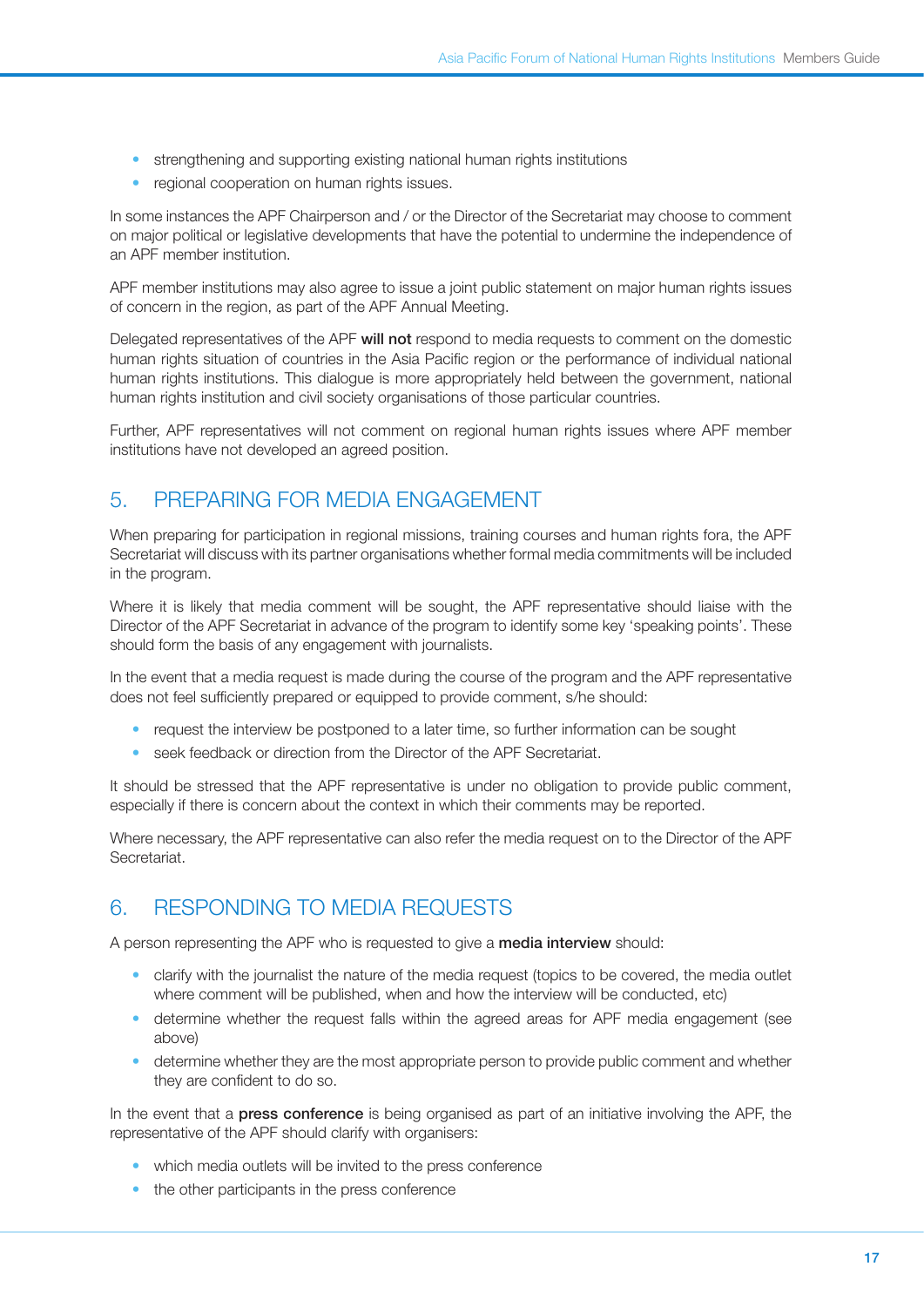• what issues are likely to be canvassed during the press conference and which participants will be responsible for responding to which queries.

An APF representative is not required to give a media interview or participate in a press conference if they feel that it is not appropriate to do so or if they do not feel sufficiently confident.

An APF representative who agrees to speak with the media on behalf of the APF must be formally authorised to do so by the Director of the APF Secretariat.

This authorisation can be provided prior to the APF representative participating in the program. Alternatively, authorisation can be sought via email, phone or SMS during the course of the program.

When providing public comment, the representative should clarify with the journalist the capacity in which they are representing the APF (e.g. as a staff member of the APF Secretariat, as a consultant to the APF or as representative of a member institution of the APF).

Representatives of the APF should refrain from providing 'off the record' information to journalists. Every interaction with a journalist, and all comments provided, should be considered as being 'on the record'.

# 7. Reporting on media engagement

If public comment is provided to an individual journalist or to media representatives as part of a press conference, the APF representative should provide the APF Secretariat with an email summarising:

- the journalist / media outlets involved
- the key issues / questions raised
- the responses provided
- any subsequent media coverage (if known or available).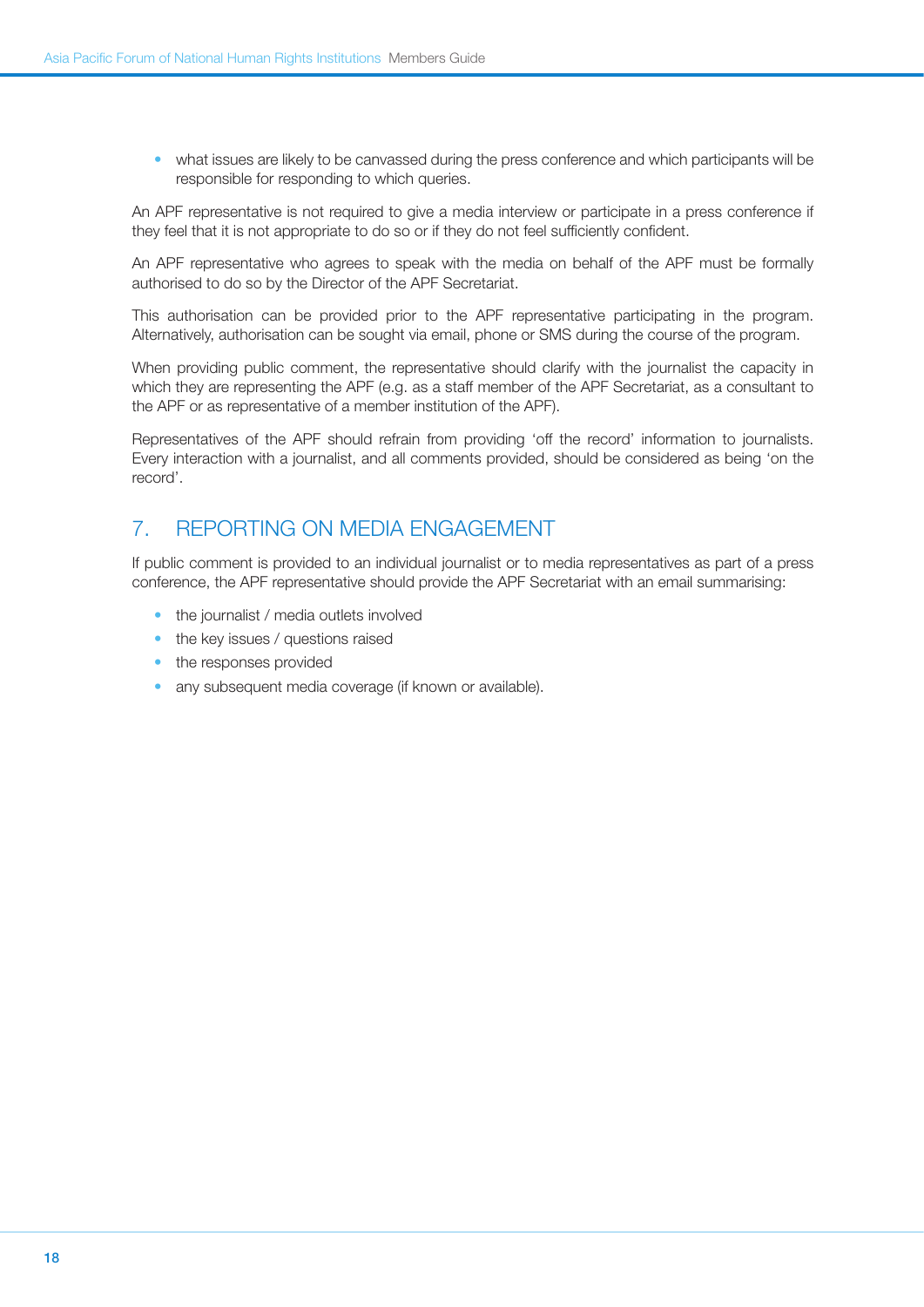# APF Code of Conduct Annexure 3: APF discrimination and harassment grievance procedure policy

# 1. Statement of Intent

1.1 The APF has a legal responsibility to ensure its personnel are not subjected to behaviour that may constitute unlawful discrimination, harassment, vilification or victimisation. Furthermore, the APF is committed to providing a work environment that is safe, fair and free from discrimination and harassment. To this end the APF has formulated a Discrimination and Harassment Policy which states clearly the APF's expectations of its staff and affiliates.

1.2 The purpose of this policy is to provide a framework for the prompt, sensitive and effective resolution of grievances including complaints of bullying, discrimination, harassment, victimisation or vilification having due regard to procedural fairness and confidentiality.

# 2. Coverage

2.1 The Policy applies to staff and affiliate staff as defined in the APF Discrimination and Harassment Policy and covers all grievances of unlawful discrimination, harassment, vilification and victimisation.

# 3. Definitions

*'Complainant'* refers to the person/s making the complaint.

*'Confidentiality'* means limiting disclosure of information relating to a grievance to as few people as possible, and only to those who are legitimately involved in the process of resolving the grievance.

*'Discrimination', 'Harassment', 'Victimisation'* all have the meanings ascribed to them in the APF Discrimination and Harassment Policy.

*'Grievance'* under these procedures is any complaint or incident of harassment or discrimination that occurred at or in connection with employment by the APF or any endorsed APF activity.

*'Procedural fairness'* refers to a process that displays fairness to all parties. It includes the right to be heard, the right to be treated without bias, the right to be informed of allegations being made and to be provided with an opportunity to respond to them and the right to be able to find out about the status of the grievance.

*'Respondent'* refers to the individual/s against whom the complaint is made.

## 4. Principles

4.1 Grievances should be treated seriously and sensitively, having due regard to procedural fairness, and confidentiality and privacy. Requirements relating to confidentiality and privacy extend to the use and storage of any information and records related to a grievance.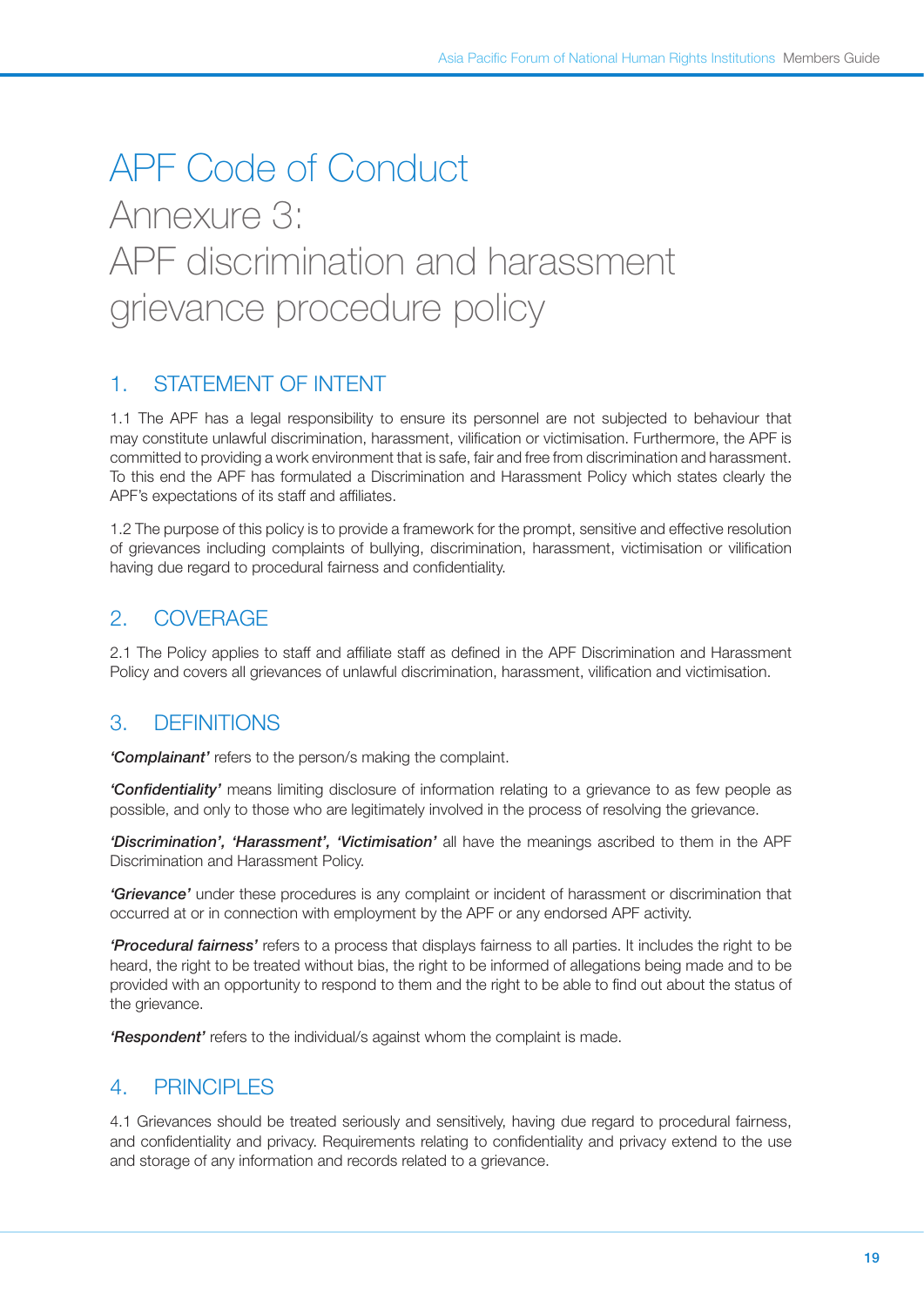4.2 Grievances should be handled quickly and as close as possible to their source. This may be modified by the nature of the grievance and the staff member's wishes. Staff should raise concerns as early as possible after the incident/s occurred.

4.3 Wherever possible, grievances should be resolved by a process of discussion, cooperation and conciliation. The aim is to reach an acceptable outcome that minimises any potential detriment to ongoing relationships.

4.4 Both the staff member raising the grievance (the complainant) and the person against whom the grievance is made (the respondent) will receive appropriate information, support and assistance in resolving the grievance. Parties may bring a support person to any interview.

4.5 No person should be victimised because they raise a complaint or are associated with a grievance.

4.6 Staff should not instigate grievances that are frivolous or malicious. All staff are expected to participate in the grievance resolution process in good faith.

# 5. APF DISCRIMINATION AND HARASSMENT GRIEVANCE **PROCEDURE**

#### Preliminary action

Before initiating the grievance procedures, the complainant is encouraged to try to resolve any grievance directly with the person/s concerned. If this is not possible or appropriate, the complainant should proceed to Step 1 of these Procedures. Staff can seek advice at any stage from the APF Deputy Director.

## Step 1 – Talk to the immediate supervisor

1.1 Where the complainant has been unable to resolve the grievance themself, they should take the matter up with their immediate supervisor. Where the grievance involves that person, the complainant should refer the matter to the next most appropriate member of staff, for example, the supervisor's supervisor.

1.2 The supervisor should address the grievance with a view to resolving it expeditiously, normally within two weeks of receiving the complaint. This would usually involve the supervisor:

- (a) carefully listening to the staff member's concerns and their desired outcomes;
- (b) providing the staff member with a copy of this document, explaining the grievance procedures and the range of options open to them;
- (c) may require the complainant to put the grievance in writing;
- (d) either attempting to resolve the matter or referring the matter to Step 2 of these Procedures if it is unsuitable for resolution at this level;
- (e) keeping all those involved informed about the progress of the matter; and
- (f) monitoring the situation during and after the resolution process.

1.3 In any action taken the supervisor should ensure procedural fairness for all parties involved, which would normally include such steps as fully informing the respondent of the allegations made against them and providing them with an opportunity to respond.

1.4 At the end of their direct involvement with the matter, the supervisor should make appropriate file notes on the grievance resolution process and outcomes, which should be stored in a separate and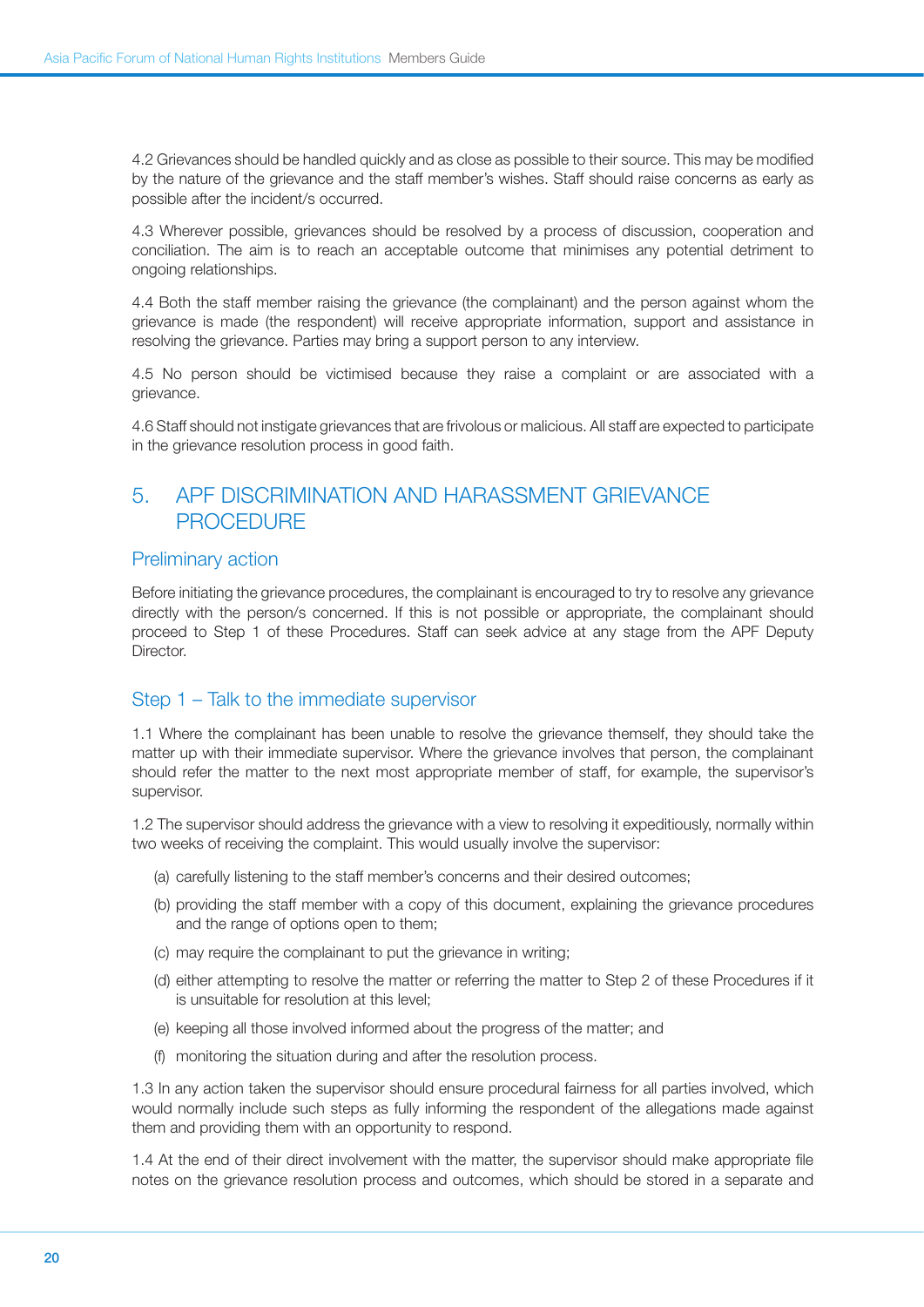confidential grievance file. The *Discrimination and Harassment Grievance Report Form* (attached) will also need to be completed and forwarded to the Deputy Director.

#### Step 2 – Referral to the nominated contact person

2.1 If the grievance remains unresolved, or is felt to be of such a serious nature that it cannot be resolved without investigation, the complainant or supervisor can refer the matter in writing to the APF Management Committee.

#### Step 3 – Investigation by the nominated grievance contact person

3.1 After giving due consideration to the grievance the nominated grievance contact person may do one or more of the following:

- (a) refer the complaint back to the relevant supervisor , with advice, for resolution;
- (b) initiate an investigation into the matter in such manner as they think fit;
- (c) seek to resolve the matter directly; or
- (d) if necessary, contact an appropriate outside agency.

3.2 Any determination made by the nominated grievance contact person in accordance with Step 3 of these Procedures will be final save for the complainant/respondent's right to pursue the matter externally.

3.3 At the end of their involvement with the matter, the nominated grievance contact person should make appropriate file notes on the grievance resolution process and outcomes, which should be added to the supervisor's investigation report (the *Discrimination and Harassment Grievance Report Form*) in the confidential grievance file.

#### Step 4 – Outcomes

4.1 Outcomes will vary from case to case depending on the nature and circumstances of each grievance. Outcomes could include:

- (a) the complainant gaining a better understanding of the situation and no longer feeling aggrieved;
- (b) the complainant receiving a verbal or written apology;
- (c) the respondent receiving a verbal or written reprimand;
- (d) one or both parties agreeing to participate in some form of counselling; and/or
- (e) disciplinary action where an APF policy or the APF Code of Conduct were found to have been breached, and/or where misconduct/serious misconduct or unsatisfactory performance has occurred.

#### 4.2 Disciplinary action may also be taken where:

- (a) a grievance is found to have been malicious or vexatious;
- (b) a person victimises another person because of their involvement in the grievance;
- (c) unnecessary disclosure of information (a breach of confidentiality) has occurred.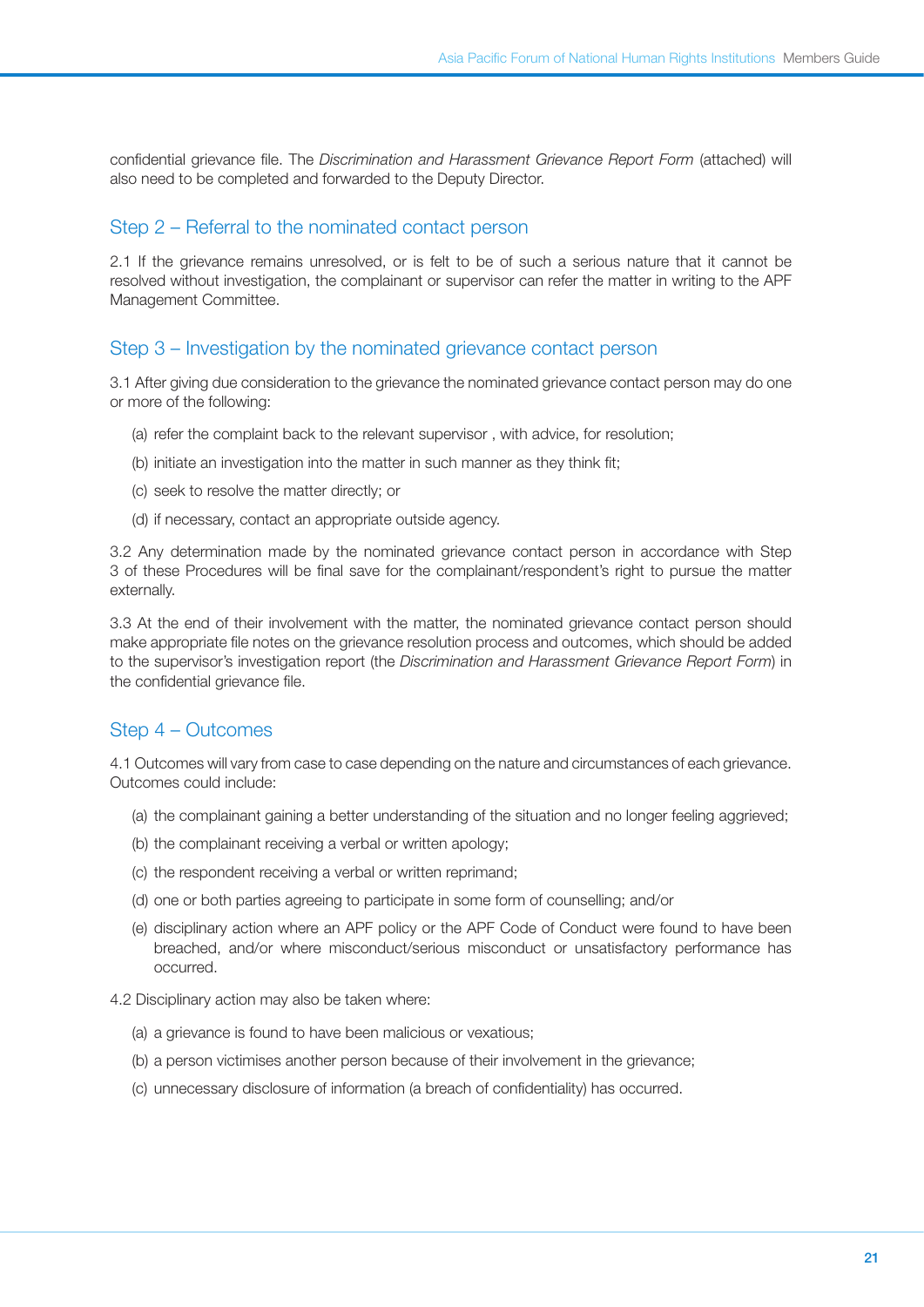

# APF discrimination and harassment grievance report form

You should fill out this form if you are a supervisor who has been dealing with a discrimination or harassment grievance.

Please complete this form for each discrimination and harassment complaint you deal with, at the end your involvement with the case. Forward the form, in an envelope marked confidential to the nominated grievance contact person

| When and how did the complainant make contact with you?                                                       |
|---------------------------------------------------------------------------------------------------------------|
|                                                                                                               |
|                                                                                                               |
|                                                                                                               |
| Is this a new complaint? (i.e. one which raises a new discrimination/harassment matter) Yes $\Box$ No $\Box$  |
|                                                                                                               |
|                                                                                                               |
|                                                                                                               |
|                                                                                                               |
|                                                                                                               |
| Details about the person/s making the complaint (please do not include name/s)                                |
| Male $\square$<br>Staff member $\Box$<br>Other $\square$<br>Female $\square$                                  |
| Is this the first complaint of unlawful discrimination/harassment raised by this person? Yes $\Box$ No $\Box$ |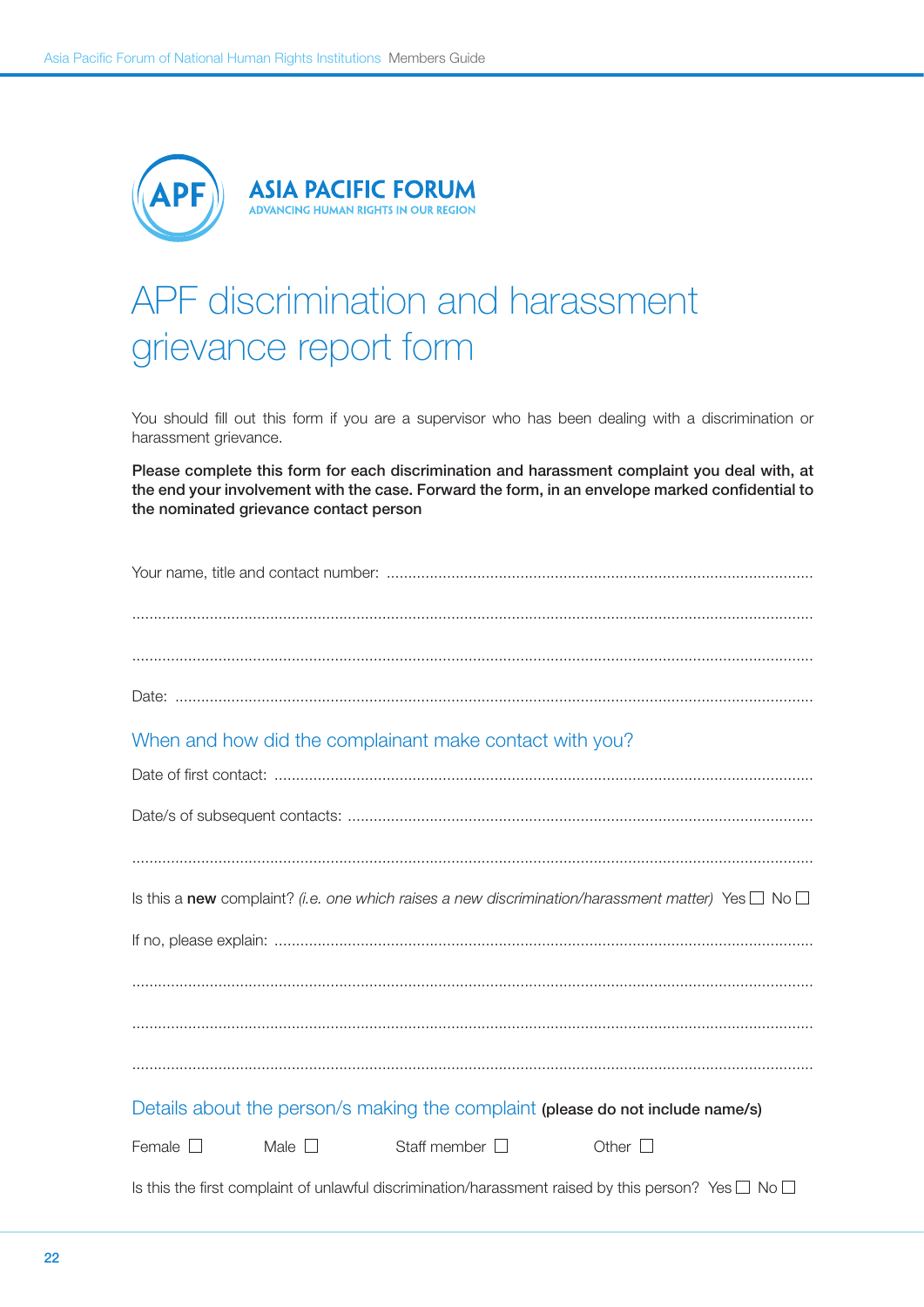## Details about the person/s against whom the complaint has been made (please do not include name/s)

| Sex: Male $\square$ | Female $\square$                                                                                                 |  |  |  |
|---------------------|------------------------------------------------------------------------------------------------------------------|--|--|--|
|                     |                                                                                                                  |  |  |  |
|                     | Is this the first complaint of unlawful discrimination/harassment made against this person? Yes $\Box$ No $\Box$ |  |  |  |
|                     |                                                                                                                  |  |  |  |
|                     |                                                                                                                  |  |  |  |
|                     |                                                                                                                  |  |  |  |
|                     |                                                                                                                  |  |  |  |
|                     |                                                                                                                  |  |  |  |

## What type of discrimination was involved?

| Age                                                    | Political beliefs/views/affiliations                     |  |  |
|--------------------------------------------------------|----------------------------------------------------------|--|--|
| $\Box$ Carer responsibilities/ family responsibilities | $\Box$ Pregnancy or potential pregnancy                  |  |  |
| $\Box$ Disability (incl HIV/AIDS status)               | Race                                                     |  |  |
| $\Box$ Harassment – sexual                             | Religious beliefs/views/affiliations                     |  |  |
| $\Box$ Harassment – other (e.g. racial, disability)    | $\Box$ Sex                                               |  |  |
| $\Box$ Homosexuality                                   | $\Box$ Trade Union activity                              |  |  |
| Marital status                                         | Vilification (homosexual, HIV/AIDS, transgender, racial) |  |  |
| $\Box$ Transgender or transexuality                    | Victimisation                                            |  |  |
| Other                                                  |                                                          |  |  |
| □ Unprofessional behaviour (including "bullying")      |                                                          |  |  |
|                                                        |                                                          |  |  |

## Provide a brief summary of the complaint (please include details of any incidents which

were alleged to have occurred)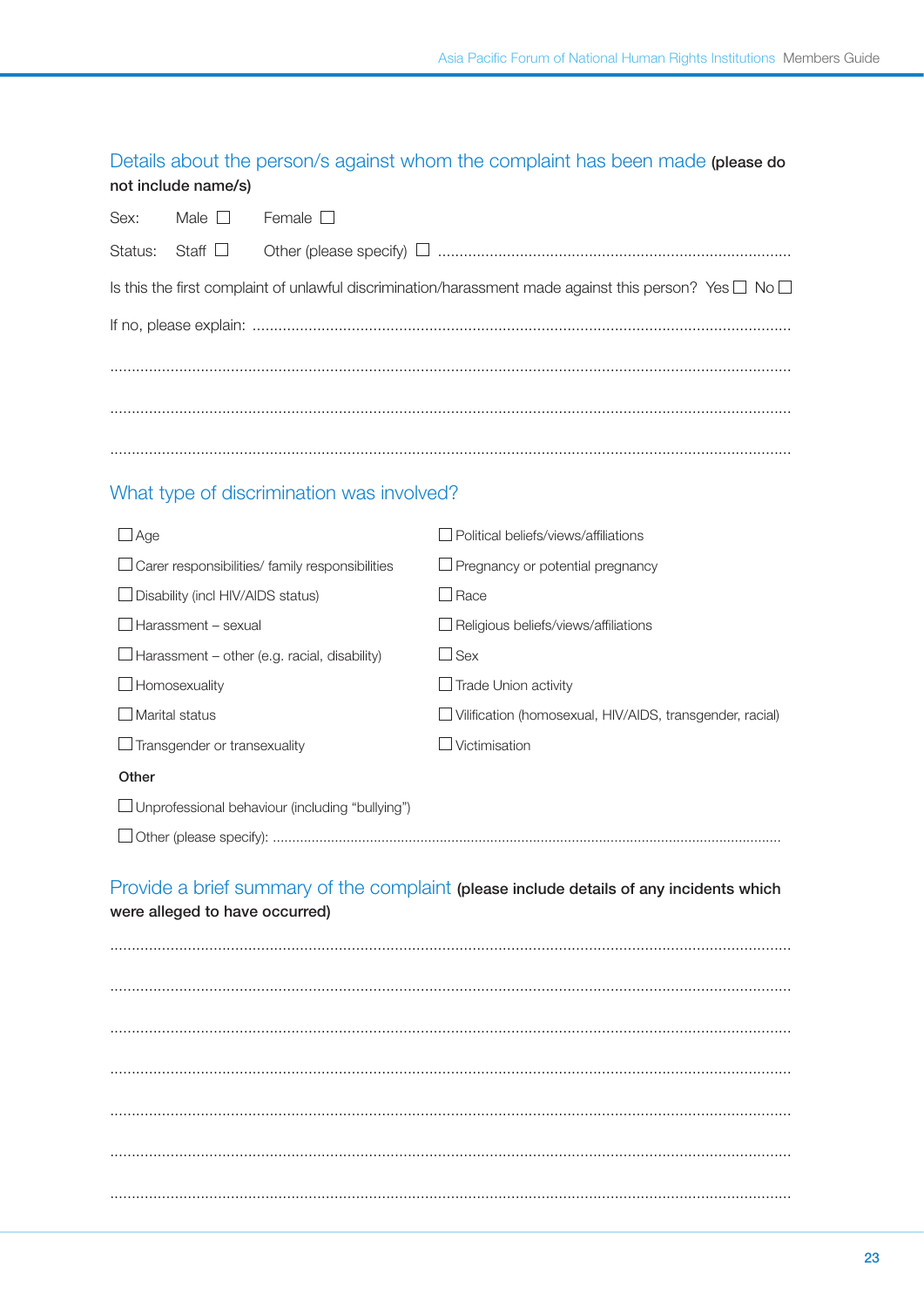| (a) Information given, no further action                                    |  |
|-----------------------------------------------------------------------------|--|
| (b) Complaint dealt with directly by complainant $\Box$                     |  |
| Please provide brief details of actions taken to resolve the matter and the |  |
|                                                                             |  |

What action was taken to deal with this complaint?

| Please provide brief details of actions taken to resolve the matter and the outcome: |
|--------------------------------------------------------------------------------------|
|                                                                                      |
|                                                                                      |
|                                                                                      |
|                                                                                      |
|                                                                                      |
|                                                                                      |
|                                                                                      |
|                                                                                      |
| (c) Complaint dealt with by supervisor<br>$\vert \ \ \vert$                          |
| Please provide brief details of action taken to resolve the matter and the outcome:  |
|                                                                                      |
|                                                                                      |
|                                                                                      |
|                                                                                      |
|                                                                                      |
|                                                                                      |
|                                                                                      |
|                                                                                      |
|                                                                                      |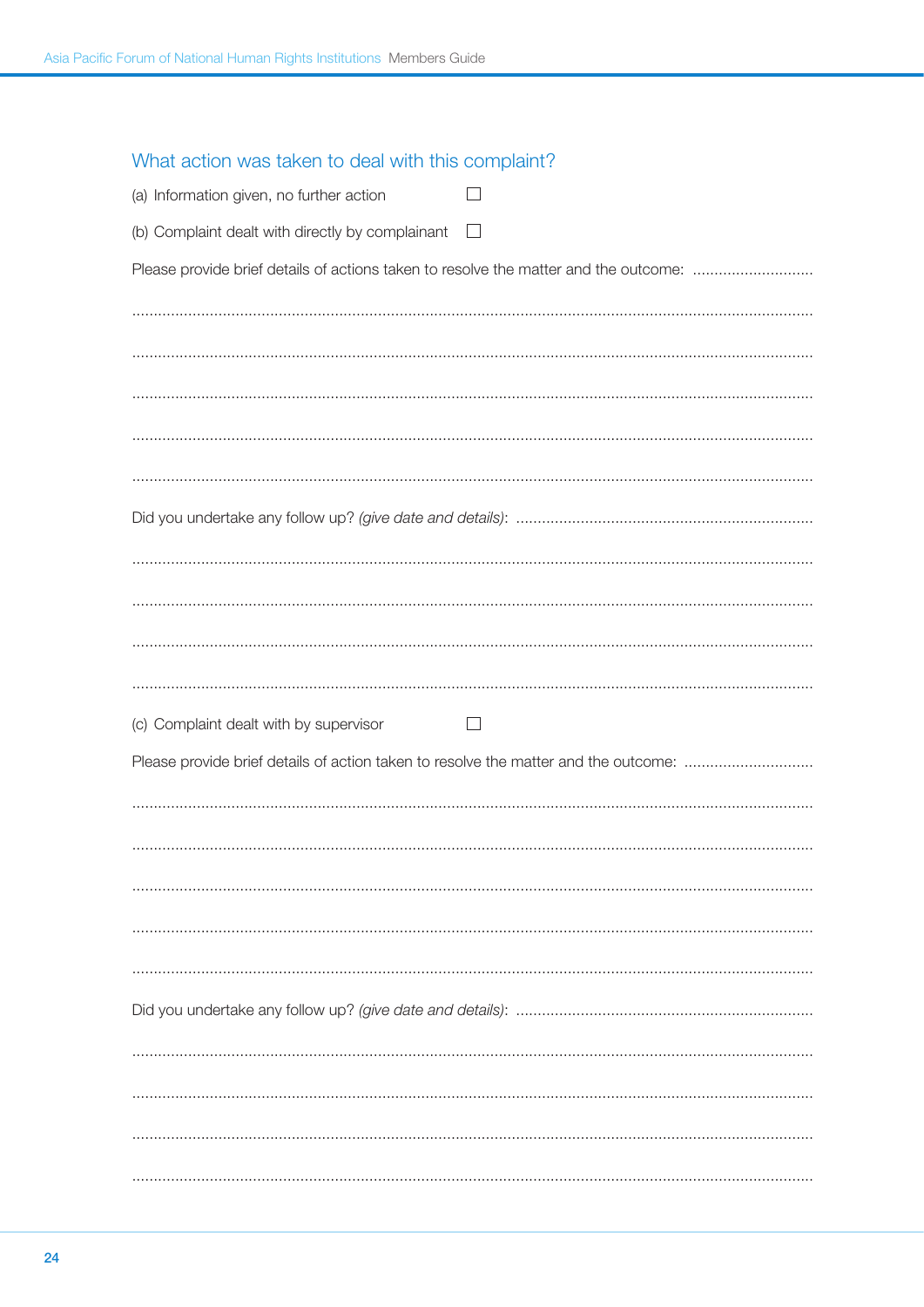| Please provide brief details of action taken to resolve the matter and the outcome:<br>(e) Complaint referred to external body $\Box$ (give details): | (d) Complaint dealt with by nominated grievance contact person $\square$ |
|-------------------------------------------------------------------------------------------------------------------------------------------------------|--------------------------------------------------------------------------|
|                                                                                                                                                       |                                                                          |
|                                                                                                                                                       |                                                                          |
|                                                                                                                                                       |                                                                          |
|                                                                                                                                                       |                                                                          |
|                                                                                                                                                       |                                                                          |
|                                                                                                                                                       |                                                                          |
|                                                                                                                                                       |                                                                          |
|                                                                                                                                                       |                                                                          |
|                                                                                                                                                       |                                                                          |
|                                                                                                                                                       |                                                                          |
|                                                                                                                                                       |                                                                          |
|                                                                                                                                                       |                                                                          |
|                                                                                                                                                       |                                                                          |
|                                                                                                                                                       |                                                                          |
|                                                                                                                                                       |                                                                          |
|                                                                                                                                                       |                                                                          |
|                                                                                                                                                       |                                                                          |
|                                                                                                                                                       |                                                                          |
|                                                                                                                                                       |                                                                          |
|                                                                                                                                                       |                                                                          |
|                                                                                                                                                       |                                                                          |
|                                                                                                                                                       |                                                                          |
|                                                                                                                                                       |                                                                          |
|                                                                                                                                                       |                                                                          |
|                                                                                                                                                       |                                                                          |
|                                                                                                                                                       |                                                                          |
|                                                                                                                                                       |                                                                          |
|                                                                                                                                                       |                                                                          |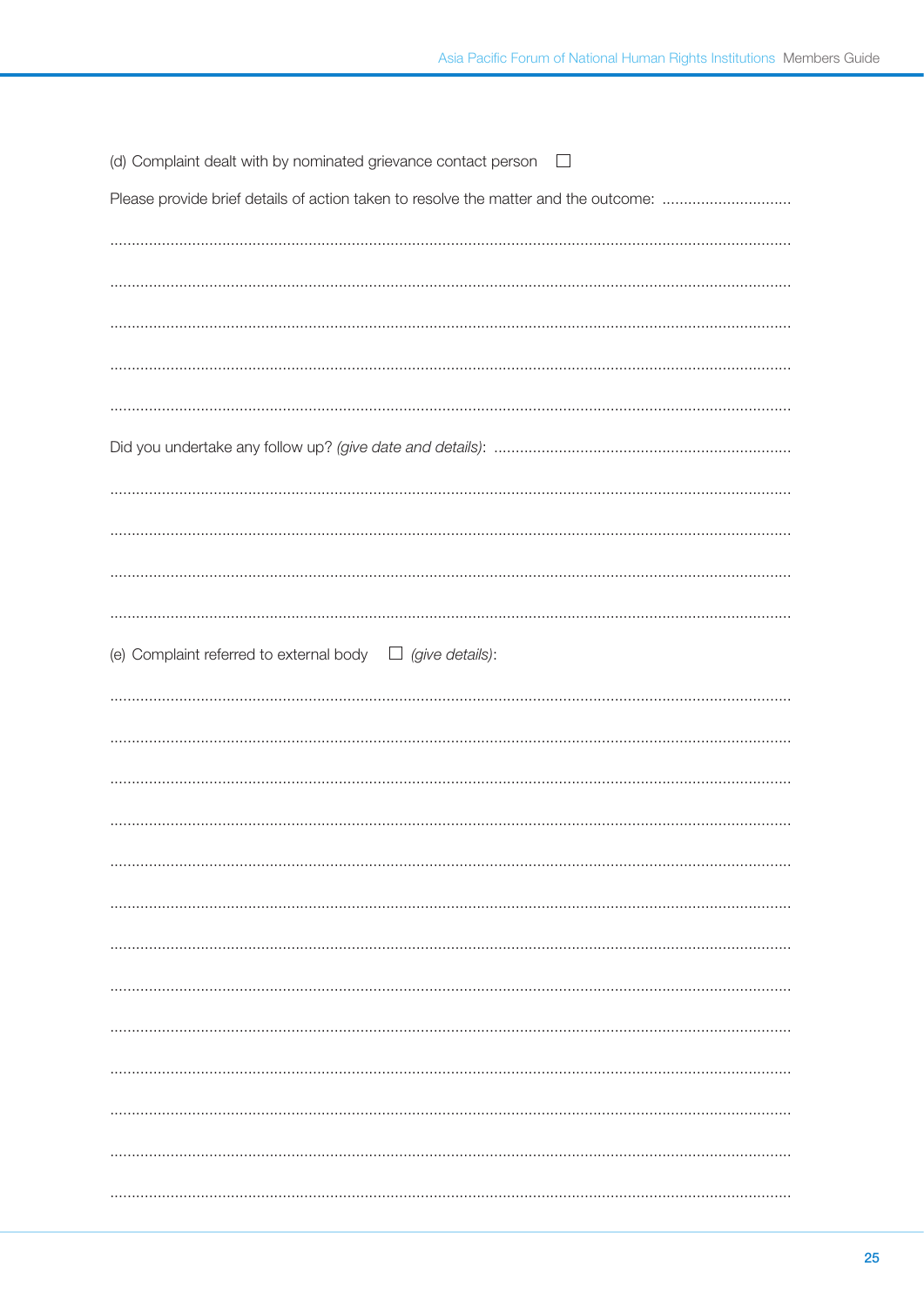| Resolved by agreement $\Box$      |                                                                                            |
|-----------------------------------|--------------------------------------------------------------------------------------------|
|                                   |                                                                                            |
|                                   |                                                                                            |
|                                   |                                                                                            |
|                                   |                                                                                            |
|                                   |                                                                                            |
| this matter)                      | Estimated hours involved (please specify the amount of time you have taken in dealing with |
|                                   |                                                                                            |
|                                   |                                                                                            |
|                                   | Any further details or comments (attach a separate page if necessary)                      |
|                                   |                                                                                            |
|                                   |                                                                                            |
|                                   |                                                                                            |
|                                   |                                                                                            |
|                                   |                                                                                            |
|                                   |                                                                                            |
| Documentation                     |                                                                                            |
| Are there any documents attached? | Yes $\Box$ No $\Box$                                                                       |
|                                   |                                                                                            |
|                                   |                                                                                            |
|                                   |                                                                                            |
|                                   |                                                                                            |
| Deputy Director, APF secretariat  |                                                                                            |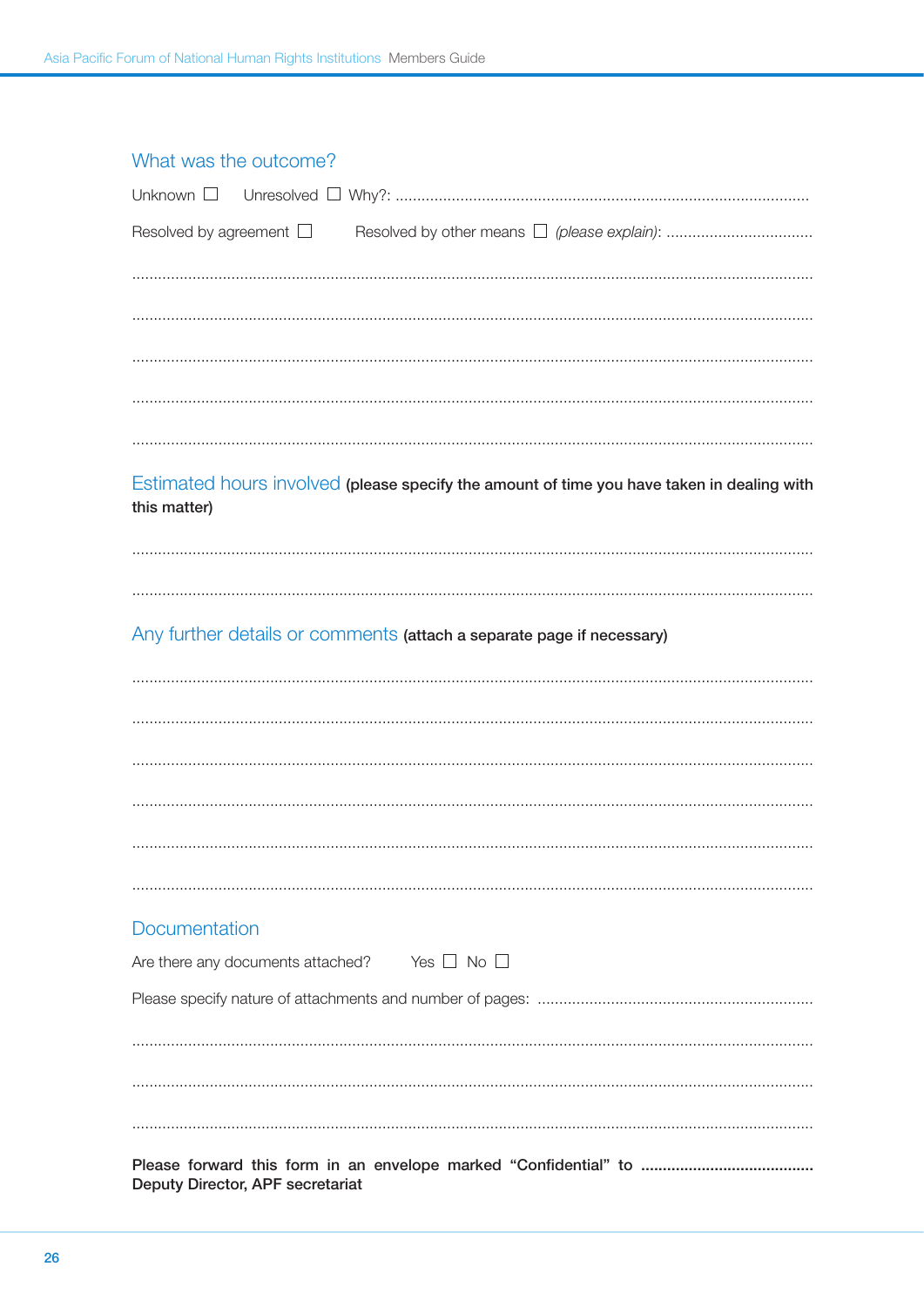# APF Code of Conduct Annexure 4: APF disciplinary procedure policy

# 1. STATEMENT OF INTENT

1.1 The purpose of this policy is to provide a framework for the prompt, sensitive and effective resolution of alleged breaches of the APF Code of Conduct and Media Policies having due regard to procedural fairness and confidentiality.

# 2. Coverage

2.1 The Policy applies to APF Member institutions, Forum Councillors, Secretariat staff (including interns and volunteers) and Consultants who are engaged from time to time to do work for the APF.

# 3. Definitions

*'Complainant'* refers to the person/s making a complaint of an alleged breach of the APF Code of Conduct and Media Policies.

*'Confidentiality'* means limiting disclosure of information relating to a grievance to as few people as possible, and only to those who are legitimately involved in the process of resolving the grievance.

*'Disciplinary Procedure contact person'* is the Deputy Director of the APF.

*'Procedural fairness'* refers to a process that displays fairness to all parties. It includes the right to be heard, the right to be treated without bias, the right to be informed of allegations being made and to be provided with an opportunity to respond to them and the right to be able to find out about the status of the grievance.

*'Respondent'* refers to the individual/s against whom the complaint of an alleged breach of the APF Code of Conduct and Media Policies is made.

# 4 PRINCIPLES

4.1 Alleged breaches of the Code of Conduct and Media Policy should be treated seriously and sensitively, having due regard to procedural fairness, confidentiality and privacy.

4.2 Alleged breaches of the Code of Conduct and Media Policy should be handled quickly and staff should raise concerns as early as possible after an incident has occurred.

4.3 Wherever appropriate alleged breaches of the APF Code of Conduct and Media Policies should be resolved by a process of discussion, cooperation and conciliation. The aim is to reach an acceptable outcome that minimises any potential detriment to ongoing relationships.

4.4 Both the staff member raising the alleged breach (the complainant) and the person regarding whom the alleged breach is made (the respondent) will receive appropriate information, support and assistance in resolving the grievance. Parties may bring a support person to any interview.

4.5 No person should be victimised because they raise or are associated with an alleged breach.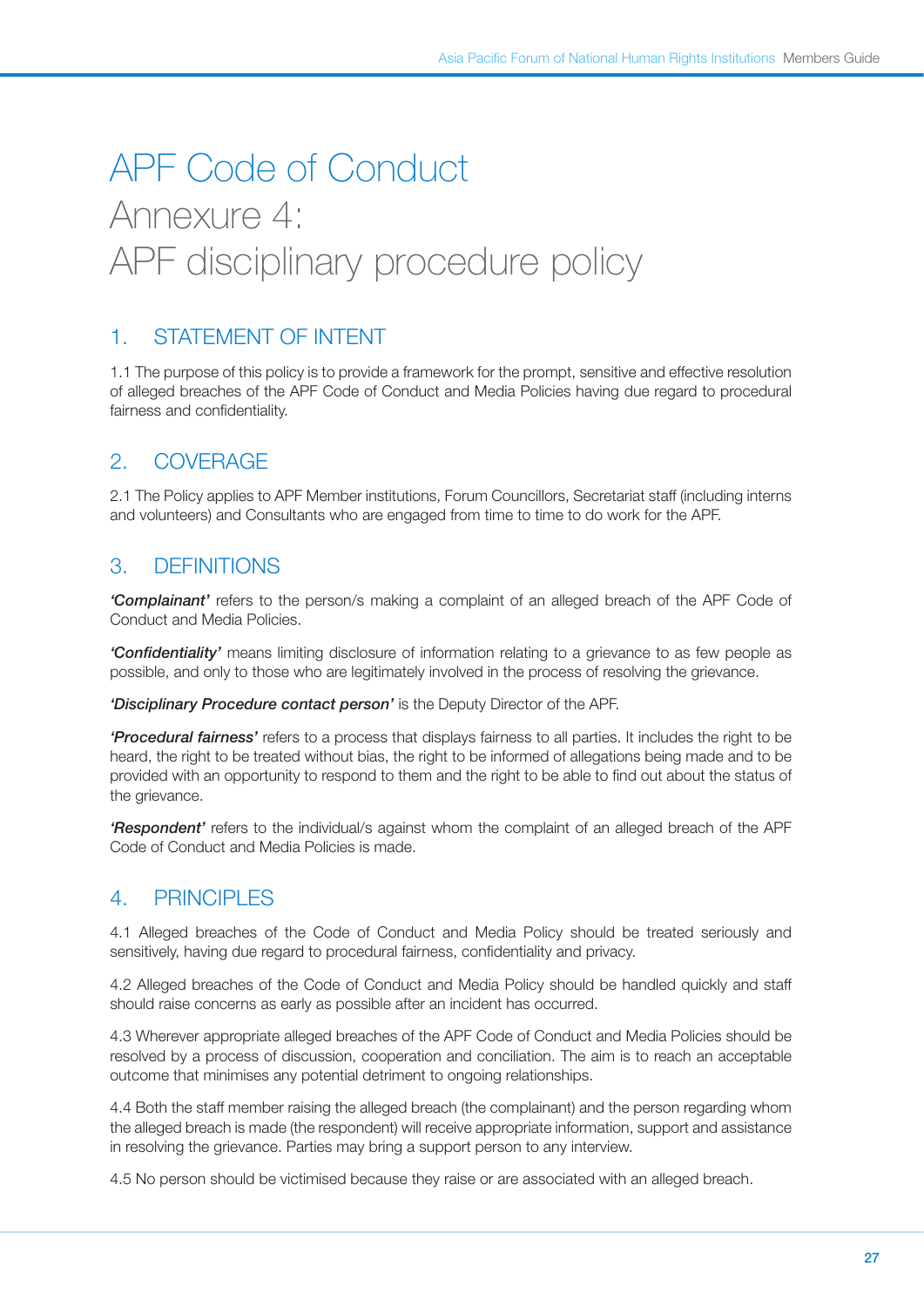# 5. APF DISCIPLINARY PROCEDURE POLICY

#### Step 1 – Preliminary action

1.1 Within seven days of receipt of a verbal or written complaint alleging a breach of the Code of Conduct or Media Policy the Disciplinary Procedure contact person must do the following:

- (1) establish the alleged facts of the breach;
- (2) notify the individual alleged to have committed the breach, in writing about the terms of the breach fully informing the respondent of the allegations made against them and providing them with an opportunity to respond:
- (3) hold a meeting with the individual (who may be accompanied) to discuss the alleged breach; and
- (4) decide whether informal action is or is not appropriate.

1.2 If informal action is appropriate, the Disciplinary Procedure contact person is authorised to resolve the complaint informally. The Disciplinary Procedure contact person must keep appropriate file notes on the disciplinary procedure process and outcomes, which should be stored in a separate and confidential disciplinary procedure file.

1.3 If the alleged breach remains unresolved, or is felt to be of such a serious nature that it cannot be resolved without investigation, the Disciplinary Procedure contact person must refer the matter in writing to the Management Sub-Committee. The Management Committee consists of the secretariat host institution (the Australian Human Rights Commission) and the institutions, which at the time of the complaint, occupy the positions of APF Chairperson and Deputy Chairperson.

1.4 If the alleged breach relates to the conduct of a Member or Forum Councillor then the relevant disciplinary provisions of the APF Constitution apply.

1.5 If the alleged breach relates to the Director of the APF secretariat, the issue will be referred to the APF Management Sub-Committee. If the alleged breaches relate to any staff or consultants, interns, volunteers under the supervision of the Director then the complaint shall be dealt with by the Disciplinary Procedure contact person. If the complaint is unable to be resolved through this process then the matter may be referred to the Management Sub-Committee for review and decision.

## Step 2 – Investigation by the Management Sub-Committee

2.1 After giving due consideration to the grievance the Management Sub-Committee may do one or more of the following:

- (1) refer the alleged breach back to the Disciplinary Procedure contact person, with advice, for resolution;
- (2) initiate an investigation into the matter in such manner as they think fit;
- (3) seek to resolve the matter directly; or
- (4) if necessary, contact an appropriate outside agency.

2.2 Any determination made by the Management Sub-Committee will be final save for the complainant/ respondent's right to pursue the matter externally.

2.3 At the end of their involvement with the matter, the Management Sub-Committee should make appropriate file notes on the disciplinary procedure process and outcomes, which should be added to the investigation report of the Disciplinary Procedure contact person in the confidential disciplinary procedure file.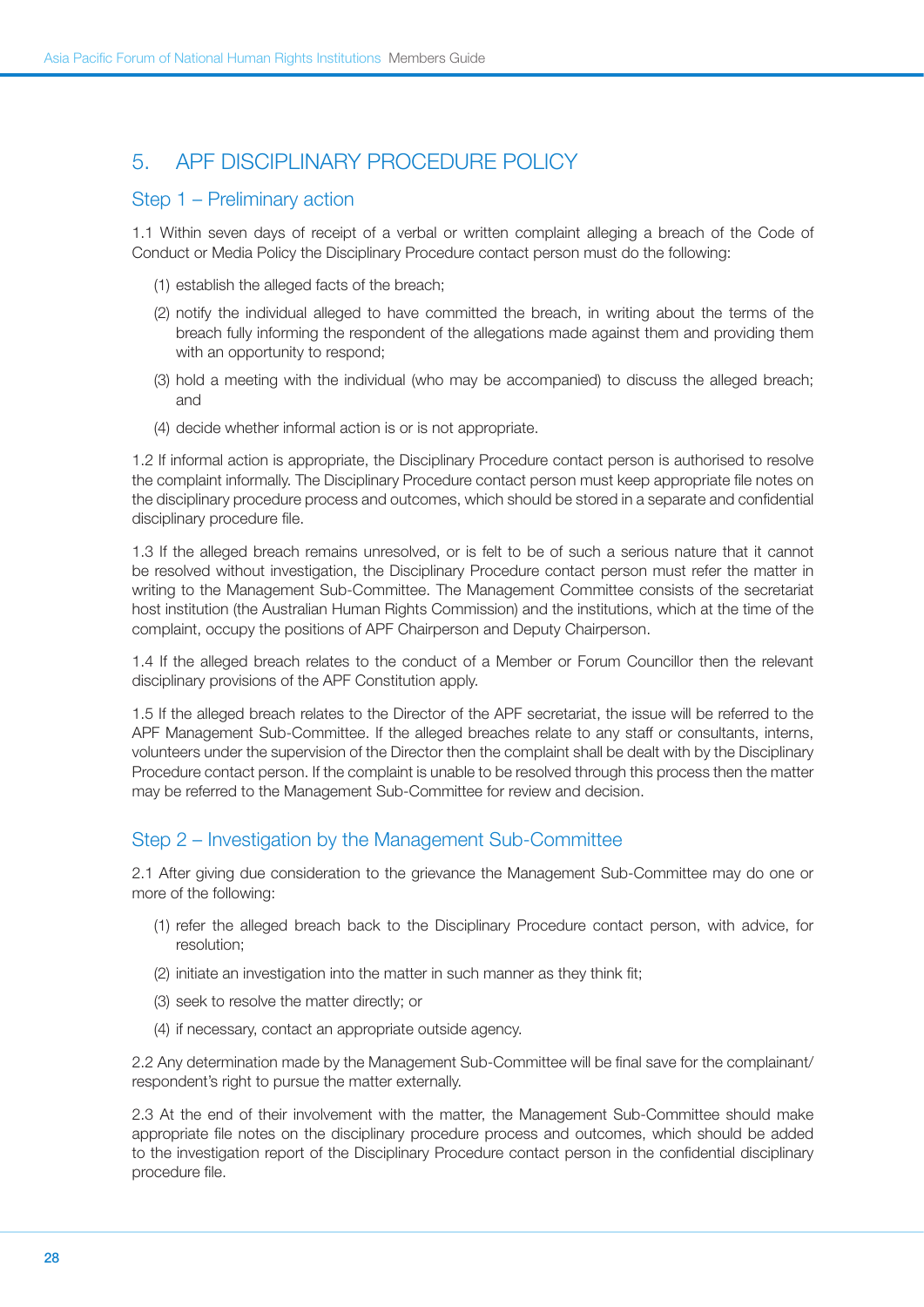### Step 3 – Outcomes

3.1 Outcomes will vary from case to case depending on the nature and circumstances of each grievance. Outcomes could include:

- (1) the respondent giving a verbal or written apology;
- (2) the respondent receiving a verbal or written reprimand;
- (3) the respondent agreeing to participate in formal counselling; and/or
- (4) appropriate disciplinary action where:
	- (i) an APF policy or the APF Code of Conduct was found to have been breached, and/or where misconduct/serious misconduct or unsatisfactory performance has occurred.
	- (ii) a grievance is found to have been malicious or vexatious;
	- (iii) a person victimises another person;
	- (iv) unnecessary disclosure of information (a breach of confidentiality) has occurred.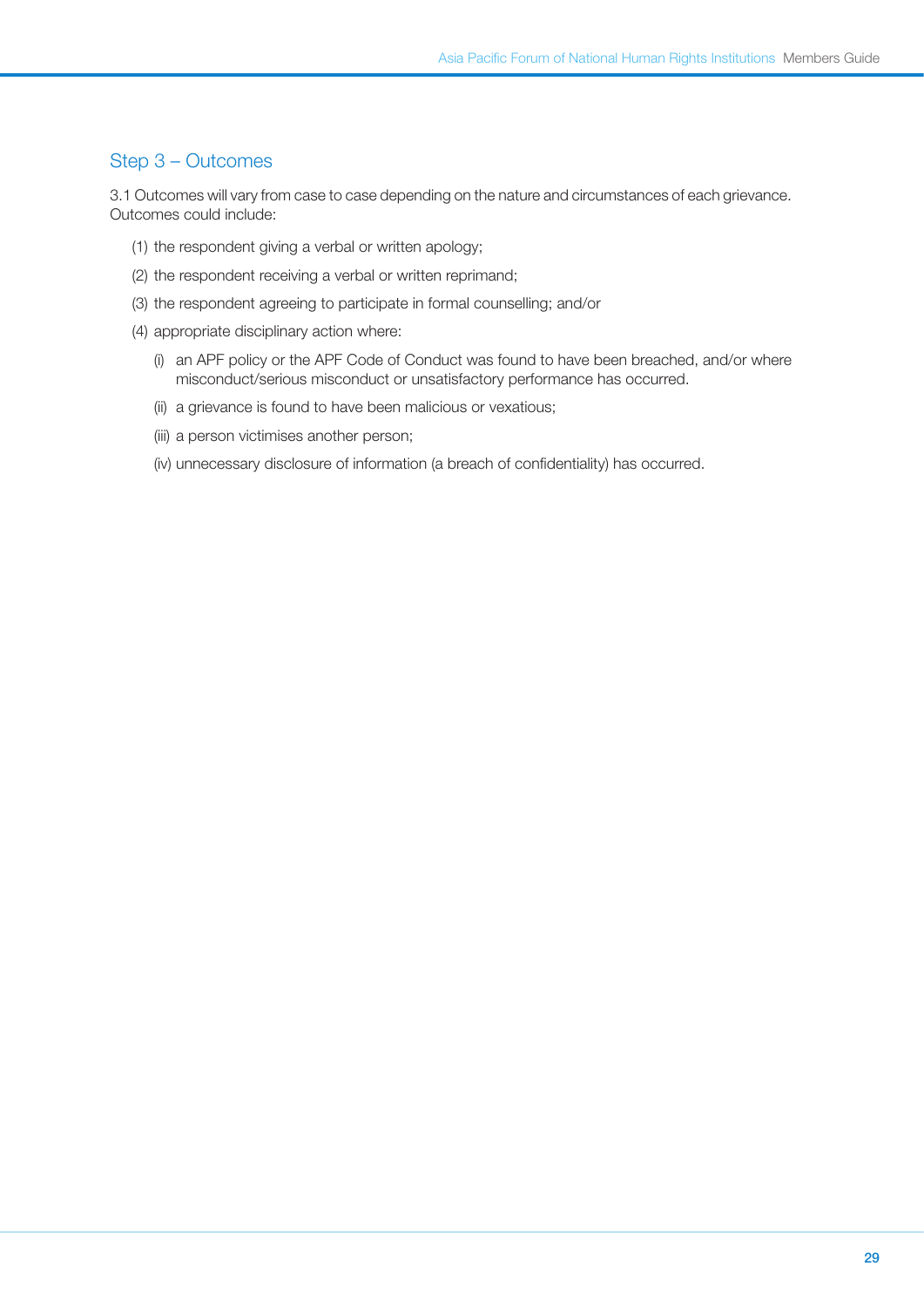# Appendix 2: APF Constitution

## 1. Company's name

- (a) The name of the company is the Asia Pacific Forum of National Human Rights Institutions.
- (b) In this constitution, the company is referred to as the Forum.

## 2. Forum's object

- (a) The Forum is established for the following public charitable purpose, namely, to protect and promote the human rights of the people of the Asia Pacific region.
- (b) For the purposes outlined in rule 2(a), the Forum councillors may:
	- (1) formulate policies;
	- (2) make rules in connection with any policy; and
	- (3) revoke or amend any policy or rules and formulate others.

## 3. Forum's powers

#### 3.1 Powers

Solely for the purpose of carrying out the Forum's object, the Forum may:

- (a) support the establishment and development of national institutions;
- (b) promote cooperation and joint activity among national institutions, the United Nations, governments, human rights non-government organisations and other relevant organisations and individuals;
- (c) supply, and advise on, human rights capacity building and provide human resources and other support to assist in the establishment and development of national human rights institutions;
- (d) encourage the United Nations, governments, human rights nongovernment organisations and other relevant organisations and individuals to participate in meetings of, or arranged by, the Forum;
- (e) raise funds and invite and receive contributions, grants, distributions of income or capital, gifts (by will or otherwise), loans and deposits from any person;
- (f) provide funds or other material benefits by way of grant or otherwise to further the Forum's object;
- (g) co-ordinate and arrange conferences, meetings, standing committees and commissions and other forums;
- (h) accept and hold funds or property of any kind on or for any charitable objects or purposes specified or to be specified by any person or to be selected by the Forum councillors from a class of trusts, objects or purposes specified by any person;
- (i) accept and undertake full or partial trusteeship, administration and management of trusts and funds, whether as trustee or as agent for the trustee or otherwise, and charge and accept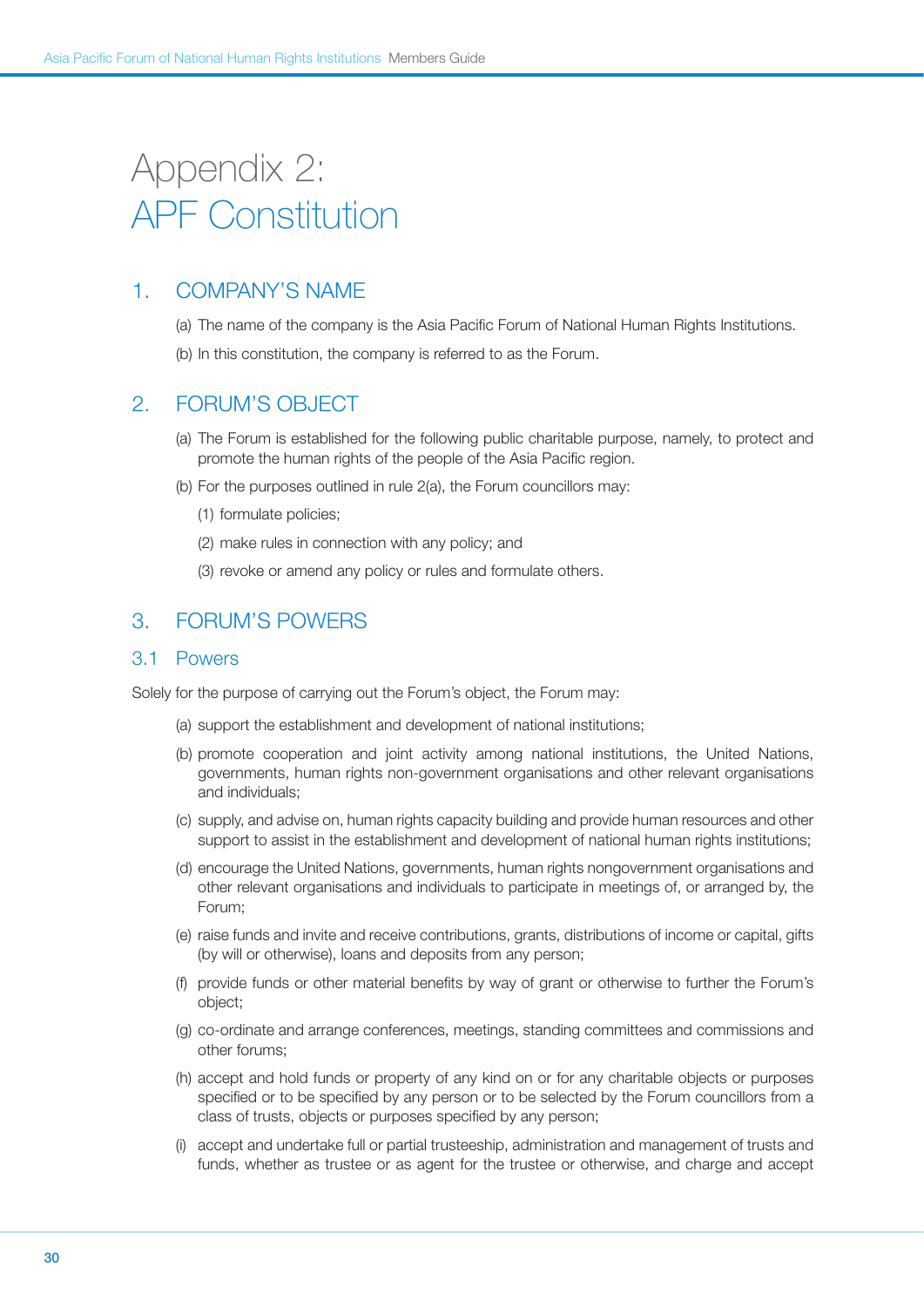fees, commissions or other remuneration in respect of the trusteeship, administration and management;

- (j) purchase, take on lease or in exchange, hire or otherwise acquire real or personal property, and any rights or privileges that are required for the purposes of, or capable of being conveniently used in connection with, the Forum's object. However, if the Forum takes or holds any property which is subject to a trust, the Forum may only deal with that property in the manner allowed by law having regard to that trust;
- (k) manage, lease, exchange, mortgage, charge, sell, transfer, surrender, dispose of, develop, carry on business or otherwise deal with any real or personal property or any estate or interest in property;
- (l) invest, deal with and lend money and otherwise provide financial accommodation to, and guarantee or otherwise secure loans to, charitable objects or purposes;
- (m)construct, improve, maintain, develop, work, manage and control real or personal property and enter into contracts and agreements;
- (n) appoint a person as the Forum's attorney or agent with the powers (including the power to sub-delegate) and on the terms the Forum thinks fit, and procure registration or recognition of the Forum in any other country or place;
- (o) enter into any arrangement with any government or authority that seems conducive to the Forum's object, obtain from any government or authority any right, privilege or concession that the Forum thinks it desirable to obtain, and carry out, exercise and comply with any of those arrangements, rights, privileges and concessions;
- (p) engage, dismiss or suspend any employee, agent, contractor or professional person;
- (q) borrow, raise or secure the payment of money and secure the repayment or performance of any debt, liability, contract, guarantee or other obligation by mortgage, charge or otherwise;
- (r) spend money and do all other things that it considers desirable to promote the Forum's object;
- (s) make, draw, accept, endorse, discount, execute and issue promissory notes, bills of exchange, bills of lading and other negotiable or transferable instruments;
- (t) print and publish newspapers, periodicals, books or leaflets or otherwise publish information in hard copy or by electronic means;
- (u) accept any gift of property, whether subject to any special trust or not, for the Forum's object, but subject to the provisions in rule 3(j) relating to trusts (if applicable);
- (v) take any steps by personal or written appeals, public meetings or otherwise, that the Forum considers expedient to procure contributions to the Forum's funds, by way of donations, gifts (by will or otherwise), grants, sponsorships or otherwise;
- (w) appoint patrons of the Forum;
- (x) make donations for charitable purposes;
- (y) decline or otherwise refuse to accept any gift (by will or otherwise), donation, settlement or other disposition of money or property; and
- (z) do all other things that are incidental or conducive to attaining the Forum's object.

#### 3.2 Independence of members

Notwithstanding what is herein contained, the independence, authority and national status of each of the full members and their powers, duties and functions shall in no way be affected by the establishment of this Forum and its incorporation, or its functioning.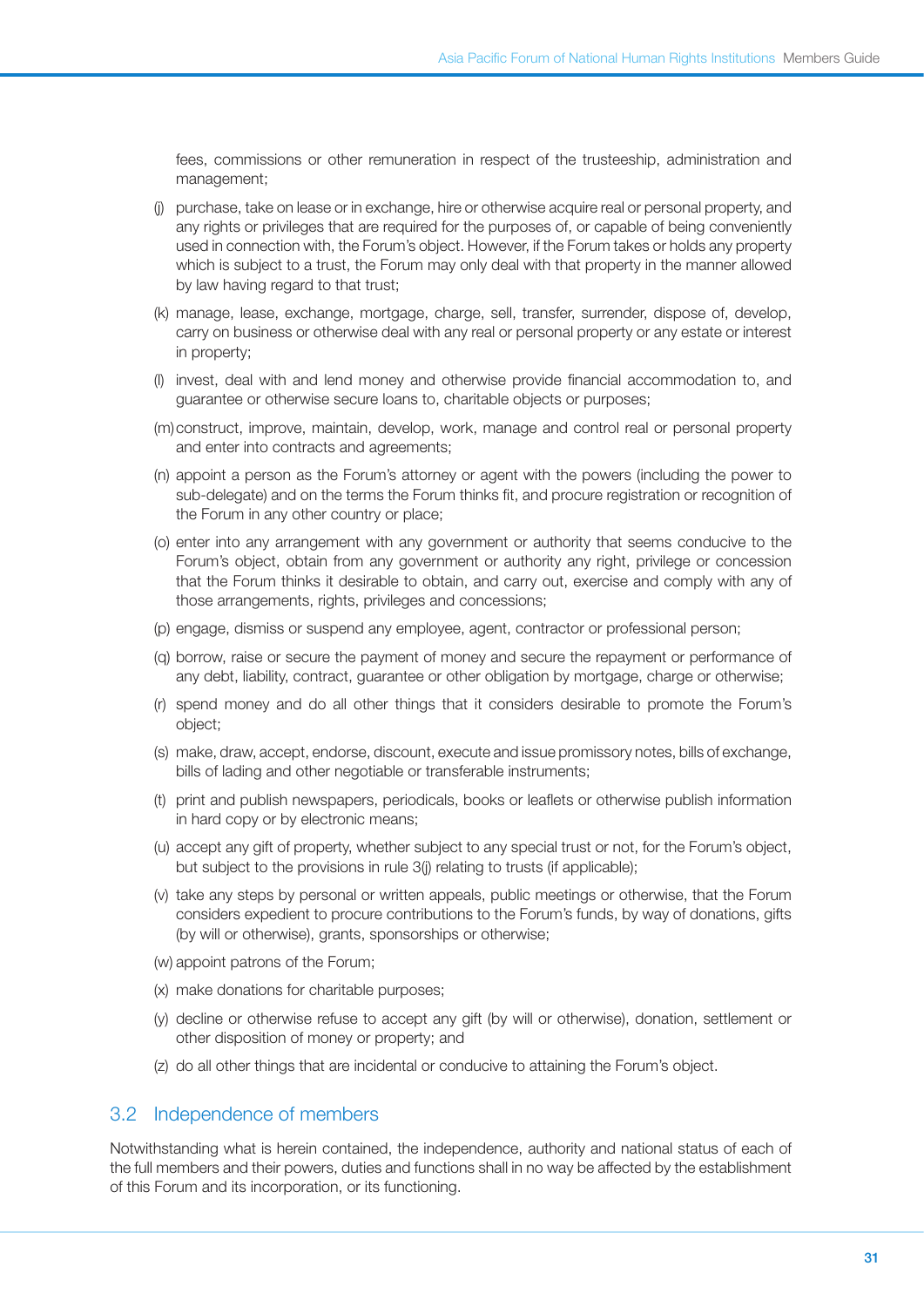## 4. Additional powers

The Forum has the powers set out in the Act but only to the extent necessary or convenient to carry out, or incidental to carrying out, the Forum's object.

# 5. Income and property

The Forum's income and property must be applied solely towards promoting the Forum's object.

No part of the income or property may be paid, transferred or distributed, directly or indirectly, by way of dividend, bonus, fee or otherwise, to any of the members or Forum councillors.

However, this rule 5 does not prohibit making a payment approved by the Forum councillors for:

- (a) out-of-pocket expenses incurred by a Forum councillor in performing a duty as a councillor of the Forum; or
- (b) a service rendered to the Forum by a Forum councillor in a professional or technical capacity, including as an employee, other than in the capacity as a councillor of the Forum, where:
	- (1) the provision of the service has the prior approval of the Forum councillors; and
	- (2) the amount payable is not more than an amount which commercially would be reasonable payment for the service, or prohibit payment:
		- (a) in good faith to any member for goods supplied in the ordinary and usual course of business;
		- (b) of reasonable and proper interest on money borrowed from a member; or
		- (c) of reasonable and proper rent for premises let by any member to the Forum, or indemnification of, or payment of premiums on contracts of insurance for, any Forum councillor to the extent permitted by law and this constitution.

## 6. Liability of members

The liability of the members is limited.

## 7. Guarantee by full members

- (a) Every full member undertakes to contribute an amount not more than \$100 to the property of the Forum if it is wound up while it is a full member or within one year after it ceases to be a full member, for:
	- (1) payment of the Forum's debts and liabilities contracted before the time it ceased to be a full member;
	- (2) the costs, charges and expenses of winding up; and
	- (3) the adjustment of the rights of the contributories among themselves.
- (b) There is no obligation of other members to contribute to the property of the Forum if it is wound up.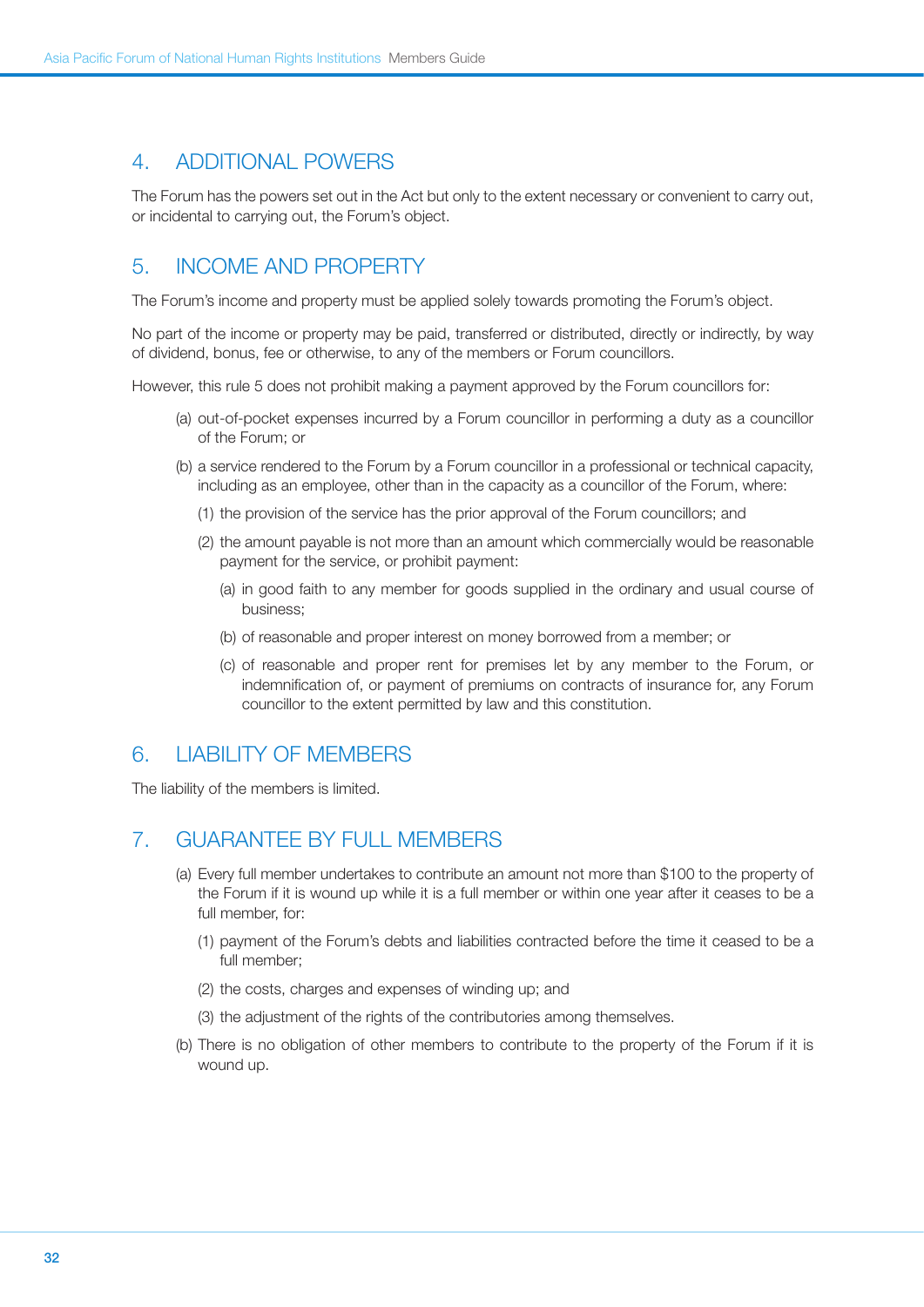# 8. Establishment and operation of Public Fund

#### 8.1 Maintaining Public Fund

The Forum must maintain for its object, a public fund to be known as the Asia Pacific Forum of National Human Rights Institutions Public Fund (Public Fund):

- (a) to which gifts of money or property for that object are to be made;
- (b) to which any money received by the Forum because of those gifts is to be credited; and
- (c) that does not receive any other money or property.

#### 8.2 Limits on use of Public Fund

The Forum must use the following only for its object:

- (a) gifts made to the Public Fund; and
- (b) any money received because of those gifts.

### 8.3 Receipts

The Forum must ensure that receipts for donations to the Public Fund are issued in the name of the Public Fund.

## 9. Winding up

- (a) If, on the winding up or dissolution of the Forum, any property remains after satisfaction of all its debts and liabilities, this property must only be given or transferred to a fund, authority or institution:
	- (1) which is charitable at law; and
	- (2) whose constitution prohibits distributions or payments to its members and directors (if any) to an extent at least as great as is outlined in rule 5; and
	- (3) gifts to which can be deducted under Division 30 of the ITAA 97.
- (b) The identity of the fund, authority or institution referred to in rule 9(a) must be decided by the members by resolution at or before the time of winding up or dissolution of the Forum and, if the members cannot decide, by the Supreme Court of the State.
- (c) Where gifts to a fund, authority or institution are deductible only if, among other things, the conditions set out in the relevant table item in Subdivision 30-B are satisfied, a gift or transfer under rule 9(a) to that fund, authority or institution must be made in accordance with or subject to those conditions.

# 10. ALTERING THIS CONSTITUTION

- (a) A special resolution making a material alteration to, or materially affecting, rules 2, 5, 8, 9, or 10 except an alteration necessary to enable the Forum to comply with the fundraising or collections legislation of any state or territory of Australia, has no effect unless approved in writing by a Deputy Commissioner of Taxation.
- (b) A special resolution making a material alteration to, or materially affecting, rules 14.1(d) or (e) has no effect unless approved in writing by all of the full members that may be affected by the special resolution.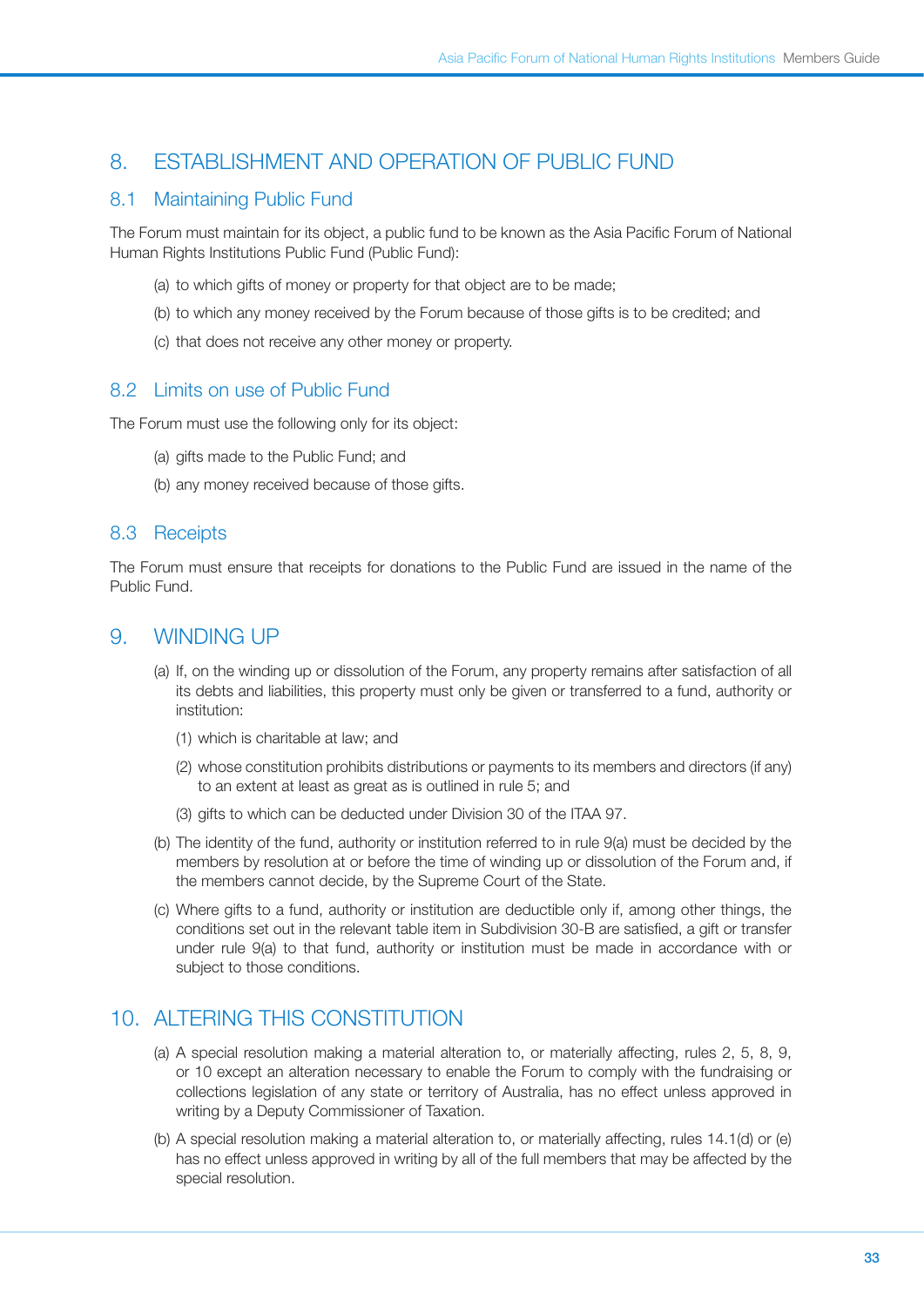## 11. MEMBERSHIP

### 11.1 Full members

(a) Qualifications of full members

Each full member must be a national human rights institution in the Asia Pacific region which in the opinion of the Forum councillors complies with the Paris Principles.

#### (b) Initial members

The initial members are:

- (1) Human Rights and Equal Opportunity Commission of Australia;
- (2) National Human Rights Commission of India;
- (3) Indonesian National Commission on Human Rights;
- (4) Human Rights Commission of New Zealand;
- (5) Commission on Human Rights of the Philippines;
- (6) Human Rights Commission of Sri Lanka;
- (7) Fiji Human Rights Commission; and
- (8) Human Rights Commission of Nepal.
- (c) Status

The initial members are full members.

- (d) Admission of further full members
	- (1) The Forum councillors may admit any institution, meeting the qualifications set out in rule 11.1, to full membership of the Forum.
	- (2) Every applicant for full membership (except the initial members) must be proposed by one and seconded by another full member. The application for full membership must be:
		- (A) made in writing and signed by the applicant and its proposer and seconder; and
		- (B) in the form prescribed by the Forum councillors.
	- (3) Subject to rule 11.1(d)(4), at the next meeting of the Forum councillors after the receipt of an application for membership, the Forum councillors must consider the application and decide whether to admit or reject the admission of the applicant. The Forum councillors need not give any reason for rejecting an application.
	- (4) The Forum councillors may, at their discretion, defer the consideration of an application for full membership.

## 11.2 Candidate members

(a) Qualifications of candidate members

Each candidate member must be a national human rights institution in the Asia Pacific region which in the opinion of the Forum councillors could comply with the Paris Principles within a reasonable period but does not do so at the time of the application for membership and which commits, in a form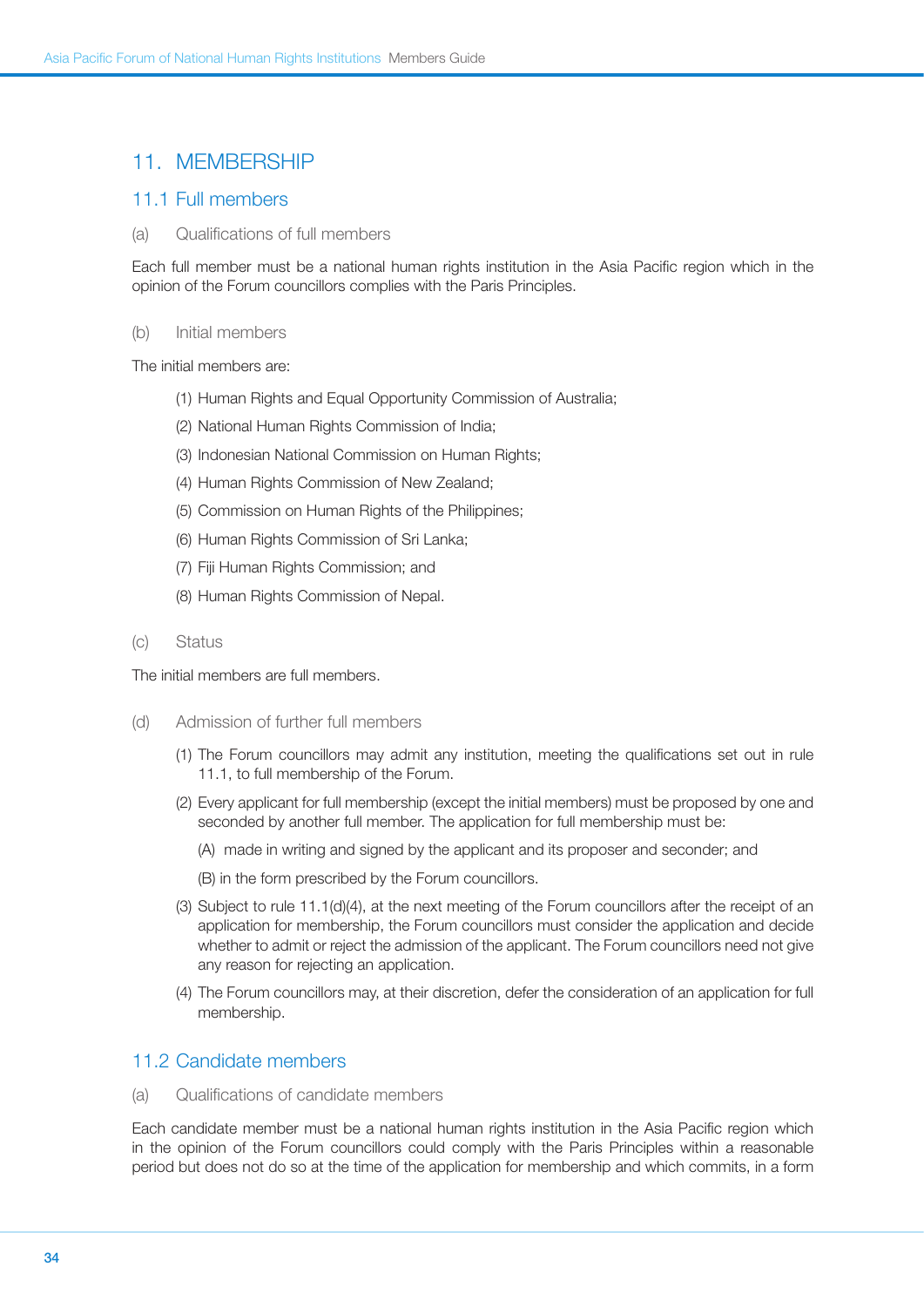acceptable to the Forum councillors, to take active steps towards compliance with the Paris Principles within a reasonable period.

- (b) Admission of candidate members
	- (1) The Forum councillors may admit any institution meeting the qualifications set out in rule 11.2(a) to candidate membership of the Forum.
	- (2) Every applicant for candidate membership must be proposed by one full member and seconded by another full member.

The application for candidate membership must be:

- (A) made in writing and signed by the applicant and its proposer and seconder; and
- (B) in the form prescribed by the Forum councillors.
- (3) Subject to rule 11.2(b)(4), at the next meeting of the Forum councillors after the receipt of an application for candidate membership, the Forum councillors must consider the application and decide whether to admit or reject the admission of the applicant. The Forum councillors need not give any reason for rejecting an application.
- (4) The Forum councillors may, at their discretion, defer the consideration of an application for candidate membership.
- (c) Rights of candidate members

Candidate members have no voting rights.

#### 11.3 Associate members

(a) Characteristic of associate members

Each associate member must be a human rights institution in the Asia Pacific region which, in the opinion of the Forum councillors, does not comply with and is unlikely to comply with the Paris Principles within a reasonable period.

- (b) Admission of associate members
	- (1) The Forum councillors may admit any institution, having the characteristic set out in rule 11.3(a), to associate membership of the Forum.
	- (2) Every applicant for associate membership must be proposed by one full member and seconded by another full member.

The application for associate membership must be:

- (A) made in writing and signed by the applicant and its proposer and seconder; and
- (B) in the form prescribed by the Forum councillors.
- (3) Subject to rule 11.3(b)(4), at the next meeting of the Forum councillors after the receipt of an application for associate membership, the Forum councillors must consider the application and decide whether to admit or reject the admission of the applicant. The Forum councillors need not give any reason for rejecting an application.
- (4) The Forum councillors may, at their discretion, defer the consideration of an application for associate membership.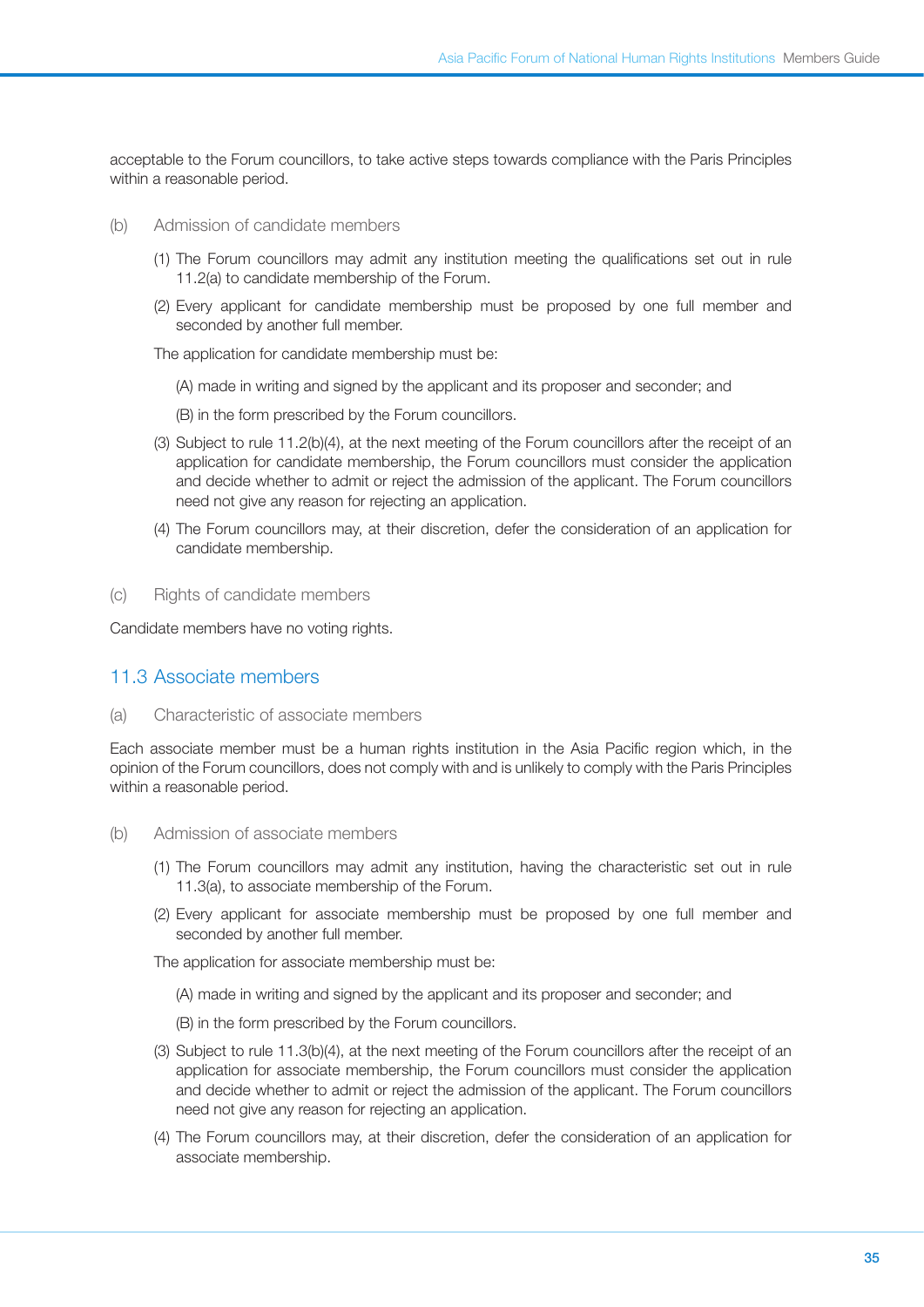(c) Rights of associate members

Associate members have no voting rights.

#### 11.4 Review of compliance by full members with the Paris Principles

- (a) Occasion for review
	- (1) The Forum councillors may, on their own motion and at any time, decide to review the compliance of a full member with the Paris Principles.

A full member must notify the Forum if there has been any change to the constitutional and/or legislative base or administration of the institution which materially impacts upon its compliance with, or ability to comply with, the Paris Principles.

- (b) Review
	- (1) Following a decision to review under rule 11.4(a)(1) or receipt of a notification under rule 11.4(a)(2), the Forum councillors must meet to consider whether the institution complies with the Paris Principles.
	- (2) If the Forum councillors decide that the institution does not so comply, they may, by resolution, expel a member under rule 12.2.

### 11.5 Review of commitment by candidate members to comply with the Paris Principles

- (a) Occasion for review
	- (1) The Forum councillors may, on their own motion and at any time, decide to review the commitment of a candidate member to take active steps to comply with the Paris Principles within a reasonable period.
	- (2) A candidate member must notify the Forum if there has been any change to the constitutional and/or legislative base or administration of the institution which materially impacts upon its commitment or ability to take those active steps to comply with the Paris Principles within a reasonable period.
- (b) Review
	- (1) Following a decision to review under rule 11.5(a)(1) or receipt of a notification under rule 11.5(a)(2), the Forum councillors must meet to consider whether the institution is taking active steps to comply with the Paris Principles.
	- (2) If the Forum councillors decide that the institution is not taking those active steps, they may, by resolution, expel a member under rule 12.2.

## 12. When membership ceases

#### 12.1 Resignation and other events

An institution immediately ceases to be a member if the institution:

- (a) resigns as a member by giving written notice to the Forum; or
- (b) becomes insolvent or makes any arrangement or composition with its creditors or if a liquidator, receiver or other external administrator is appointed in respect of the institution; or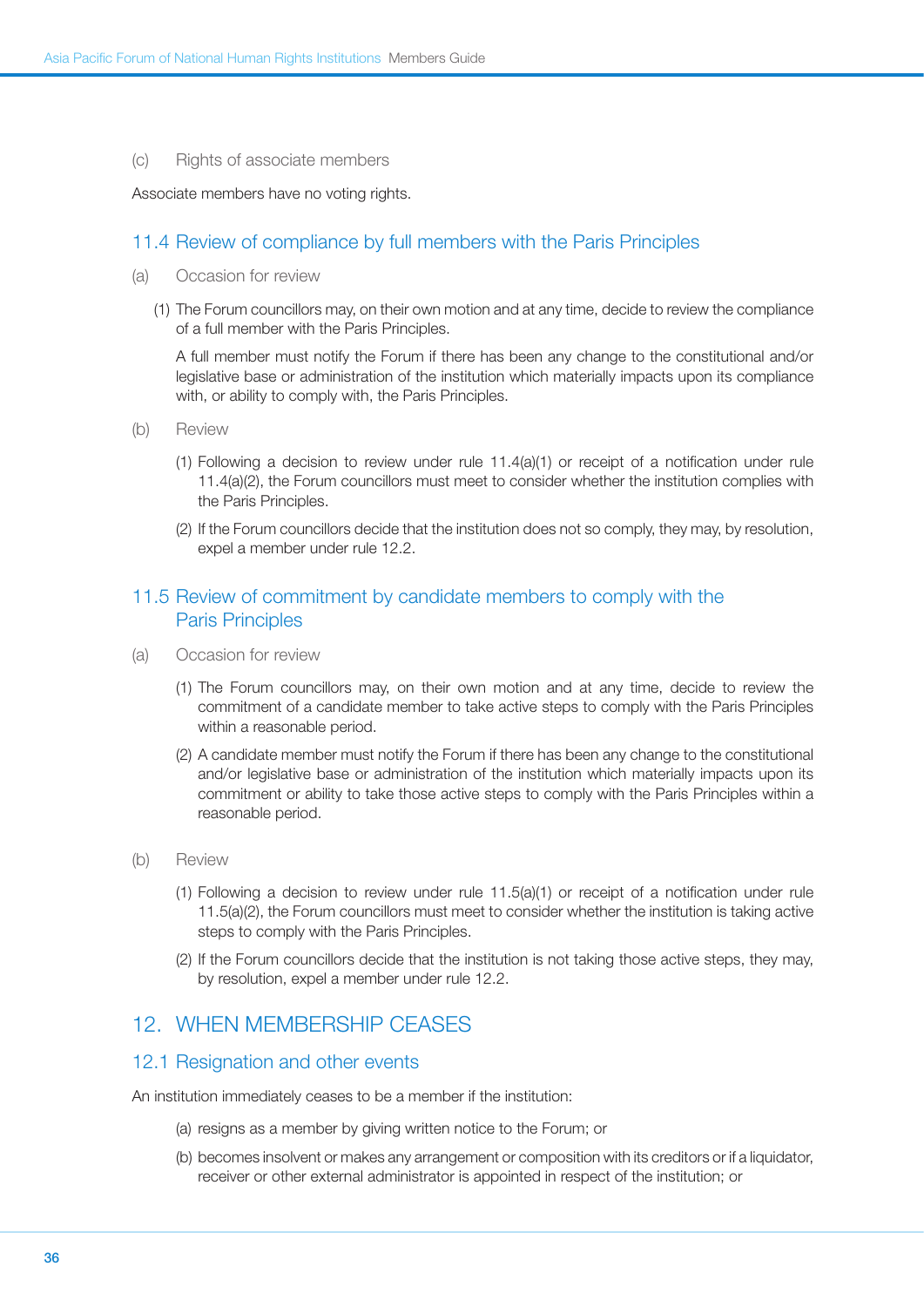(c) is expelled under rule 12.2.

### 12.2 Expulsion

- (a) The Forum councillors may by resolution expel a member from the Forum:
	- (1) if, in their absolute discretion, they decide it is not in the interests of the Forum for the institution to remain a member; or
	- (2) in accordance with rules 11.4(b) or 11.5(b).
- (b) If the Forum councillors intend to propose a resolution under rule 12.2(a), at least one month before the meeting at which the resolution is to be proposed, they must give the member written notice:
	- (1) stating the date, place and time of the meeting;
	- (2) setting out the intended resolution and the grounds on which it is based; and
	- (3) informing the member, candidate member or associate member that a representative of the member, candidate member or associate member may attend the meeting and may give an oral or written explanation or submission before the resolution is put to the vote.

# 13. General meetings

### 13.1 Calling general meetings

- (a) The Forum councillors may call and arrange to hold a general meeting whenever they think fit.
- (b) A general meeting may be called and arranged to be held only as provided by this rule 13.1 or as provided by sections 249D, 249E, 249F and 249G of the Act.
- (c) The Forum councillors may change the venue for, postpone or cancel a general meeting, unless the meeting is called and arranged to be held by the members or the court under the Act. If a general meeting is called and arranged to be held under section 249D of the Act, the Forum councillors may not:
	- (1) postpone it beyond the date by which section 249D requires it to be held; or
	- (2) cancel it without the consent of the requisitioning member.

### 13.2 Notice of general meetings

- (a) Notice of every general meeting must be given in any manner authorised by rule 19 to:
	- (1) every full member, except a member who has not supplied the Forum with an address for giving notices;
	- (2) each Forum councillor; and
	- (3) the auditor.
- No other person is entitled to receive notice of general meetings.
- (b) A notice of a general meeting must:
	- (1) specify the date, time and place of the meeting; and
	- (2) except as provided by the Act, state the general nature of the business to be transacted at the meeting.
- (c) An institution may waive notice of a general meeting by written notice to the Forum.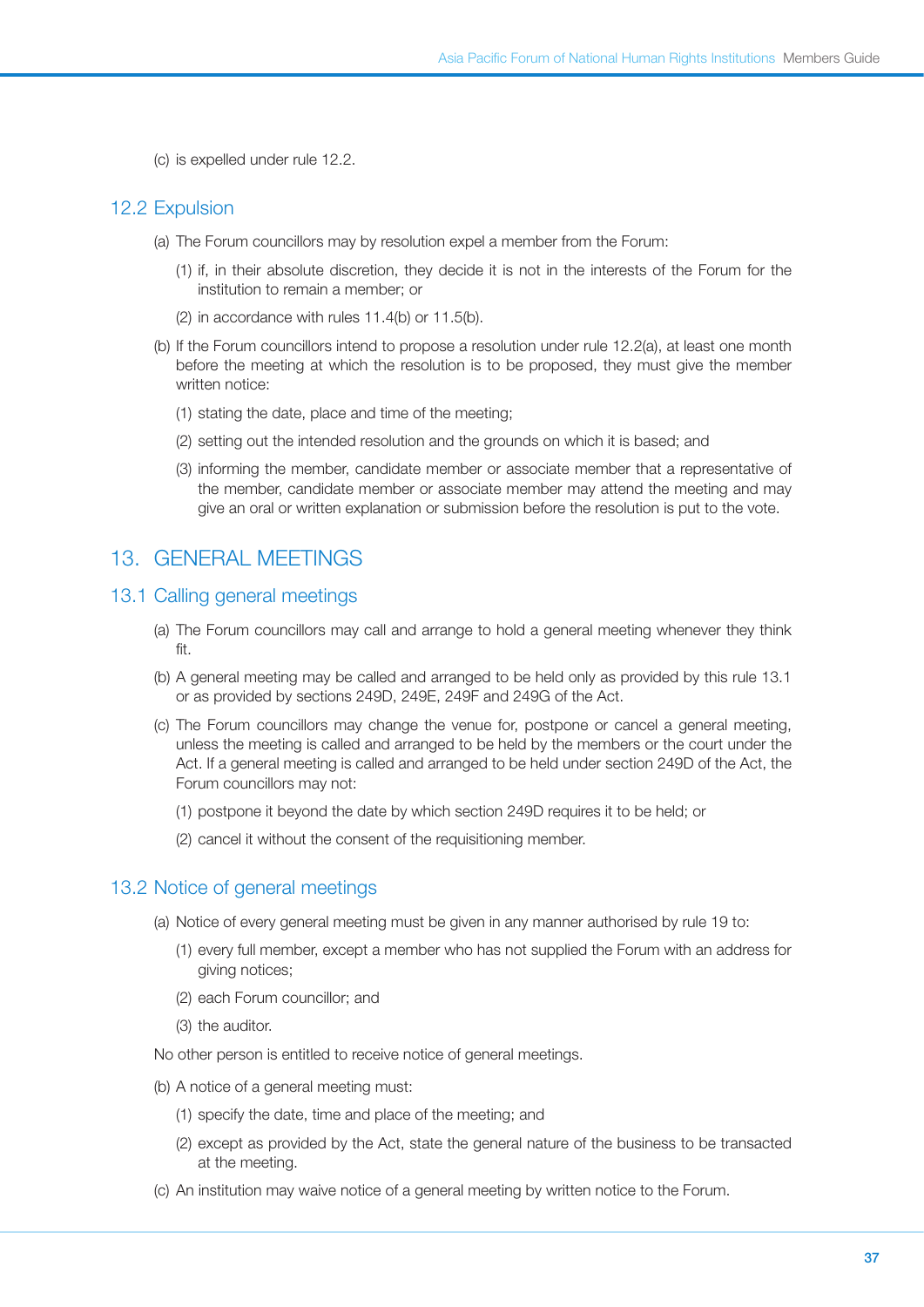- (d) The non-receipt of notice of a general meeting or proxy form by, or a failure to give notice of a general meeting or a proxy form to, any institution entitled to receive notice of a general meeting under this rule 13.2 does not invalidate any act, matter or thing done or resolution passed at the general meeting if:
	- (1) the non-receipt or failure occurred by accident or error; or
	- (2) before or after the meeting, the institution:
		- (A) has waived or waives notice of that meeting under rule 13.2(c); or
		- (B) has notified or notifies the Forum of the institution's agreement to that act, matter, thing or resolution by written notice to the Forum. An institution's attendance at a general meeting waives any objection that institution may have to:
	- (1) a failure to give notice, or the giving of a defective notice, of the meeting unless, at the beginning of the meeting, the institution objects to the holding of the meeting; and
	- (2) the consideration of a particular matter at the meeting which is not within the business referred to in the notice of the meeting, unless the institution objects to considering the matter when it is presented.

### 13.3 Quorum at general meetings

- (a) No business may be transacted at a general meeting, except the election of a chairperson and the adjournment of the meeting, unless a quorum of members is present when the meeting proceeds to business.
- (b) A quorum consists of:
	- (1) if the full members have fixed a number for the quorum, that number of full members; and
	- (2) if the full members have not fixed a number for the quorum;
		- (a) if the number of full members is 9 or less, 3 full members;
		- (b) if the number of full members is between 10 and 15, 4 full members; and
		- (c) if the number of full members exceeds 15, 5 full members, present at the meeting.
- (c) If a quorum is not present within 30 minutes after the time appointed for a general meeting:
	- (1) where the meeting was convened on the requisition of members, the meeting must be dissolved; or
	- (2) in any other case:
		- (A) the meeting stands adjourned to the day, and at the time and place, that the Forum councillors decide or, if the Forum councillors do not make a decision, to the same day in the next week at the same time and place; and
		- (B) if, at the adjourned meeting, a quorum is not present within 30 minutes after the time appointed for the meeting, the meeting must be dissolved.

### 13.4 Chairperson of general meetings

- (a) The chairperson of Forum councillors must (if present within 15 minutes after the time appointed for the meeting and willing to act) preside as chairperson at each general meeting.
- (b) If at a general meeting:
	- (1) there is no chairperson of Forum councillors;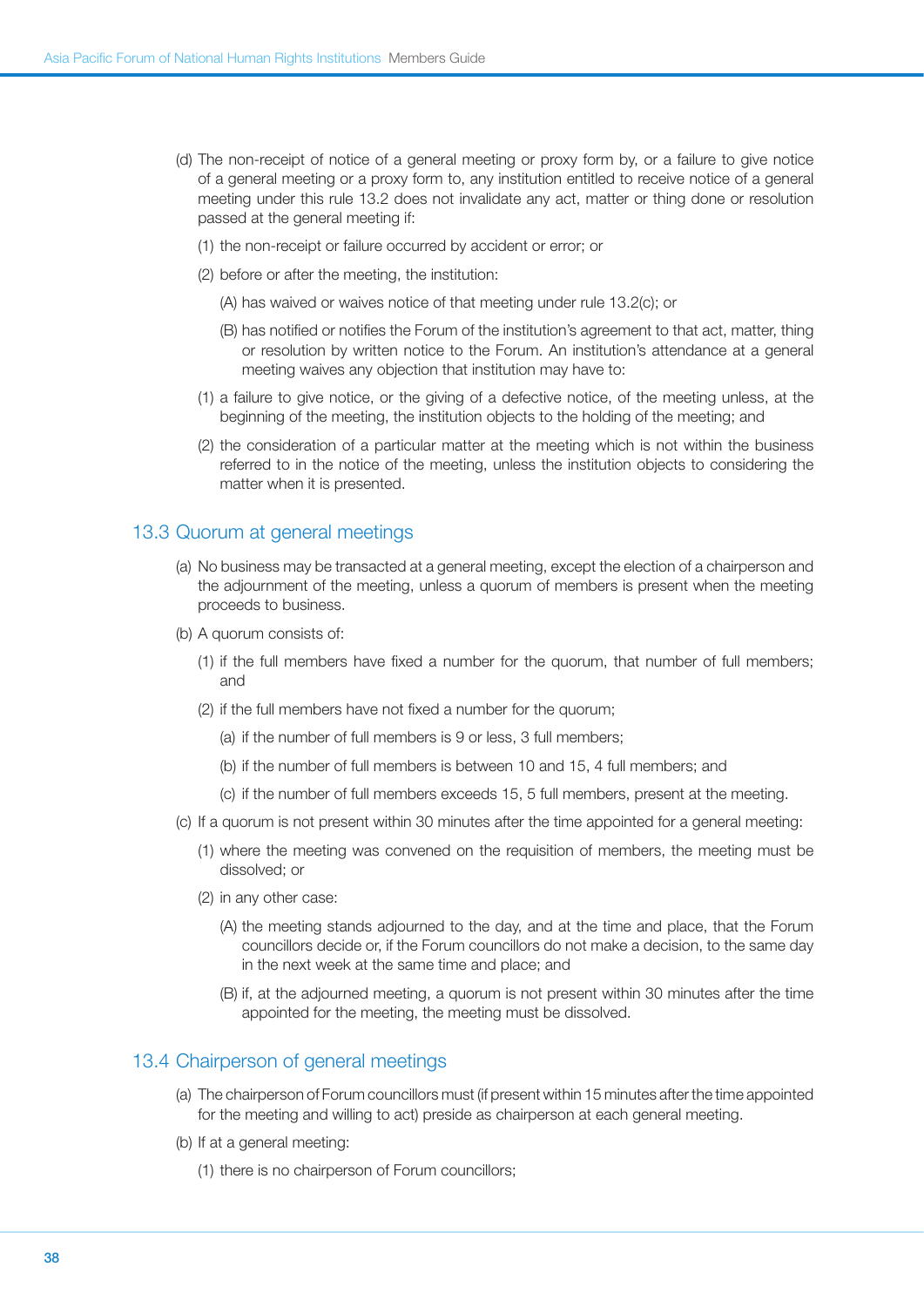- (2) the chairperson of Forum councillors is not present within 15 minutes after the time appointed for the meeting; or
- (3) the chairperson of Forum councillors is present within that time but is not willing to act as chairperson of the meeting, the full members present must elect as chairperson of the meeting another person who is present and willing to act.

# 13.5 Conducting and adjourning general meetings

- (a) A question arising at a general meeting relating to the order of business, procedure or conduct of the meeting must be referred to the chairperson of the meeting, whose decision is final.
- (b) The chairperson of a general meeting may, and must if so directed by the meeting, adjourn the meeting from time to time and from place to place, but no business may be transacted at any adjourned meeting except the business left unfinished at the meeting from which the adjournment took place.
- (c) Where a meeting is adjourned for 30 days or more, notice of the adjourned meeting must be given as for an original meeting.
- (d) Except as provided by rule 13.5(b), it is not necessary to give any notice of an adjournment or of the business to be transacted at an adjourned meeting.
- (e) Where a meeting is adjourned, the Forum councillors may change the venue of, or postpone or cancel, the adjourned meeting, unless the meeting was called and arranged to be held by the members or the court under the Act. If a meeting is called and arranged to be held under section 249D of the Act, the Forum councillors may not postpone it beyond the date by which section 249D requires it to be held and may not cancel it without the consent of the requisitioning member.
- (f) A Forum councillor may attend and speak at general meetings.

# 13.6 Observers

Any person may attend a general meeting if so invited by the Forum councillors present and with the permission of the chairperson, may speak at the meeting.

# 13.7 Decisions at general meetings

- (a) Decisions at general meetings should, as far as possible, be arrived at by consensus.
- (b) Where there is no consensus and except where by law a resolution requires a special majority, questions arising at a general meeting must be decided by a majority of votes cast by the full members present at the meeting. Such a decision is for all purposes a decision of the full members. However, when such a decision pertains to the policy or principles governing a human rights issue any full member who disagrees wholly or partly with such a policy and/or principle may record its dissent/reservation specifying the area of dissent or reservation.
- (c) Where the votes on a proposed resolution are equal:
	- (1) the chairperson of the meeting does not have a second or casting vote; and
	- (2) the proposed resolution is taken as lost.
- (d) A resolution put to the vote of a general meeting must be decided on a show of hands unless, before the vote is taken or before or immediately after the declaration of the result of the show of hands, a poll is demanded by:
	- (1) the chairperson of the meeting;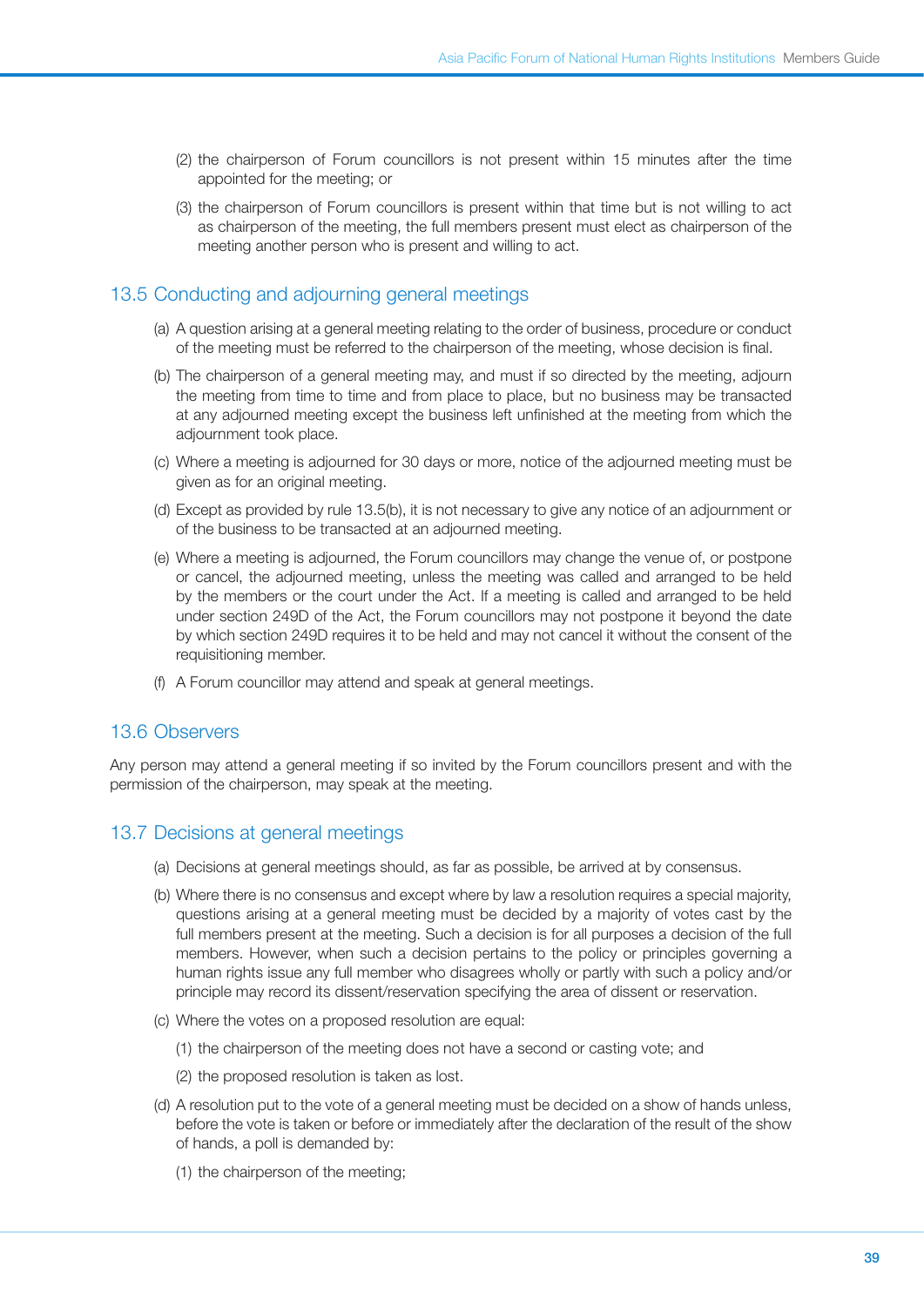(2) at least 2 full members present; or

- (3) a full member or full members present at the meeting and representing at least 5% of the total voting rights of all the full members on a poll.
- (e) A demand for a poll does not prevent a general meeting continuing for the transaction of any business except the question on which the poll has been demanded.
- (f) Unless a poll is duly demanded, a declaration by the chairperson of a general meeting that a resolution has on a show of hands been carried or carried unanimously, or carried by a particular majority, or lost, and an entry to that effect in the book containing the minutes of the proceedings of the Forum, is conclusive evidence of the fact without proof of the number or proportion of the votes recorded in favour of or against the resolution.
- (g) If a poll is duly demanded at a general meeting, it must be taken in such manner, and either at once or after an interval or adjournment or otherwise, as the chairperson of the meeting directs. The result of the poll is the resolution of the meeting at which the poll was demanded.
- (h) A poll demanded at a general meeting on the election of a chairperson of the meeting or on a question of adjournment must be taken immediately.
- (i) The demand for a poll may be withdrawn.
- (j) If the Forum has only one member, the Forum may pass a resolution by the member recording it and signing the record.

### 13.8 Voting rights

- (a) Subject to this constitution and to any rights or restrictions attached to any class of membership, at a general meeting every full member present has one vote.
- (b) A proxy, attorney or representative is entitled to a separate vote for each full member the person represents.
- (c) An objection to the qualification of a person to vote at a general meeting must be:
	- (1) raised before or at the meeting at which the vote objected to is given or tendered; and
	- (2) referred to the chairperson of the meeting, whose decision is final.
- (d) A vote not disallowed by the chairperson of a meeting under rule 13.8(c) is valid for all purposes.

### 13.9 Representation at general meetings

- (a) Subject to this constitution, each full member may vote:
	- (1) by proxy;
	- (2) by attorney; or
	- (3) by its representative.
- (b) A proxy, attorney or representative may be appointed for:
	- (1) all general meetings;
	- (2) any number of general meetings; or
	- (3) a particular general meeting.
- (c) Unless otherwise provided in the instrument, an instrument appointing a proxy, attorney or representative is taken to confer authority: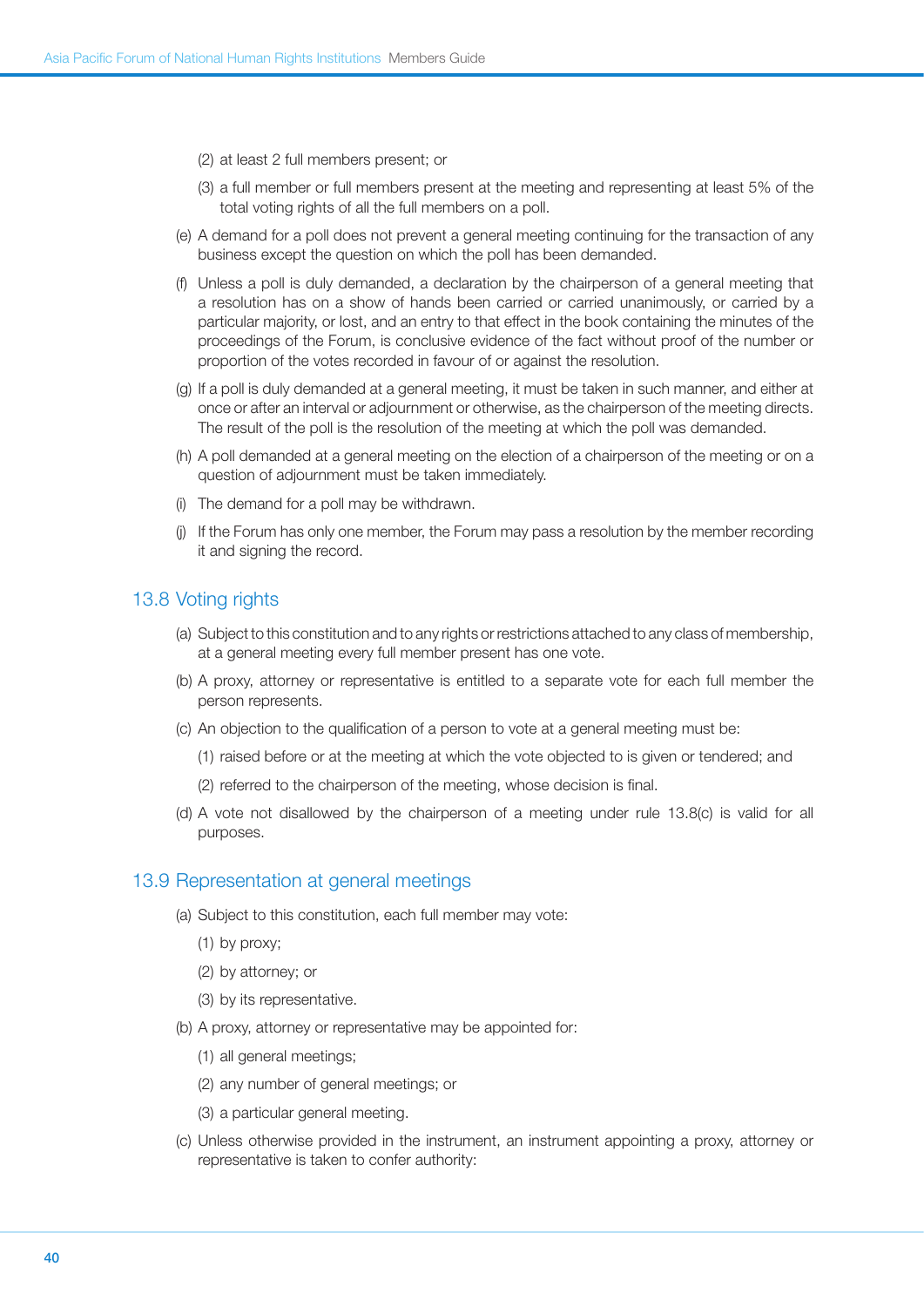- (1) to agree to a meeting being convened by shorter notice than is required by the Act or by this constitution;
- (2) to speak to any proposed resolution on which the proxy, attorney or representative may vote;
- (3) to demand or join in demanding a poll on any resolution on which the proxy, attorney or representative may vote;
- (4) even though the instrument may refer to specific resolutions and may direct the proxy, attorney or representative how to vote on those resolutions:
	- (A) to vote on any amendment moved to the proposed resolutions and on any motion that the proposed resolutions not be put or any similar motion;
	- (B) to vote on any procedural motion, including any motion to elect the chairperson, to vacate the chair or to adjourn the meeting; and
	- (C) to act generally at the meeting; and
- (5) even though the instrument may refer to a specific meeting to be held at a specified time or venue, where the meeting is rescheduled or adjourned to another time or changed to another venue, to attend and vote at the re-scheduled or adjourned meeting or at the new venue.
- (d) An instrument appointing a proxy, attorney or representative may direct the manner in which the proxy, attorney or representative is to vote in respect of a particular resolution. Where an instrument contains such a direction, the proxy, attorney or representative is not entitled to vote on the proposed resolution except as directed in the instrument.
- (e) Subject to rule 13.9(f), an instrument appointing a proxy, attorney or representative need not be in any particular form as long as it is in writing, legally valid and executed by the appointer or the appointer's attorney.
- (f) A proxy, attorney or representative may not vote at a general meeting or adjourned meeting or on a poll unless the instrument appointing the proxy, attorney or representative, and the authority under which the instrument is signed or a certified copy of the authority, are received in the places or at the fax numbers, and before the times, specified for that purpose in the notice calling the meeting. In the notice:
	- (1) the place may be the Forum's registered office or another place and a fax number may be the fax number at the Forum's registered office or another fax number; and
	- (2) the time may be before the time for holding the meeting or adjourned meeting.
- (g) The Forum councillors may waive all or any of the requirements of rules 13.9(e) and
- (f) and in particular may, on production of any other evidence the Forum councillors require to prove the validity of the appointment of a proxy or attorney, accept:
	- (1) an oral appointment of a proxy, attorney or representative;
	- (2) an appointment of a proxy, attorney or representative which is not signed or executed in the manner required by rule 13.9(e); or
	- (3) the deposit, tabling or production of a copy (including a copy sent by fax) of an instrument appointing a proxy, attorney or representative, or of the power of attorney or other authority under which the instrument is signed.
- (h) A vote given in accordance with the terms of an instrument appointing a proxy, attorney or representative is valid despite the revocation of the instrument, or of the authority under which the instrument was executed, if the Forum has not received written notice of revocation by the time and at one of the places at which the instrument appointing the proxy, attorney or representative is required to be received under rule 13.9(f).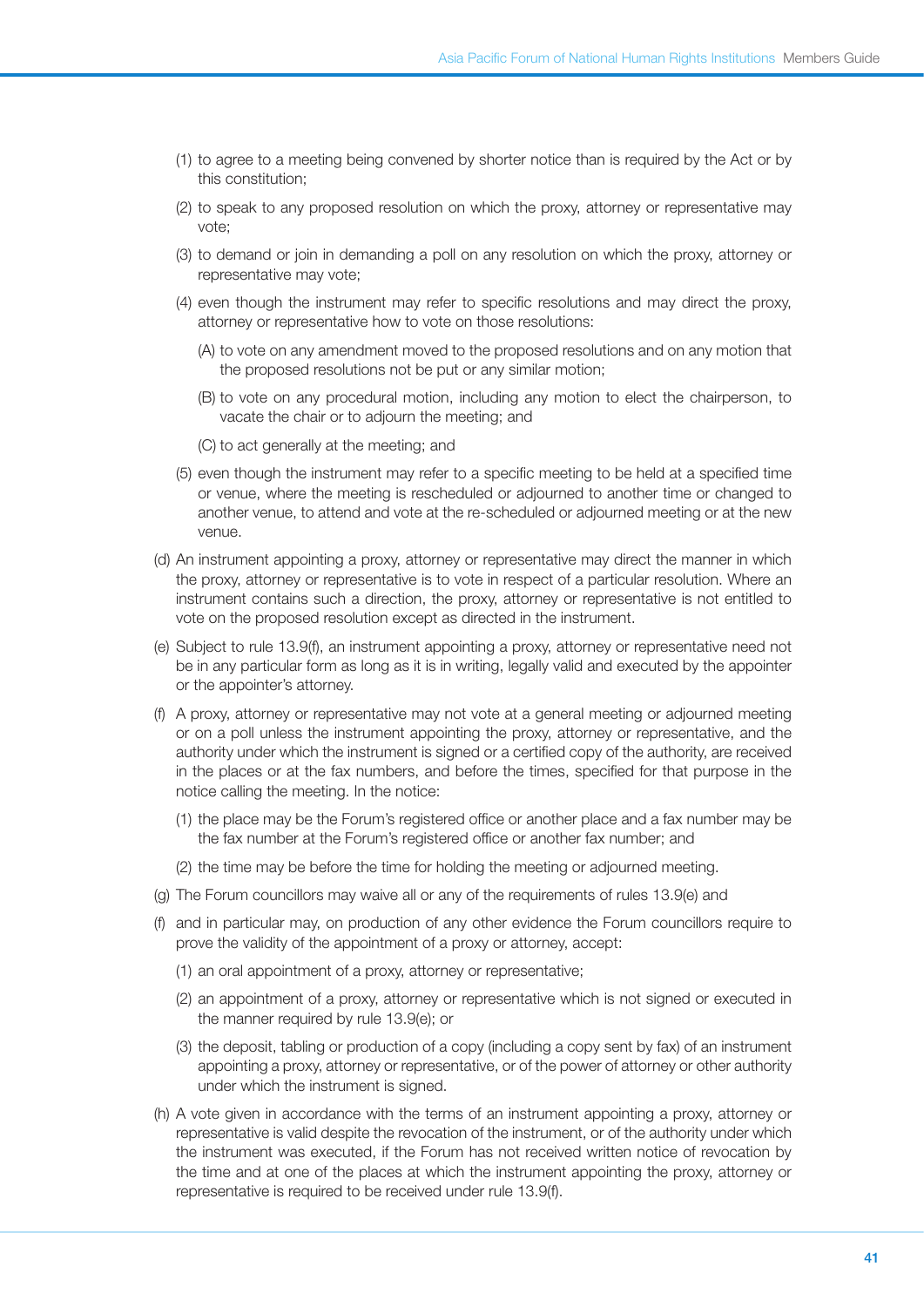# 14. Forum Councillors

### 14.1 Appointing and removing Forum councillors

- (a) There must be at least 3 Forum councillors.
- (b) The first Forum councillors are the persons who have consented to act as proposed Forum councillors and who are named as proposed Forum councillors in the application for registration of the Forum.
- (c) The Forum may by resolution increase or reduce the minimum or decide a maximum number of Forum councillors and increase or reduce that maximum provided that the minimum is not reduced below three or to a number less than one more than the number of full members at the time of the resolution.
- (d) Subject to rule 14.1(e), each full member may appoint an individual as a Forum councillor and remove that Forum councillor.
- (e) Despite rule 14.1(d), Human Rights and Equal Opportunity Commission of Australia may appoint two individuals as Forum councillors and remove any person so appointed.
- (f) The first Forum councillors are deemed to have been appointed as follows:
	- (1) [AB] and [CD] are deemed to have been appointed by Human Rights and Equal Opportunity Commission of Australia;
	- (2) [EF] is deemed to have been appointed by National Human Rights Commission of India;
	- (3) [GH] is deemed to have been appointed by Indonesian National Commission on Human Rights;
	- (4) [IJ] is deemed to have been appointed by Human Rights Commission of New Zealand;
	- (5) [KL] is deemed to have been appointed by Commission on Human Rights of the Philippines;
	- (6) [MN] is deemed to have been appointed by Human Rights Commission of Sri Lanka;
	- (7) [OP] is deemed to have been appointed by Fiji Human Rights Commission; and
	- (8) [QR] is deemed to have been appointed by Human Rights Commission of Nepal.
- (g) The Forum councillors may appoint any individual as a Forum councillor, either to fill a casual vacancy or as an addition to the existing Forum councillors, but the total number of Forum councillors must not at any time exceed the maximum number allowed under this constitution.
- (h) Subject to rule 14.3 and to the terms of any agreement entered into between the Forum and the relevant Forum councillor, a Forum councillor holds office until he or she dies or is removed from office under rules 14.1(d) or (e).
- (i) An appointment or removal under rules 14.1(d) or (e) must be made by notice in writing to the secretary.

### 14.2 Residency of Forum councillors

Not less than two Forum councillors at any time must be residents of Australia.

# 14.3 When office of Forum councillor becomes vacant

In addition to the circumstances prescribed by the Act, the office of a Forum councillor becomes vacant if the member that appointed the Forum councillor ceases to be a member or if the Forum councillor: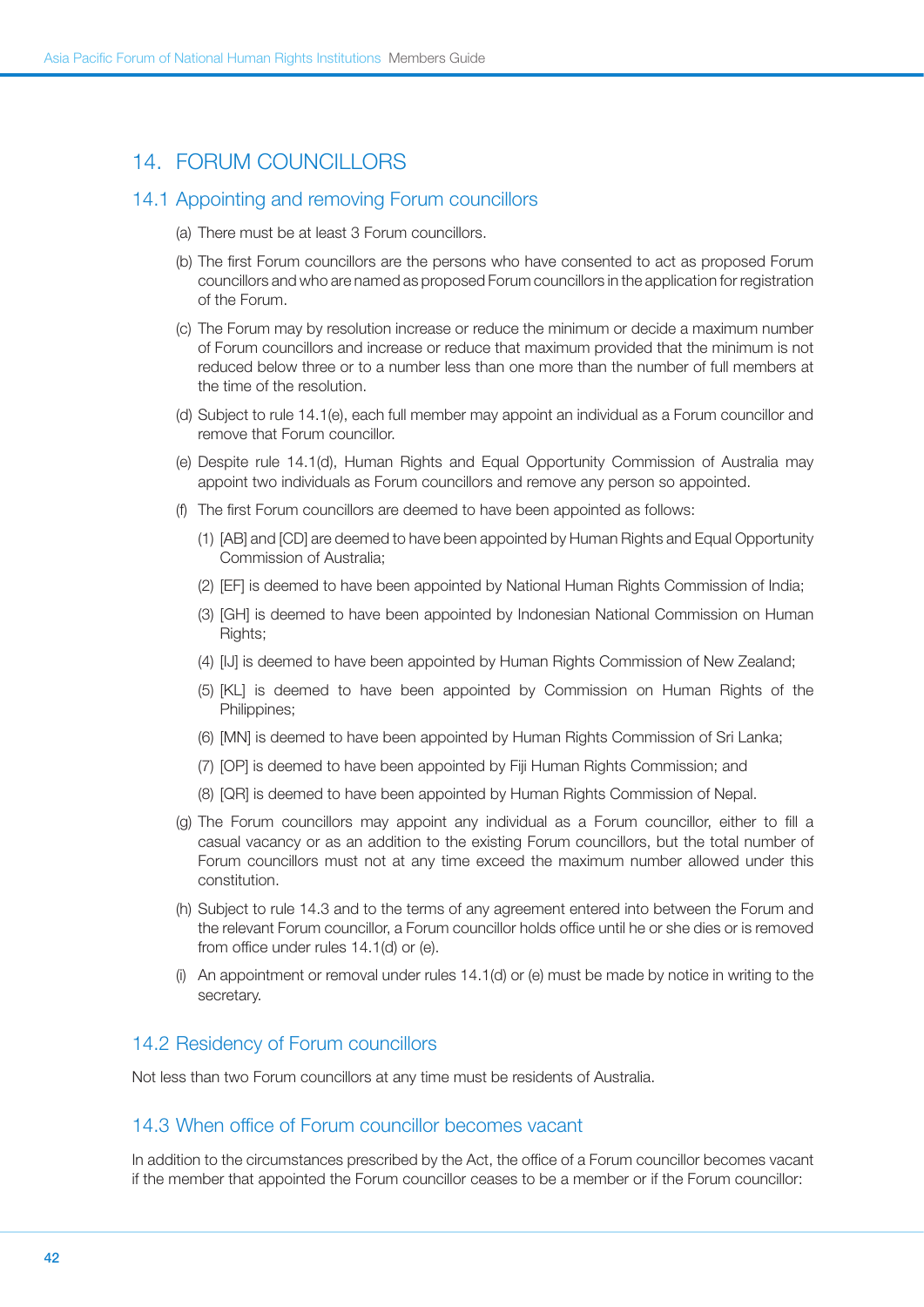- (a) becomes of unsound mind or a person who is, or whose estate is, liable to be dealt with in any way under the law relating to mental health;
- (b) becomes bankrupt or insolvent or makes an arrangement or composition with his or her creditors generally;
- (c) is convicted on indictment of an offence and the Forum councillors do not within one month after that conviction resolve to confirm the Forum councillor's appointment or election (as applicable) to the office of Forum councillor; or
- (d) resigns by written notice to the Forum.

### 14.4 Interested Forum councillors

- (a) Subject to rule 5, a Forum councillor may hold another position (except as auditor) in the Forum or any related body corporate in conjunction with his or her office of Forum councillor and may be appointed to that position on terms as to remuneration, tenure and otherwise that the Forum councillors think fit.
- (b) A Forum councillor:
	- (1) may be or become a director or other officer of, or otherwise interested in, any related body corporate or other body corporate promoted by the Forum or in which the Forum is interested as a shareholder or otherwise; and
	- (2) is not accountable to the Forum for any remuneration or other benefits he or she receives as a director or officer of, or from having an interest in, that body corporate.
- (c) The Forum councillors may exercise the voting rights conferred by shares in any body corporate held or owned by the Forum in the manner in all respects that they think fit.
- (d) A Forum councillor is not disqualified merely because he or she is a Forum councillor from contracting with the Forum in any respect including, but not limited to:
	- (3) selling property to, or purchasing property from, the Forum;
	- (4) lending money to the Forum with or without interest or security;
	- (5) guaranteeing the repayment of money borrowed by the Forum for a commission or profit;
	- (6) underwriting or guaranteeing the subscription for securities in any related body corporate or other body corporate promoted by the Forum or in which the Forum is interested as a shareholder or otherwise, for a commission or profit; or
	- (7) being employed by the Forum or acting in any professional capacity (except as auditor) on behalf of the Forum.
- (e) A contract made by a Forum councillor with the Forum and a contract or arrangement entered into by or on behalf of the Forum in which any Forum councillor may be in any way interested is not avoided or rendered voidable merely because the Forum councillor holds office as a Forum councillor or because of the fiduciary obligations arising out of that office.
- (f) A Forum councillor contracting with or being interested in any arrangement involving the Forum is liable to account to the Forum for any profit realised by or under that contract or arrangement unless the Forum councillors decide otherwise.
- (g) Unless section 195 of the Act permits, a Forum councillor who has a material personal interest in a matter that is being considered at a Forum councillors' meeting must not:
	- (1) be present while the matter is being considered at the meeting; or
	- (2) vote on the matter.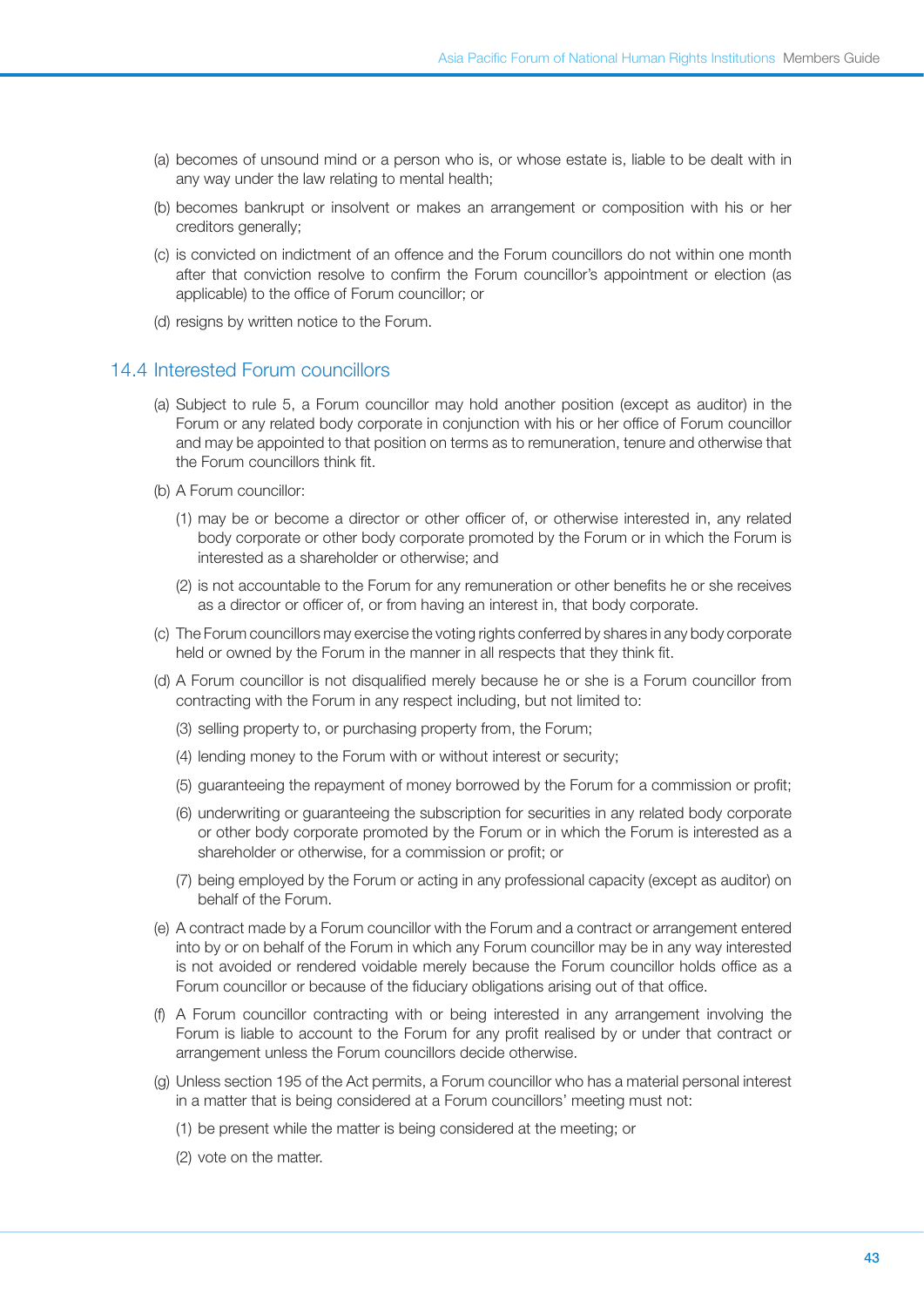(h) The Forum councillors may make regulations requiring the disclosure of interests that a Forum councillor, and any person considered by the Forum councillors as related to or associated with the Forum councillor, may have in any matter concerning the Forum or a related body corporate. Any regulations made under this constitution bind all Forum councillors.

# 14.5 Powers and duties of Forum councillors

- (a) The Forum councillors are responsible for managing the Forum's business and affairs and may exercise to the exclusion of the Forum in general meeting all the Forum's powers which are not required, by the Act or by this constitution, to be exercised by the Forum in general meeting.
- (b) Without limiting rule 14.5(a), the Forum councillors may exercise all the Forum's powers to:
	- (1) borrow or otherwise raise money;
	- (2) charge any property or business of the Forum; and
	- (3) issue debentures or give any other security for a debt, liability or obligation of the Forum or of any other person.
- (c) The Forum councillors may decide how cheques, promissory notes, bankers drafts, bills of exchange or other negotiable instruments must be signed, drawn, accepted, endorsed or otherwise executed (as applicable) by or on behalf of the Forum.
- (d) The Forum councillors may pay out of the Forum's funds all expenses of the promotion, formation and registration of the Forum and the vesting in it of the assets acquired by it.
- (e) The Forum councillors may:
	- (1) appoint or employ a person to be an officer, agent or attorney of the Forum for the purposes, with the powers, discretions and duties (including powers, discretions and duties vested in or exercisable by the Forum councillors), for the period and on the conditions they think fit;
	- (2) authorise an officer, agent or attorney to delegate all or any of the powers, discretions and duties vested in the officer, agent or attorney; and
	- (3) subject to any contract between the Forum and the relevant officer, agent or attorney, remove or dismiss any officer, agent or attorney at any time, with or without cause.
- (f) A power of attorney may contain any provisions for the protection and convenience of the attorney or persons dealing with the attorney that the Forum councillors think fit.

# 14.6 Proceedings of Forum councillors

- (a) The Forum councillors may meet together and adjourn and otherwise regulate their meetings as they think fit.
- (b) The contemporaneous linking together by telephone or other electronic means of a sufficient number of the Forum councillors to constitute a quorum constitutes a meeting of the Forum councillors. All the provisions in this constitution relating to meetings of the Forum councillors apply, so far as they can and with any necessary changes, to meetings of the Forum councillors by telephone or other electronic means.
- (c) A Forum councillor who takes part in a meeting by telephone or other electronic means is taken to be present in person at the meeting.
- (d) A meeting by telephone or other electronic means is taken as held at the place decided by the chairperson of the meeting, as long as at least one of the Forum councillors involved was at that place for the duration of the meeting.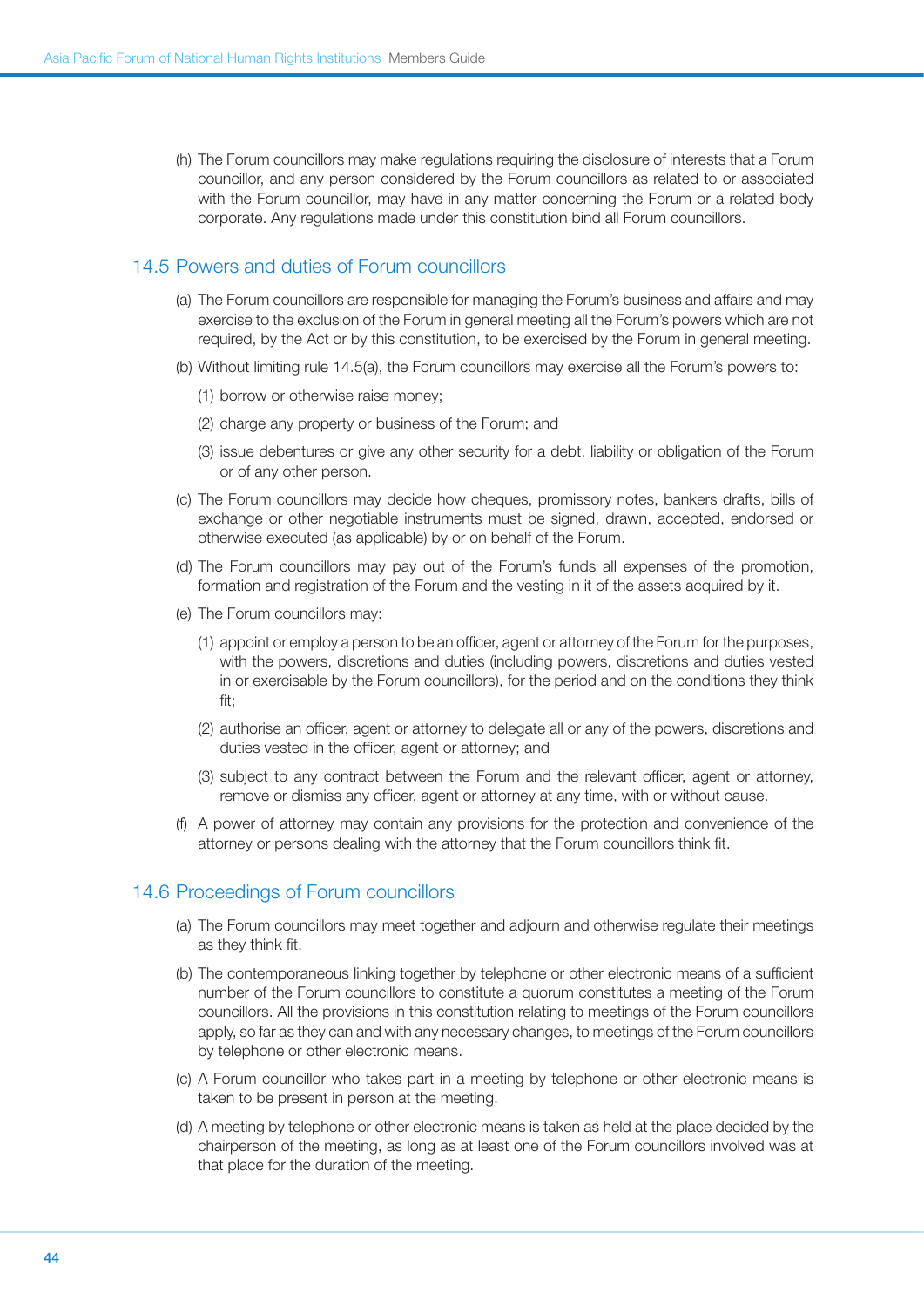# 14.7 Convening meetings of Forum councillors

- (a) A Forum councillor may request a meeting of the Forum councillors.
- (b) A secretary must notify the Forum councillors of the request for a meeting of the Forum councillors.
- (c) If a majority of Forum councillors advise the secretary (in writing or orally) that they agree to the request for a meeting of the Forum councillors, then the secretary must convene a meeting of the Forum councillors.

### 14.8 Notice of meetings of Forum councillors

- (a) Subject to this constitution, notice of a meeting of Forum councillors must be given to each person who is at the time of giving the notice:
	- (1) a Forum councillor, except a Forum councillor on leave of absence approved by the Forum councillors; or
	- (2) an alternate Forum councillor appointed under rule 14.14 by a Forum councillor on leave of absence approved by the Forum councillors.
- (b) A notice of a meeting of Forum councillors:
	- (1) must specify the time and place of the meeting;
	- (2) need not state the nature of the business to be transacted at the meeting;
	- (3) may be given immediately before the meeting;
	- (4) may be given in person or by post, telephone, fax or other electronic means; and
	- (5) is taken as given to an alternate Forum councillor if it is given to the Forum councillor who appointed that alternate Forum councillor.
- (c) A Forum councillor or alternate Forum councillor may waive notice of a meeting of Forum councillors by notifying the Forum to that effect in person or by post, telephone, fax or other electronic means.
- (d) The non-receipt of notice of a meeting of Forum councillors by, or a failure to give notice of a meeting of Forum councillors to, a Forum councillor does not invalidate any act, matter or thing done or resolution passed at the meeting if:
	- (1) the non-receipt or failure occurred by accident or error;
	- (2) before or after the meeting, the Forum councillor or an alternate Forum councillor appointed by the Forum councillor:
		- (A) has waived or waives notice of that meeting under rule 14.8(c); or
		- (B) has notified or notifies the Forum of his or her agreement to that act, matter, thing or resolution personally or by post, telephone, fax or other electronic means; or
	- (3) the Forum councillor or an alternate Forum councillor appointed by the Forum councillor attended the meeting.
- (e) The non-receipt of notice of a meeting of Forum councillors by, or a failure to give notice of a meeting of Forum councillors to, an alternate Forum councillor of a Forum councillor on leave of absence approved by the Forum councillors does not invalidate any act, matter or thing done or resolution passed at the meeting if:
	- (1) the non-receipt or failure occurred by accident or error;
	- (2) before or after the meeting, the alternate Forum councillor or the Forum councillor who appointed the alternate Forum councillor: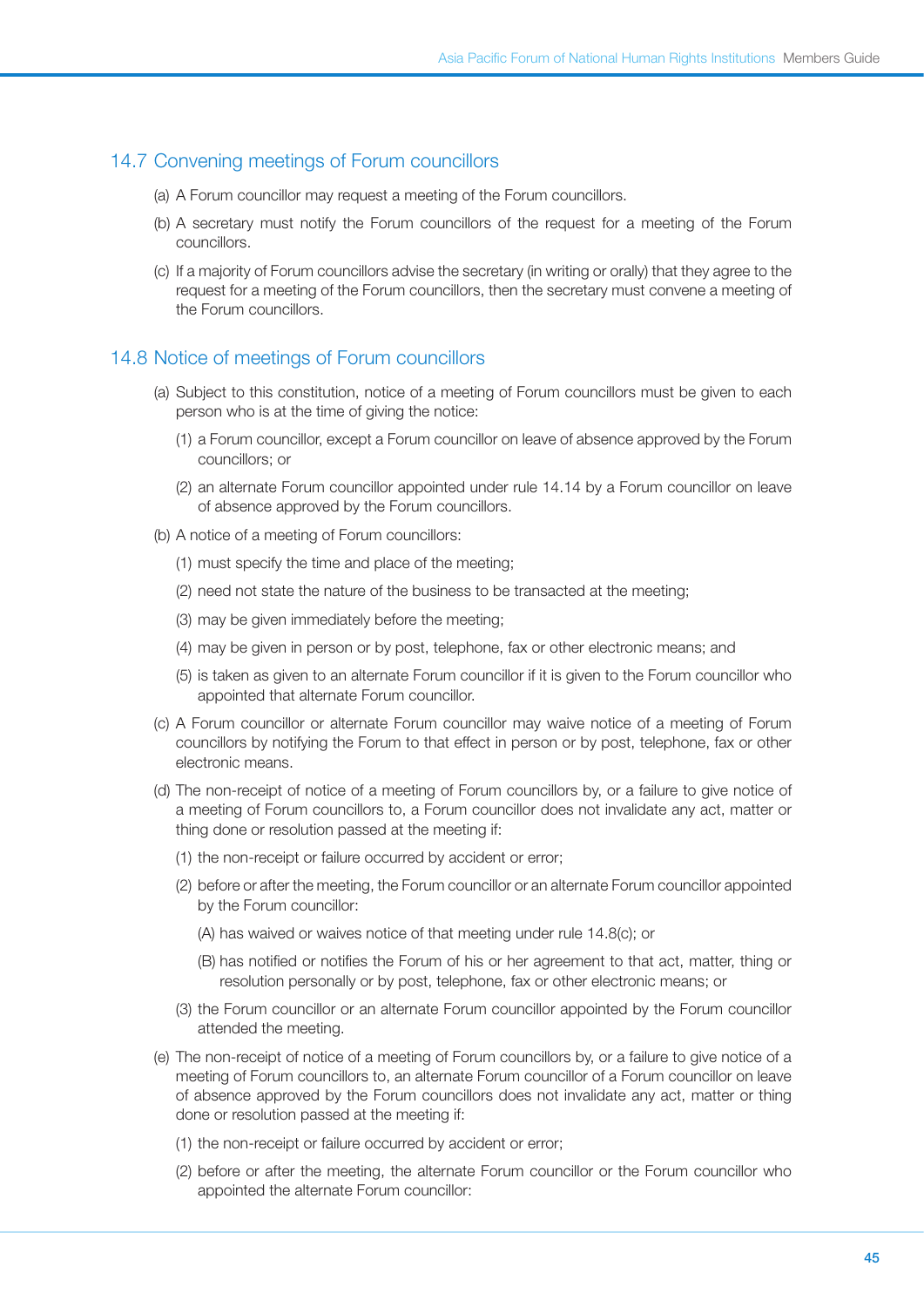- (A) has waived or waives notice of that meeting under rule 14.8(c); or
- (B) has notified or notifies the Forum of his or her agreement to that act, matter, thing or resolution personally or by post, telephone, fax or other electronic means; or
- (3) the alternate Forum councillor or the Forum councillor who appointed the alternate Forum councillor attended the meeting.
- (f) Attendance by a person at a meeting of Forum councillors waives any objection which that person and:
	- (1) if the person is a Forum councillor, an alternate Forum councillor appointed by that person; or
	- (2) if the person is an alternate Forum councillor, the Forum councillor who appointed that person as alternate Forum councillor, may have to a failure to give notice of the meeting.

### 14.9 Quorum at meetings of Forum councillors

- (a) No business may be transacted at a meeting of Forum councillors unless a quorum of Forum councillors is present at the time the business is dealt with.
- (b) A quorum consists of:
	- (1) if the Forum councillors have fixed a number for the quorum, that number of Forum councillors; and
	- (2) if the Forum councillors have not fixed a number for the quorum;
		- (A) if the number of Forum councillors is 9 or less, 3 Forum councillors;
		- (B) if the number of Forum councillors is between 10 and 15, 4 Forum councillors; and
		- (C) if the number of Forum councillors exceeds 15, 5 Forum councillors, present at the meeting of Forum councillors.
- (c) If there is a vacancy in the office of a Forum councillor then, subject to rule 14.9(d), the remaining Forum councillors may act.
- (d) If the number of Forum councillors in office at any time is not sufficient to constitute a quorum at a meeting of Forum councillors, or is less than the minimum number of Forum councillors fixed under this constitution, or if the requirements outlined in rule 14.2 concerning the residency of Forum councillors are not satisfied, the remaining Forum councillors must act as soon as possible to:
	- (1) encourage those members of the Forum who have not appointed a Forum councillor to do so; or
	- (2) convene a general meeting of the Forum for that purpose, and, until that has happened, may only act if and to the extent that there is an emergency requiring them to act.

### 14.10 Chairperson of Forum councillors

- (a) The Forum councillors may elect a Forum councillor as chairperson of Forum councillors and may decide the period for which that person is to be the chairperson.
- (b) The chairperson of Forum councillors must (if present within 10 minutes after the time appointed for the meeting and willing to act) preside as chairperson at each meeting of Forum councillors.
- (c) If at a meeting of Forum councillors:
	- (1) there is no chairperson of Forum councillors;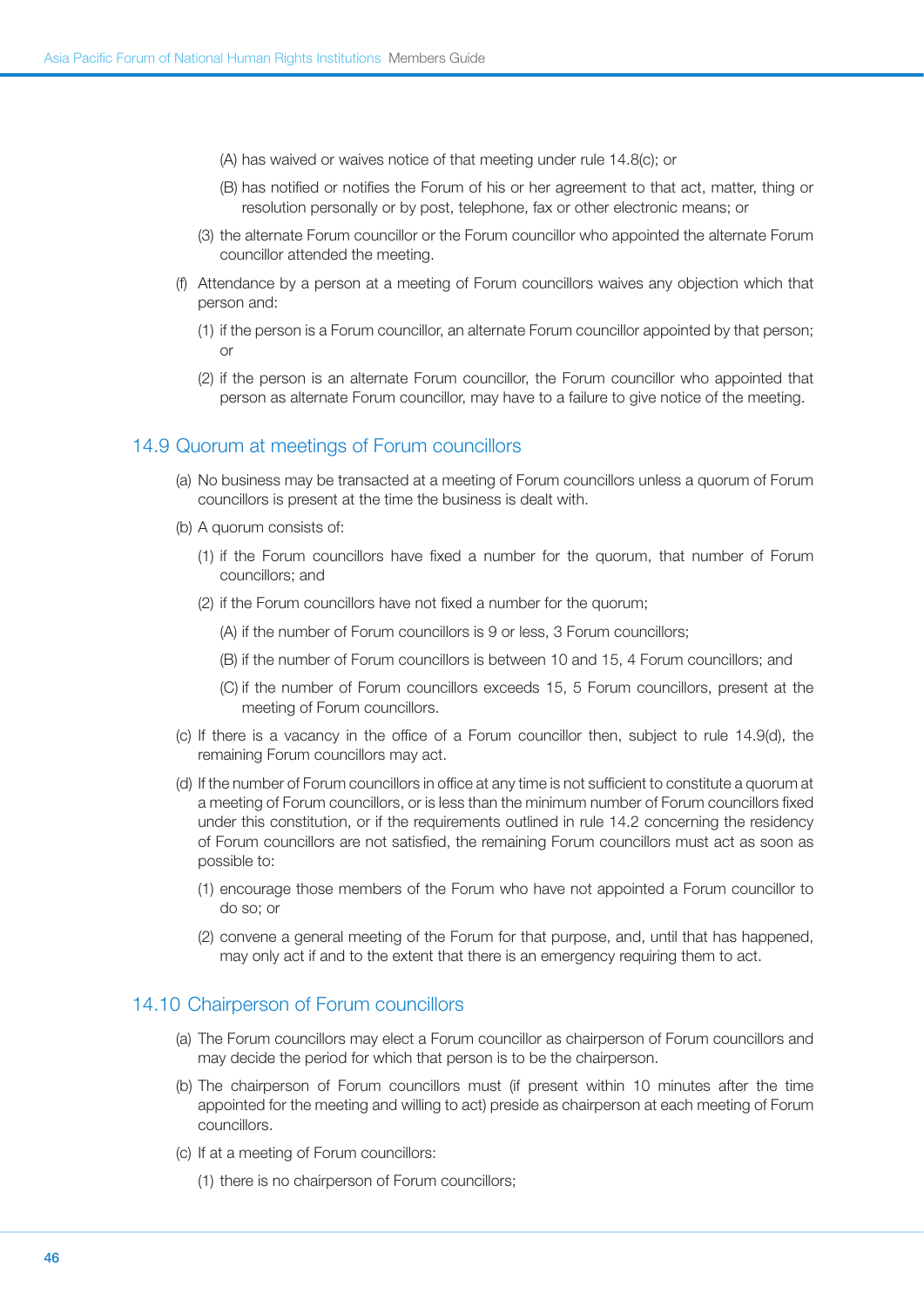- (2) the chairperson of Forum councillors is not present within 10 minutes after the time appointed for the meeting; or
- (3) the chairperson of Forum councillors is present within that time but is not willing to act as chairperson of the meeting, the Forum councillors present must elect one of the Forum councillors as chairperson of the meeting.
- (d) The chairperson of Forum councillors may not vote at meetings of Forum councillors unless the chairperson is a Forum councillor.

### 14.11 Deputy chairperson of Forum councillors

The Forum councillors may elect one or more Forum councillors as deputy chairpersons and may decide the period for which that person or persons will serve as deputy chairpersons.

# 14.12 Decisions of Forum councillors

- (a) A meeting of Forum councillors at which a quorum is present may exercise all the powers and discretions vested in or exercisable by the Forum councillors under this constitution.
- (b) Questions arising at a meeting of Forum councillors must be decided by a majority of votes cast by the Forum councillors present. Such a decision is for all purposes a decision of the Forum councillors.
- (c) Where the votes on a proposed resolution are equal:
	- (1) the chairperson of the meeting, even if a Forum councillor, does not have a second or casting vote; and
	- (2) the proposed resolution is taken as lost.

# 14.13 Written resolutions

- (a) If:
	- (1) a majority of the Forum councillors entitled to vote at meetings assent to a document containing a statement to the effect that an act, matter or thing has been done or resolution has been passed; and
	- (2) the Forum councillors who assent to the document would have constituted a quorum at a meeting of Forum councillors held to consider that act, matter, thing or resolution, then that act, matter, thing or resolution is taken as done at or passed by a meeting of the Forum councillors.
- (b) For the purposes of rule 14.13(a):
	- (1) the meeting is taken as held:
		- (A) if the Forum councillors assented to the document on the same day, on the day on which the document was assented to and at the time at which the document was last assented to; or
		- (B) if the Forum councillors assented to the document on different days, on the day on which, and at the time at which, the document was last assented to;
	- (2) 2 or more separate documents in identical terms, each of which is assented to by one or more Forum councillors, are taken as constituting one document; and
	- (3) a Forum councillor may signify assent to a document by signing the document or by notifying the Forum of the Forum councillor's assent in person or by post, telephone, fax or other electronic means.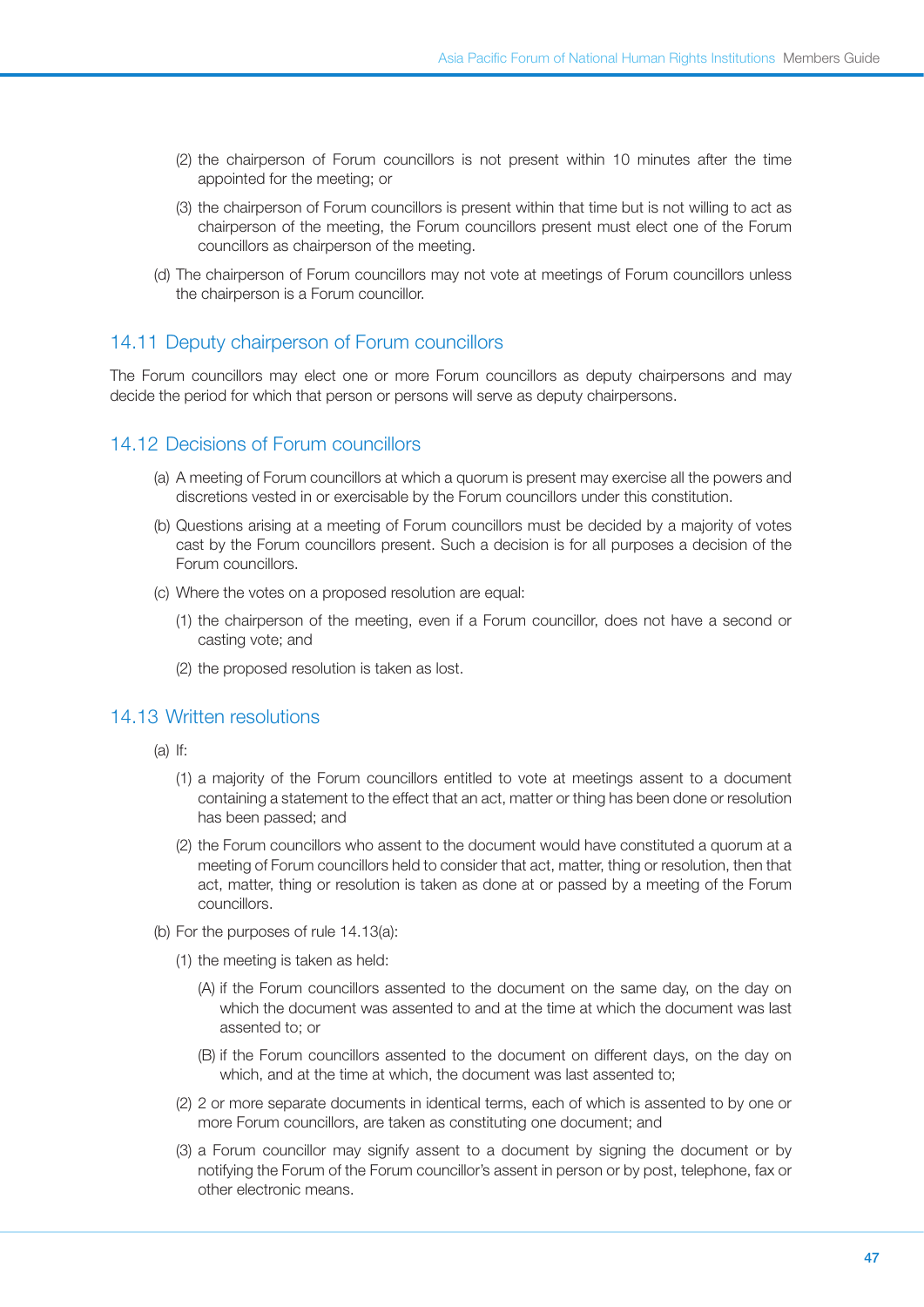(c) Where a Forum councillor signifies assent to a document otherwise than by signing the document, the Forum councillor must as confirmation sign the document at the next meeting of the Forum councillors that Forum councillor attends, but failure to do so does not invalidate the act, matter, thing or resolution to which the document relates.

# 14.14 Alternate Forum councillors

- (a) A Forum councillor may, with the approval of the Forum councillors, appoint a person as his or her alternate Forum councillor for the period the Forum councillor thinks fit.
- (b) An alternate Forum councillor may, but need not, be a Forum councillor of the Forum.
- (c) One person may act as alternate Forum councillor to more than one Forum councillor.
- (d) An alternate Forum councillor may, if the appointer does not attend a meeting of Forum councillors, attend and vote in place of and on behalf of the appointer.
- (e) An alternate Forum councillor is entitled to a separate vote for each Forum councillor the alternate Forum councillor represents in addition to any vote the alternate Forum councillor may have as a Forum councillor in his or her own right.
- (f) In the absence of the appointer, an alternate Forum councillor may exercise any power that the appointer may exercise. The exercise of such a power by the alternate Forum councillor is taken to be the exercise of the power by the appointer.
- (g) The office of an alternate Forum councillor is vacated if and when the appointer vacates office as a Forum councillor.
- (h) The appointer may terminate the appointment of an alternate Forum councillor at any time, even though the period of the appointment has not expired.
- (i) An appointment, or the termination of an appointment, of an alternate Forum councillor must be in writing signed by the Forum councillor who makes or made the appointment and does not take effect until the Forum has received written notice of the appointment or termination.
- (j) An alternate Forum councillor is not to be taken into account in counting the minimum or maximum number of Forum councillors allowed under this constitution.
- (k) In deciding whether a quorum is present at a meeting of Forum councillors, an alternate Forum councillor who attends the meeting is to be counted as a Forum councillor for each Forum councillor on whose behalf the alternate Forum councillor is attending the meeting.
- (l) An alternate Forum councillor, while acting as a Forum councillor, is:
	- (1) responsible to the Forum for his or her own acts and defaults; and
	- (2) not to be taken to be the agent of the Forum councillor by whom he or she was appointed.

# 14.15 Committees of Forum councillors

- (a) The Forum councillors may delegate any of their powers to one or more committees consisting of the number of Forum councillors they think fit.
- (b) A committee to which any powers have been delegated must exercise the powers delegated in accordance with any directions given by the Forum councillors.
- (c) The provisions of this constitution that apply to meetings and resolutions of Forum councillors apply, so far as they can and with any necessary changes, to meetings and resolutions of a committee of Forum councillors.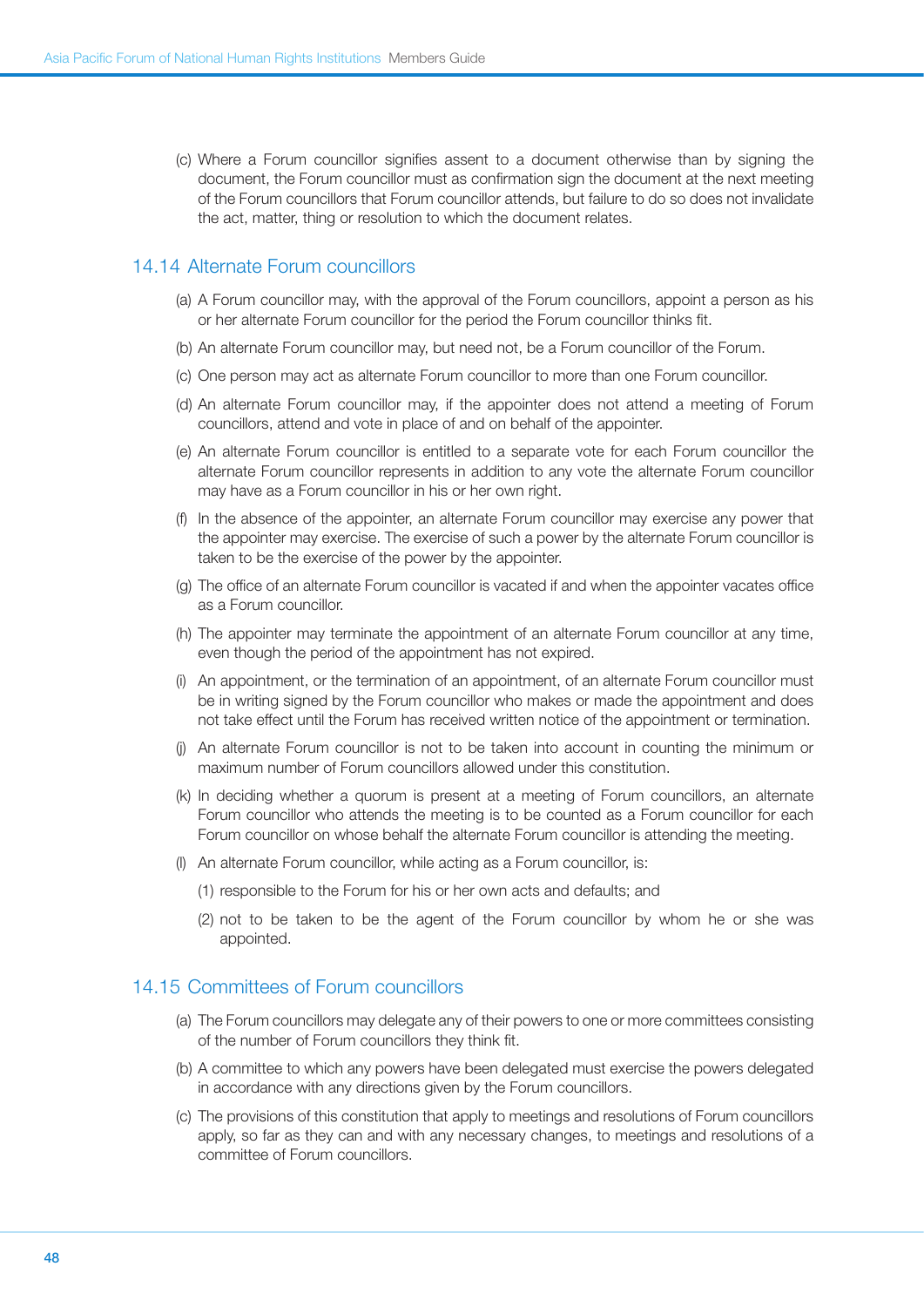# 14.16 Delegation to individual Forum councillors

- (a) The Forum councillors may delegate any of their powers to one Forum councillor.
- (b) A Forum councillor to whom any powers have been delegated must exercise the powers delegated in accordance with any directions given by the Forum councillors.

# 14.17 Forum councillors appointed by Human Rights and Equal Opportunity Commission of Australia

- (a) Despite any other provision in this constitution, only one Forum councillor appointed by Human Rights and Equal Opportunity Commission of Australia may vote at meetings of Forum councillors.
- (b) The Forum councillor so entitled is to be nominated by notice from time to time to the secretary by Human Rights and Equal Opportunity Commission of Australia.

# 14.18 Validity of acts

An act done by a person acting as a Forum councillor, a meeting of Forum councillors, or a committee of Forum councillors attended by a person acting as a Forum councillor, is not invalidated merely because of:

- (a) a defect in the appointment of the person as a Forum councillor;
- (b) the person being disqualified to be a Forum councillor or having vacated office; or
- (c) the person not being entitled to vote, if that circumstance was not known by the person, the Forum councillors or the committee (as applicable) when the act was done.

# 15. EXECUTIVE OFFICERS

# 15.1 Executive director

- (a) The Forum councillors may appoint an executive director.
- (b) The Forum councillors may appoint a Forum councillor as executive director. If the executive director is a Forum councillor then his or her appointment as executive director automatically terminates if he or she ceases to be a Forum councillor.

# 15.2 Secretaries

- (a) The Forum councillors must appoint at least one secretary and may appoint additional secretaries.
- (b) The Forum councillors may appoint one or more assistant secretaries.

### 15.3 Provisions that apply to all executive officers

- (a) A reference in this rule 15.3 to an executive officer is a reference to an executive director, secretary or assistant secretary appointed under this rule 15.
- (b) The appointment of an executive officer may be for the period, at the remuneration and on the conditions that the Forum councillors think fit.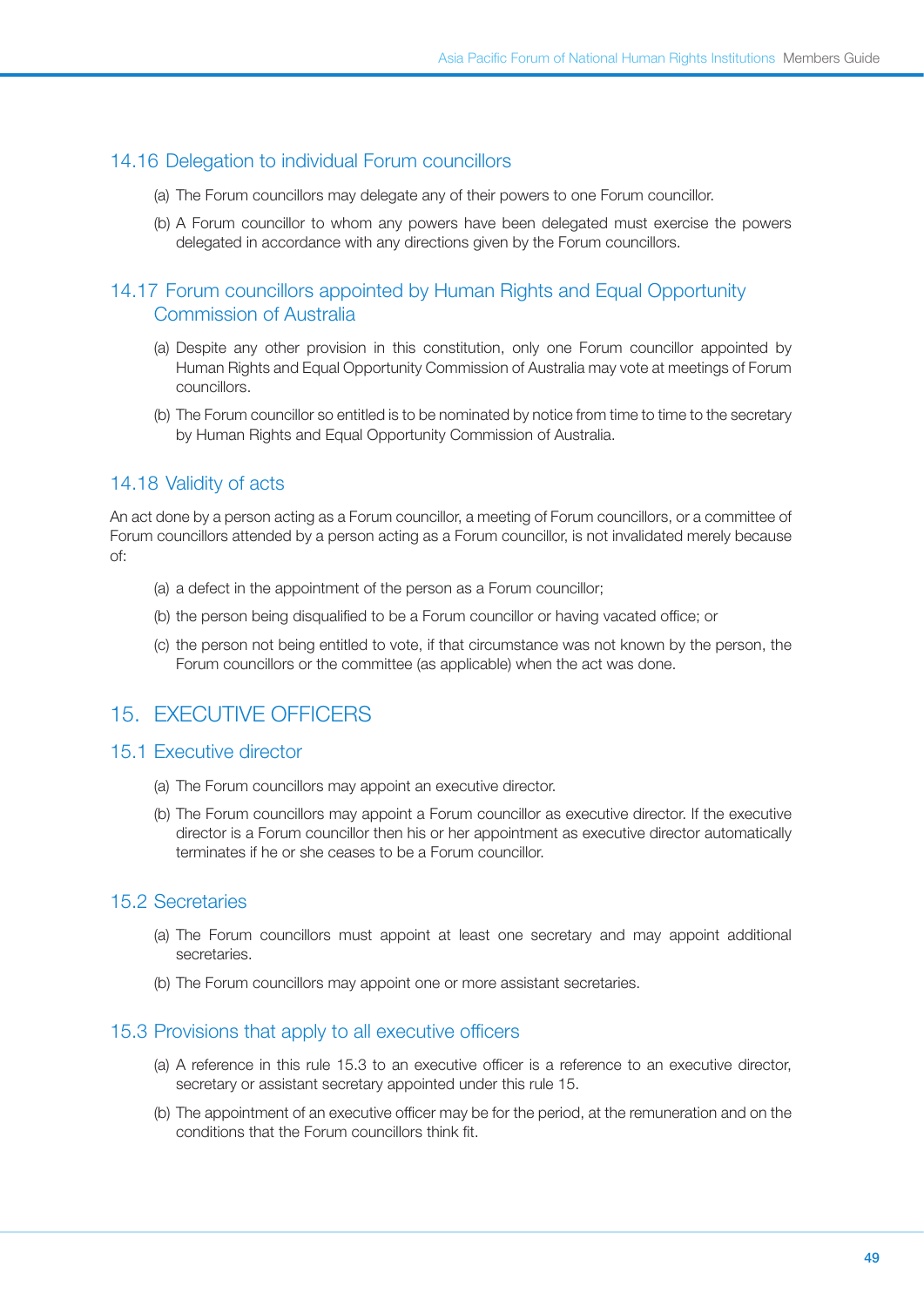- (c) Subject to any contract between the Forum and the relevant executive officer, an executive officer may be removed or dismissed by the Forum councillors at any time, with or without cause.
- (d) The Forum councillors may:
	- (1) confer on an executive officer the powers, discretions and duties (including any powers, discretions and duties vested in or exercisable by the Forum councillors) they think fit;
	- (2) withdraw, suspend or vary any of the powers, discretions and duties conferred on an executive officer; and
	- (3) authorise the executive officer to delegate all or any of the powers, discretions and duties conferred on him or her.
- (e) An act done by a person acting as an executive officer is not invalidated merely because of:
	- (1) a defect in the person's appointment as an executive officer; or
	- (2) the person being disqualified to be an executive officer, if that circumstance was not known by the person when the act was done.

# 16. ADVISORY COMMITTEES

### 16.1 Establishment and termination

- (a) The full members in general meeting may:
	- (1) establish one or more advisory committees consisting of a single individual or a number of individuals; and
	- (2) appoint and remove, or make provision for the appointment and removal of, members of those advisory committees; and
	- (3) terminate any advisory committee established by them.
- (b) The Forum councillors may:
	- (1) establish one or more advisory committees consisting of a single individual or a number of individuals;
	- (2) appoint and remove, or make provision for the appointment and removal of, members of those advisory committees; and
	- (3) terminate any advisory committee established by them.

### 16.2 Functions

- (a) The full members in general meeting may decide the functions of each advisory committee. Subject to any such decision, the functions will be to recommend to the Forum councillors how payments or applications of income and capital should be made under rule 2.
- (b) The full members in general meeting may specify:
	- (1) the manner in which proceedings of each advisory committee are to be conducted;
	- (2) the matters which the advisory committee must consider in carrying out its functions; and
	- (3) any other matters concerning the advisory committee or its functions that the full members in general meeting decide.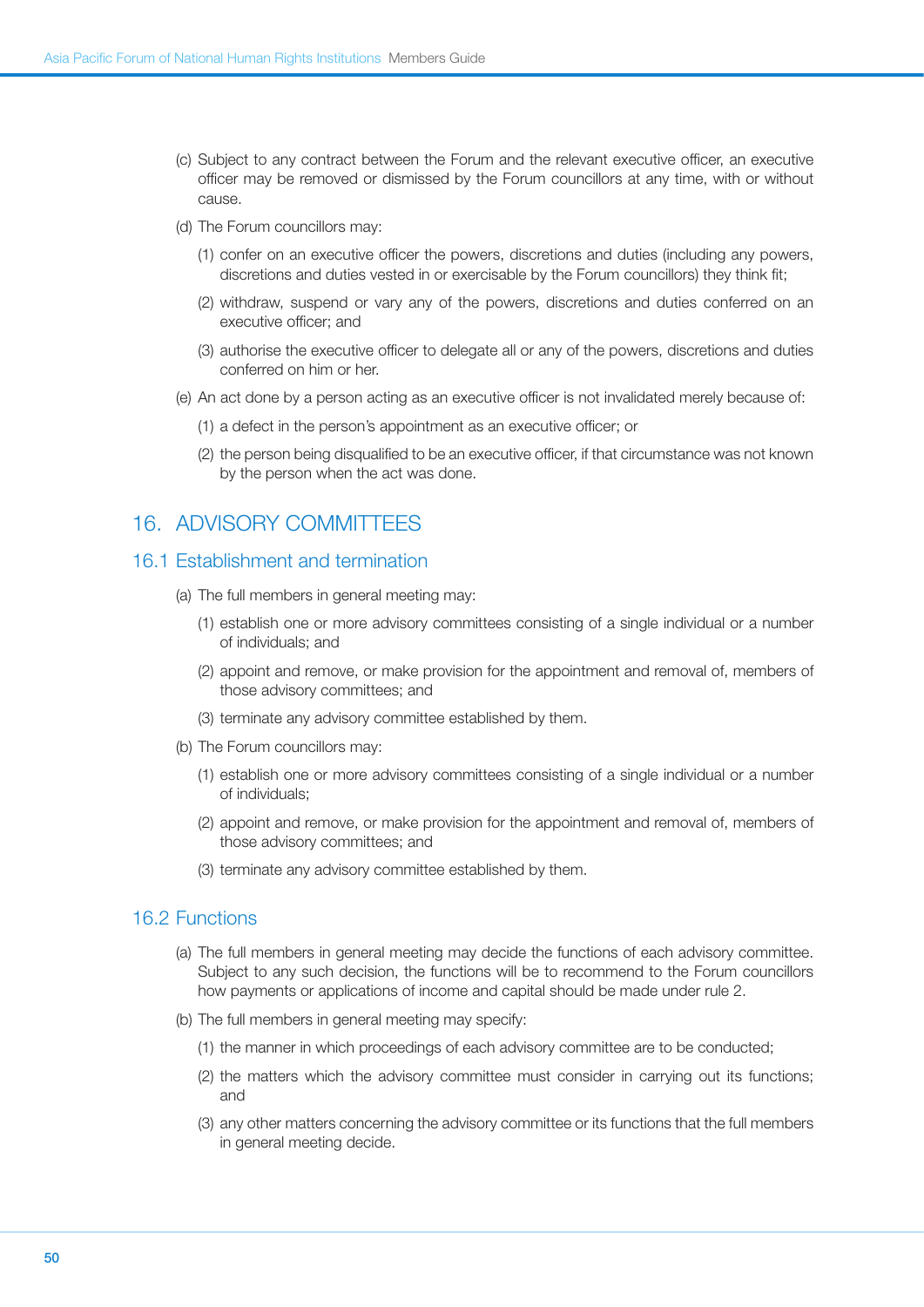- (c) The Forum councillors may decide the functions of each advisory committee. Subject to any such decision, the functions will be to recommend to the Forum councillors how payments or applications of income and capital should be made under rule 2.
- (d) The Forum councillors may specify:
	- (1) the manner in which proceedings of each advisory committee are to be conducted;
	- (2) the matters which the advisory committee must consider in carrying out its functions; and
	- (3) any other matters concerning the advisory committee or its functions that the Forum councillors decide.

# 17. Indemnity and insurance

# 17.1 Persons to whom rules 17.2 and 17.4 apply

Rules 17.2 and 17.4 apply to:

- (a) each person who is or has been a Forum councillor, alternate Forum councillor or executive officer (within the meaning of rule 15.3(a)) of the Forum; and
- (b) any other officers or former officers of the Forum or of its related bodies corporate that the Forum councillors decide in each case.

# 17.2 Indemnity

The Forum must

- (a) indemnify; and
- (b) if requested by a person to whom this rule 17.2 applies, enter into a deed indemnifying, on a full indemnity basis and to the full extent permitted by law, each person to whom this rule 17.2 applies for all losses or liabilities incurred by the person as an officer of the Forum or of a related body corporate including, but not limited to, a liability for negligence or for reasonable costs and expenses incurred:
- (c) in defending proceedings, whether civil or criminal, in which judgment is given in favour of the person or in which the person is acquitted; or
- (d) in connection with an application, in relation to those proceedings, in which the court grants relief to the person under the Act.

# 17.3 Extent of indemnity

The indemnity in rule 17.2:

- (a) is a continuing obligation and is enforceable by a person to whom rule 17.2 applies even though that person has ceased to be an officer of the Forum or of a related body corporate; and
- (b) operates only to the extent that the loss or liability is not covered by insurance.

# 17.4 Insurance

The Forum may, to the extent permitted by law:

(a) purchase and maintain insurance; or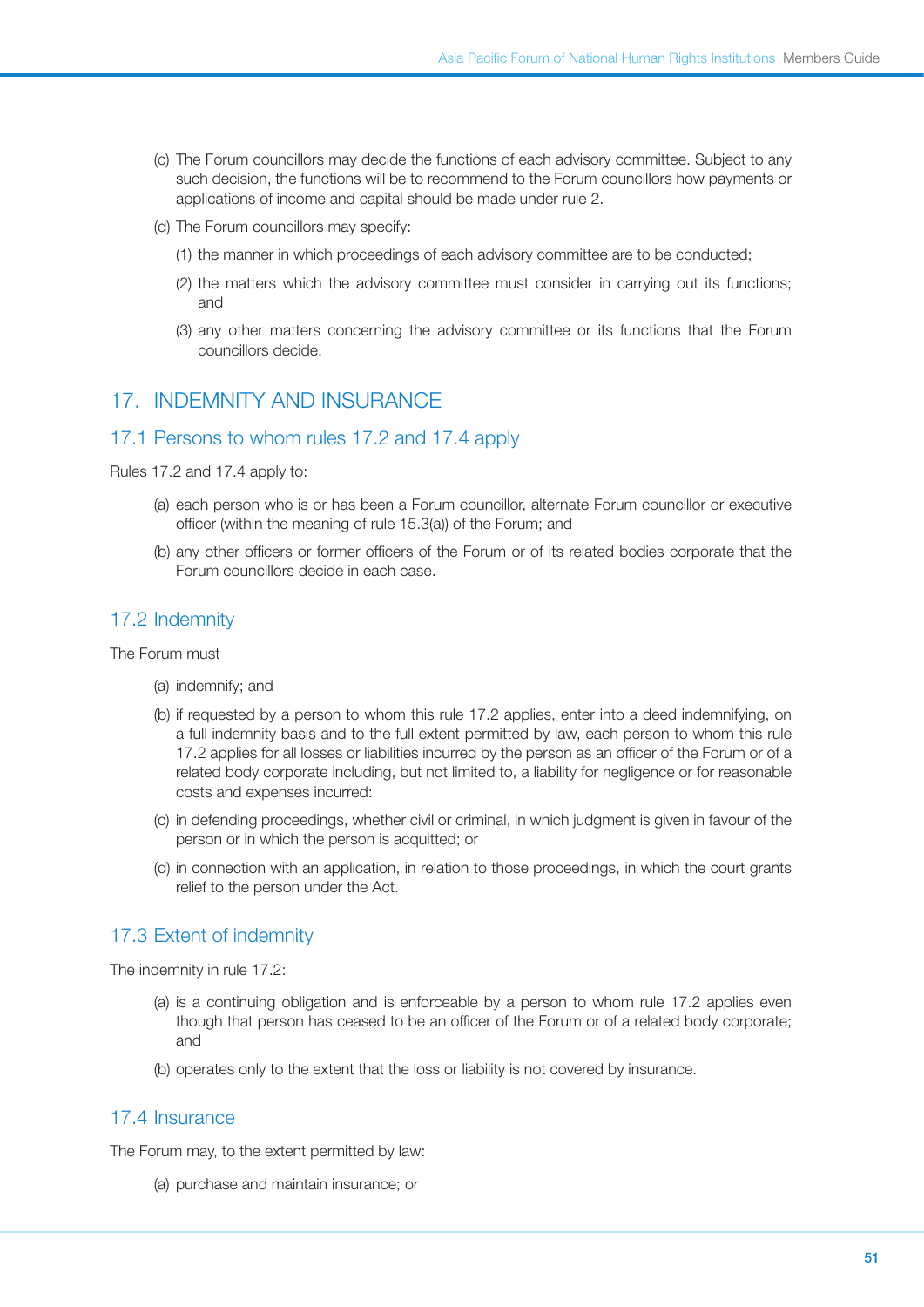(b) pay or agree to pay a premium for insurance, for any person to whom this rule 17.4 applies against any liability incurred by the person as an officer of the Forum or of a related body corporate including, but not limited to, a liability for negligence or for reasonable costs and expenses incurred in defending proceedings, whether civil or criminal and whatever their outcome.

# 17.5 Savings

Nothing in rules 17.2 or 17.4:

- (a) affects any other right or remedy that a person to whom those rules apply may have in respect of any loss or liability referred to in those rules; or
- (b) limits the capacity of the Forum to indemnify or provide insurance for any person to whom those rules do not apply.

# 18. AUDITOR

The Forum must appoint a properly qualified auditor whose duties will be regulated in accordance with the Act.

# 19. Notices

# 19.1 How notices may be given

A notice may be given by the Forum to a member or by a member to the Forum by:

- (a) delivering it to the addressee personally;
- (b) sending it to the addressee's fax number or electronic address, if the addressee has nominated one to the sender for receipt of notices; or
- (c) posting it by prepaid post to the addressee's address as last notified in writing to the sender.

# 19.2 When taken as given

A notice is taken as given and received:

- (a) if delivered, at the time of delivery;
- (b) if faxed, when the sender receives a confirmation report that all pages of the fax have been transmitted to the addressee's, fax number, but if transmission or receipt is after 5.00 pm, it is taken as received on the next business day;
- (c) if sent electronically, on the next business day; and
- (d) if posted, on the second business day after it was posted.

# 20. Definitions and interpretation

# 20.1 Definitions

In this constitution:

*Act* means the *Corporations Act 2001*;

*Asia Pacific region* means the region from time to time decided by the Forum councillors;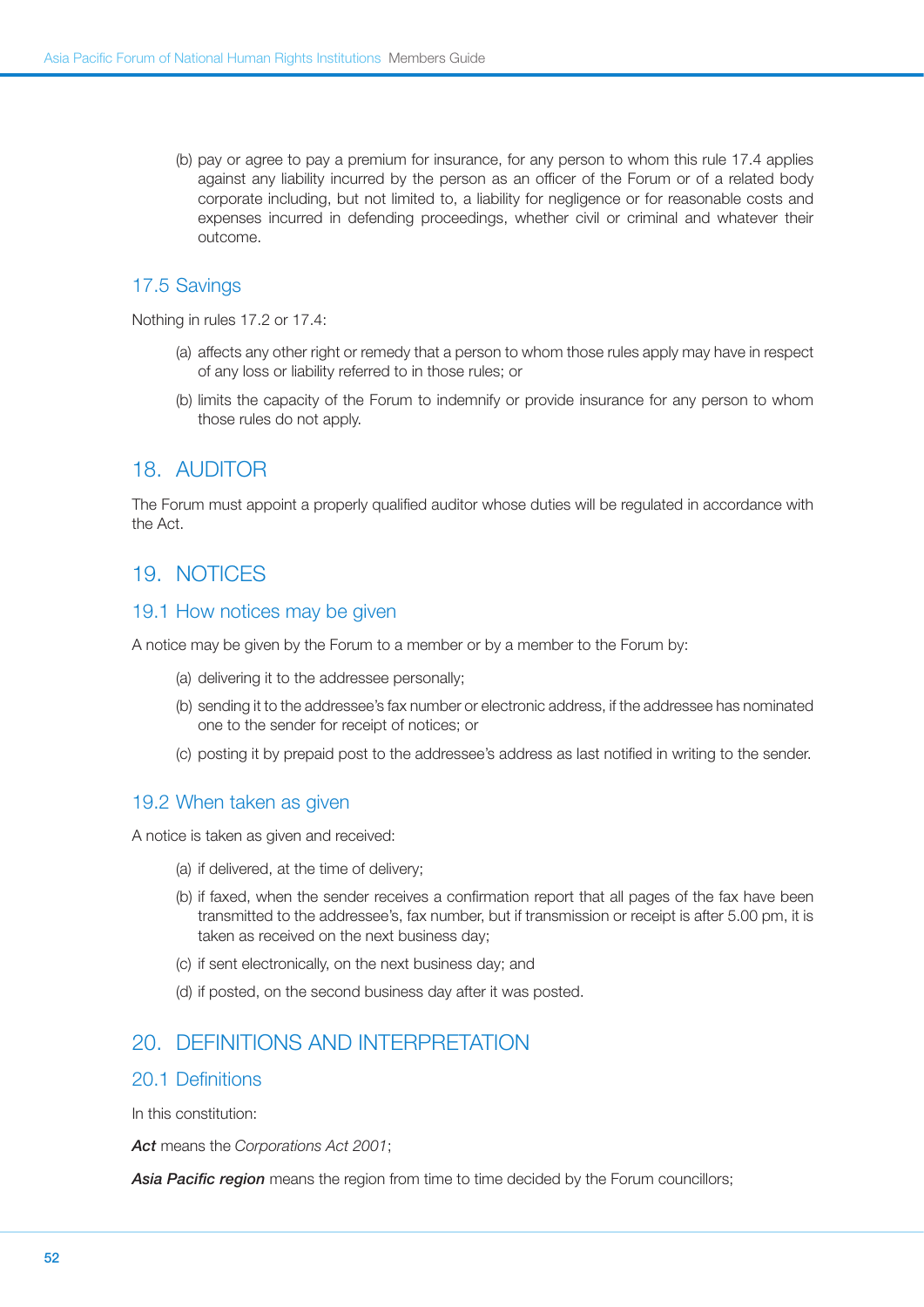*associate member* means an associate member of the Forum;

*auditor* means the auditor of the Forum:

**business day** means a day on which the major trading banks are open for business in Sydney, except a Saturday, Sunday or public holiday;

**Forum** means Asia Pacific Forum of National Human Rights Institutions;

*candidate member* means a candidate member of the Forum;

*human rights* includes, but is not limited to, the rights and freedoms contained in United Nations international human rights instruments;

*Forum councillors* means the Forum's board of directors;

*ITAA 97* means the *Income Tax Assessment Act 1997*;

*members* means the full members, candidate members, and associate members;

**Paris Principles** means the Principles Relating to the Status of National Institutions, adopted by the United Nations Commission on Human Rights in resolution 1992/54 of 3 March 1992 and endorsed by the United Nations General Assembly in resolution 48/134 of 20 December 1993;

*secretary* means a person appointed to perform the duties of a secretary of the Forum and includes an honorary secretary; and

*State* means New South Wales.

# 20.2 Interpretation

In this constitution unless the context requires otherwise:

- (a) references to notices include formal notices of meeting and all documents and other communications from the Forum to its members;
- (b) a reference to any legislation or a provision of any legislation includes any amendment to that legislation or provision, any consolidation or replacement of that legislation or provision and any subordinate legislation made under that legislation;
- (c) a reference to a member present at a general meeting is reference to a member present in person or by proxy, attorney or representative;
- (d) a reference to writing and written includes printing, lithography and other ways of representing or reproducing words in a visible form;
- (e) a word or expression defined in the Act has the same meaning unless it is defined differently; and
- (f) the singular (including defined terms) includes the plural and the plural includes the singular.

# 20.3 Headings

Headings are used for convenience only and do not affect the interpretation of this constitution.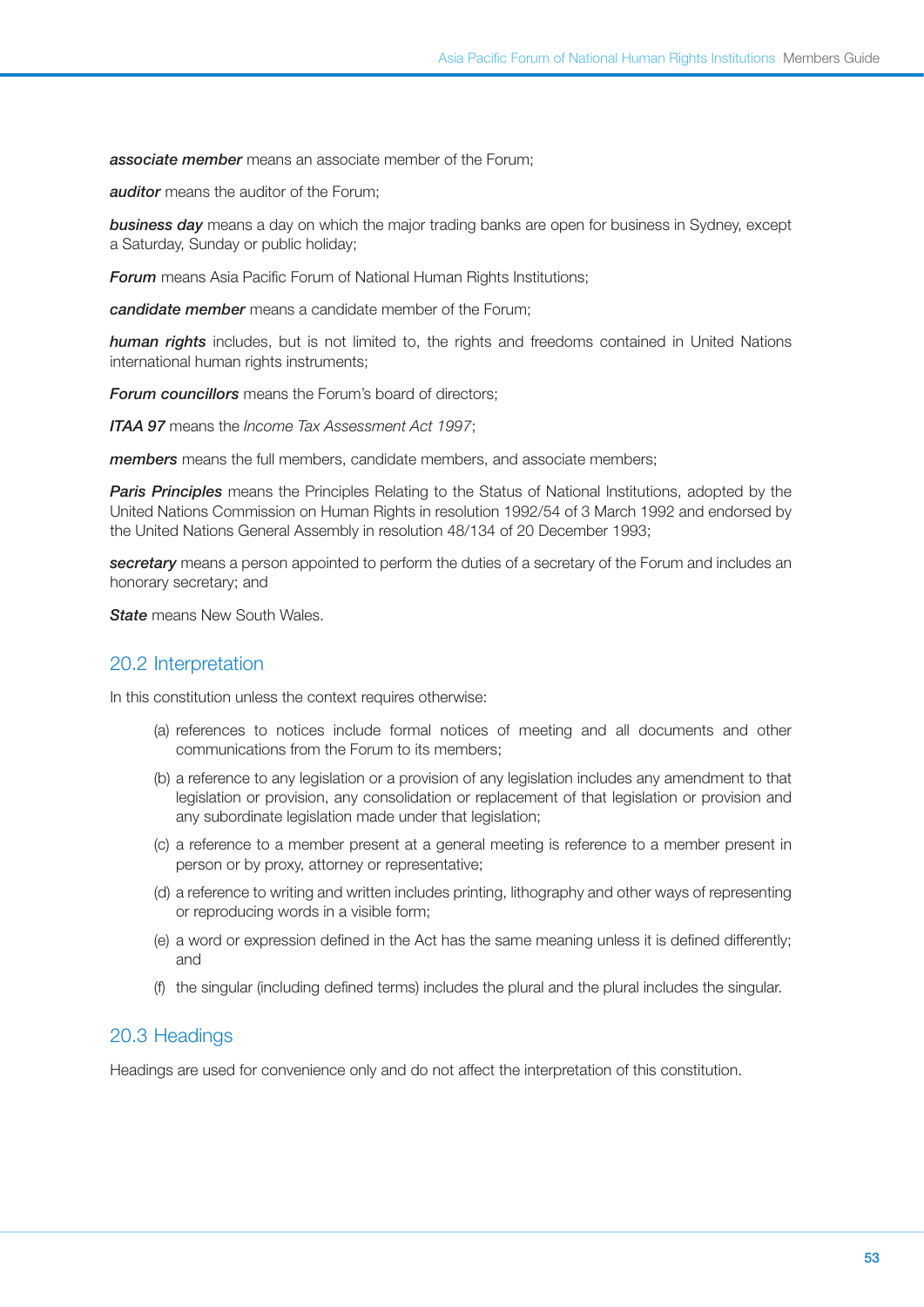# 21. Application of the Act

# 21.1 What parts of the Act apply

Unless the contrary intention appears:

- (a) an expression used in a rule that deals with a matter dealt with by a provision of the Act has the same meaning as in that provision; and
- (b) subject to rule 21.1(a), an expression in a rule that has a defined meaning for the purposes of the Act has the same meaning as in the Act.

### 21.2 Replaceable rules displaced

- (a) The provisions of this constitution displace each provision of a section or subsection of the Act that applies (or would apply but for this rule) to the Forum.
- (b) The replaceable rules do not apply to the Forum except those which operate as mandatory rules for public companies under the Act.

The initial members of the Forum (whose consents are set out below) adopt, on registration of the Forum, the above constitution as the Forum's constitution in accordance with section 136(1) of the Act.

Full name and address of initial members

Signatures consenting to be a member

Human Rights and Equal Opportunity Commission of Australia of Level 8, 133 Castlereagh Street, Sydney, NSW, Australia

……………………………………………

Authorised representative

National Human Rights Commission of India of Sardar Patel Bhavan, Parliament Street, New Delhi, India

……………………………………………

Authorised representative

Indonesian National Commission on Human Rights of Jalan Latuharhary No 4B, Jakarta Pusat, Jakarta, Indonesia

……………………………………………

Authorised representative

Human Rights Commission of New Zealand of 4th Floor, Tower Centre, Corner Queen & Customs Streets, Auckland, New Zealand

……………………………..…………… Authorised representative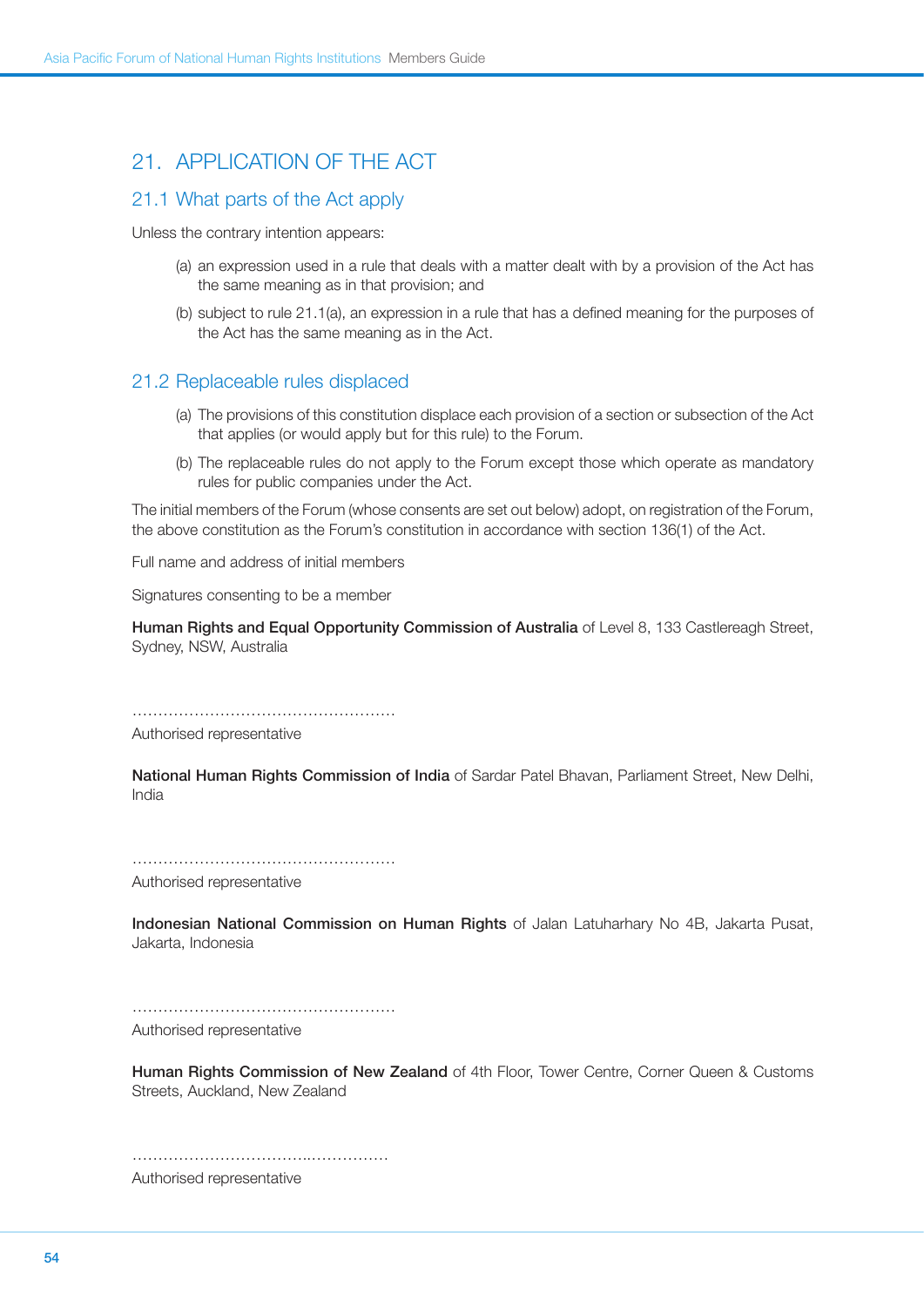Commission on Human Rights of the Philippines of SAAC Building, Commonwealth Ave, UP Complex, Diliman, Quezon City, Philippines

…………………………………………… Authorised representative

Human Rights Commission of Sri Lanka of No 36, Kynsey Road, Colombo, Sri Lanka

…………………………………………… Authorised representative

Fiji Human Rights Commission of Level 2, Civic Tower, Victoria Parade, Suva, Fiji

……………………………………………

Authorised representative

Human Rights Commission of Nepal of Harihar Bhavan, Pulchwock, Kathmandu, Nepal

……………………………………………

Authorised representative

Date: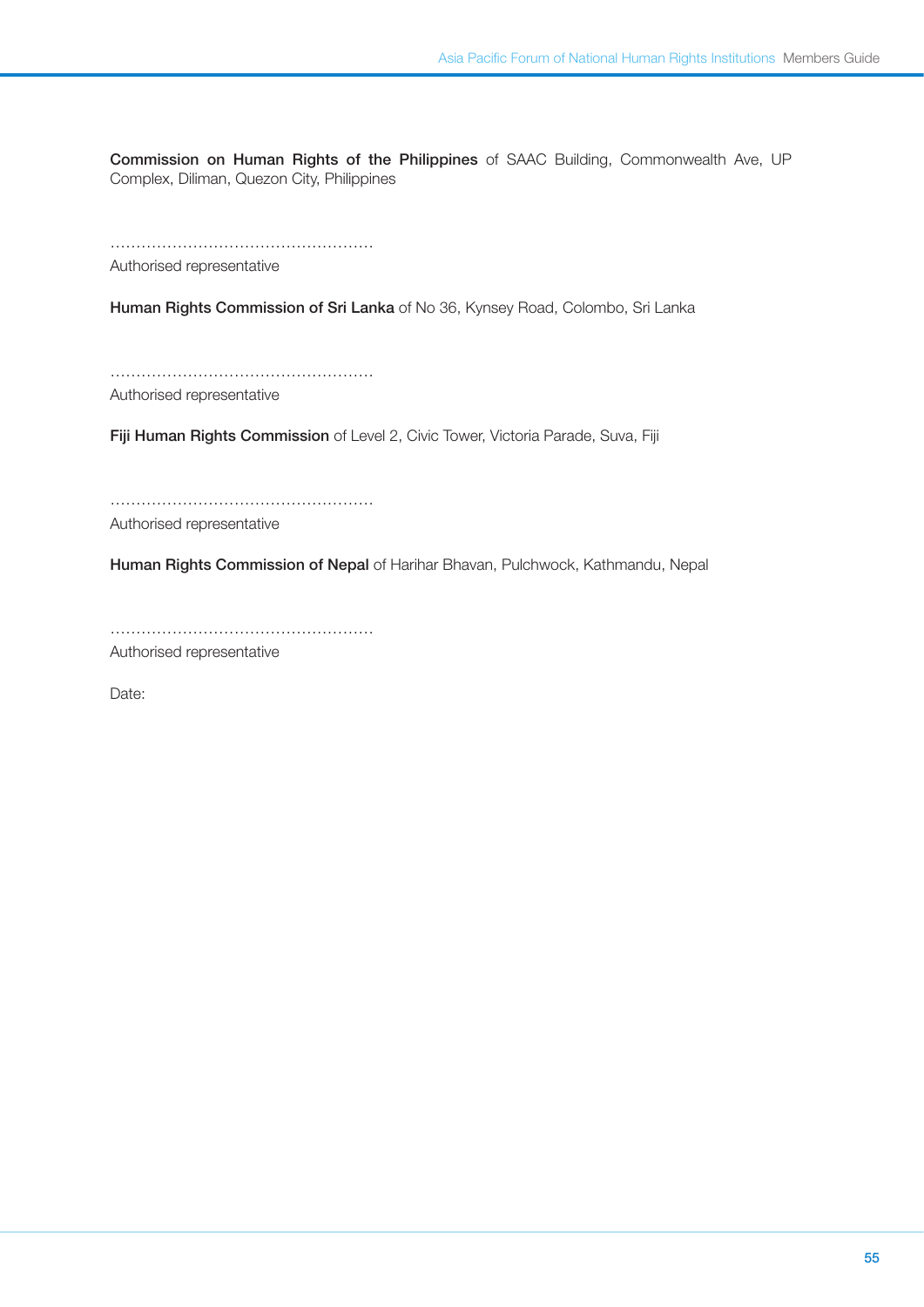# Appendix 3: APF rules of procedure

# A. Rules of Procedure for Annual General Meetings of the APF

### 1. Statement of purpose

The following Rules of Procedure apply to Annual General Meetings of the Asia Pacific Forum of National Human Rights Institutions (the APF).

The APF must hold an Annual General Meeting (AGM) each year in order to satisfy its obligations under the Australian *Corporations Act* (Cth) 2001 (the Act). The purpose of the Annual General Meeting (which is hosted by one of the full member institutions of the APF) is to enable the full members of the APF to receive the APF's annual [financial report](http://www.austlii.edu.au/au/legis/cth/consol_act/ca2001172/s9.html#financial_report), [directors](http://www.austlii.edu.au/au/legis/cth/consol_act/ca2001172/s9.html#director)' [report](http://www.austlii.edu.au/au/legis/cth/consol_act/ca2001172/s9.html#director) and [auditor's report](http://www.austlii.edu.au/au/legis/cth/consol_act/ca2001172/s9.html#audit).

# 2. Convening an AGM

#### 2.1 Frequency, time and place

The APF must hold an AGM once in each calendar year and within 5 months after the end of its [financial](http://www.austlii.edu.au/au/legis/cth/consol_act/ca2001172/s9.html#financial_year) [year](http://www.austlii.edu.au/au/legis/cth/consol_act/ca2001172/s9.html#financial_year).

This rule above accords with clause 13.1(a) of the Constitution and s. 250N (2) of the Act.

### 2.2 Extension of time for holding the AGM

If an extension of time is needed for holding the AGM beyond 5 months after the end of the financial year, the Forum Councillors must apply to the Australian Securities and Investments Commission for that extension in accordance with Section 250P of the Act.

This rule above accords with s. 250P of the Act.

### 2.3 Notice of an AGM

At least 6 weeks' notice of an AGM must be given to every full member institution, each Forum councillor and the auditor of the APF personally, by facsimile, by e-mail or by pre-paid post. The notice must specify the date, time and place of the meeting and state the general nature of the business to be transacted at the meeting.

This rule above accords with clauses 13.2 and 19 of the Constitution and s. 249H of the Act.

### 2.4 Adjourning an AGM

Prior to an AGM, the Forum Councillors may change the venue for, postpone or cancel the Meeting (in accordance with clause 13.1 of the Constitution).

At the AGM, the Chairperson may, and must if so directed by the meeting, adjourn the meeting time and place. The only business that can be discussed at any adjourned meeting is the unfinished business from the meeting at which the adjournment took place.

This rule above accords with clause 13.5 of the Constitution.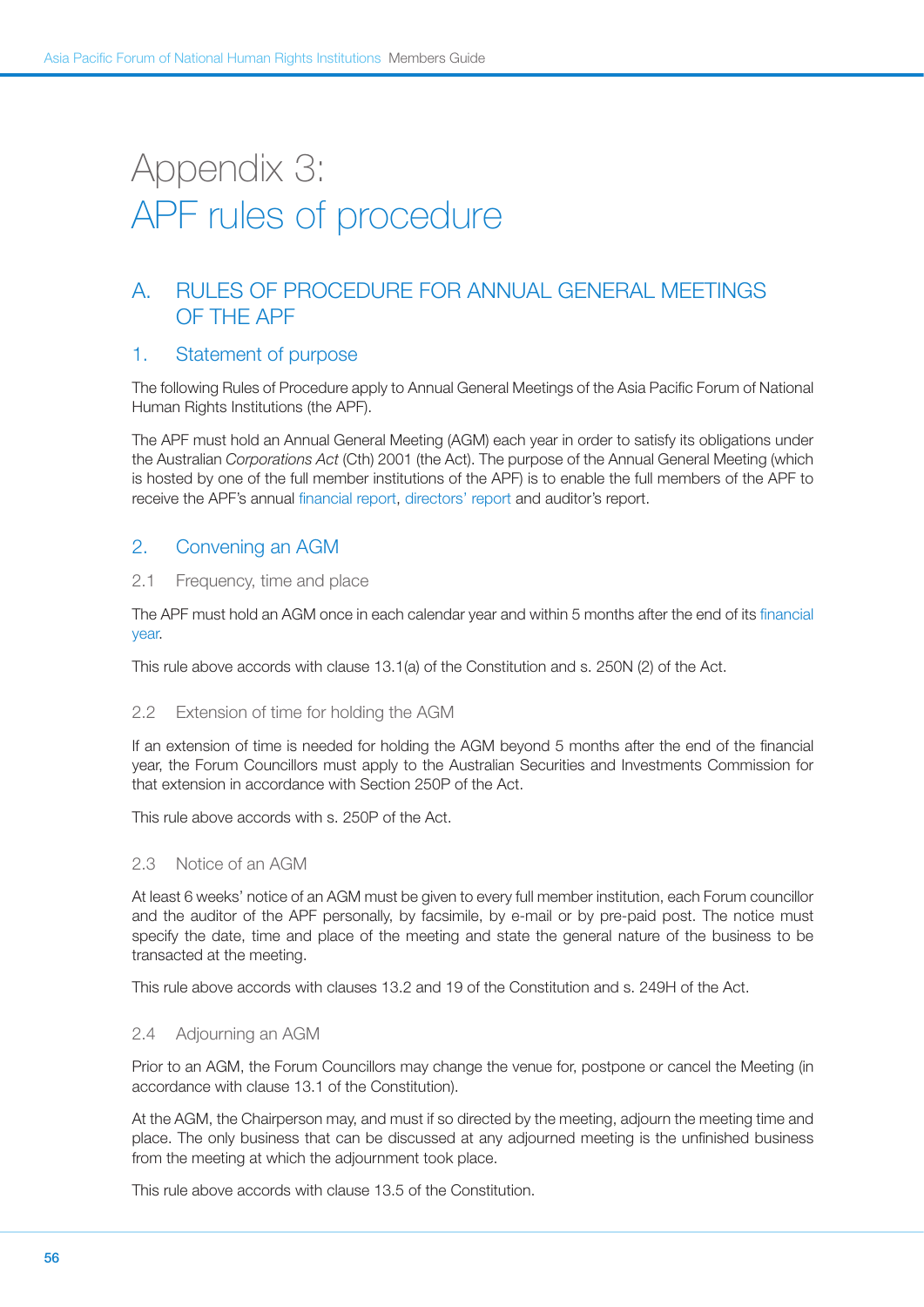# 3. Documentation for the AGM

### 3.1 Provision of background papers

Background papers will be available to all full member institutions 14 days prior the meeting.

### 3.2 Communications/submissions by member institutions prior to an AGM

Any communications, submissions or documents to be tabled at an AGM must be forwarded to the APF Secretariat by electronic mail within 21 days of the date of the meeting.

# 4. Attendance, representation and credentials

### 4.1 Full member institutions/ Forum Councillors/ Auditor

All full member institutions may attend and vote at AGMs. Forum Councillors may attend and speak at AGMs. The APF's auditor or his/her representative is also entitled to attend and speak at an AGM.

This rule above accords with clause 13.5(f) of the Constitution and s249V of the Act.

### 4.2 Representation at AGMs

Each full member institution has one vote and may vote by proxy, attorney or representative in accordance with clause 13.9 of the Constitution.

This rule accords with clauses 13.8(a) and 13.9 of the Constitution and ss. 250A, 250D of the Act.

### 4.3 Candidate and associate member Institutions and observers

Any person may attend an AGM if invited by the Forum Councillors and, with the permission of the Chairperson, may speak but not vote at the meeting.

This rule above accords with clause 13.6 of the Constitution.

### 4.4 Credentials

All invitees should inform the Secretariat of their intention to participate in an AGM in writing at least two weeks in advance. If that invitee is an organisation, it must nominate, in writing, one spokesperson.

# 5. Conduct of the Meeting

### 5.1 Chairperson

The Chairperson of Forum Councillors must preside as Chairperson at each AGM and shall be responsible for the control of all sessions of the meeting and for ensuring that the Rules of Procedure are adhered to. Any question arising relating to the order of business, procedure or conduct of the meeting must be referred to the Chairperson whose decision is final.

If that Chairperson is not present, or not willing to act as Chairperson of the meeting, the full member institutions present must elect a Chairperson of the meeting.

### 5.2 Agenda

The Forum Councillors shall approve the provisional agenda prepared by the Secretariat.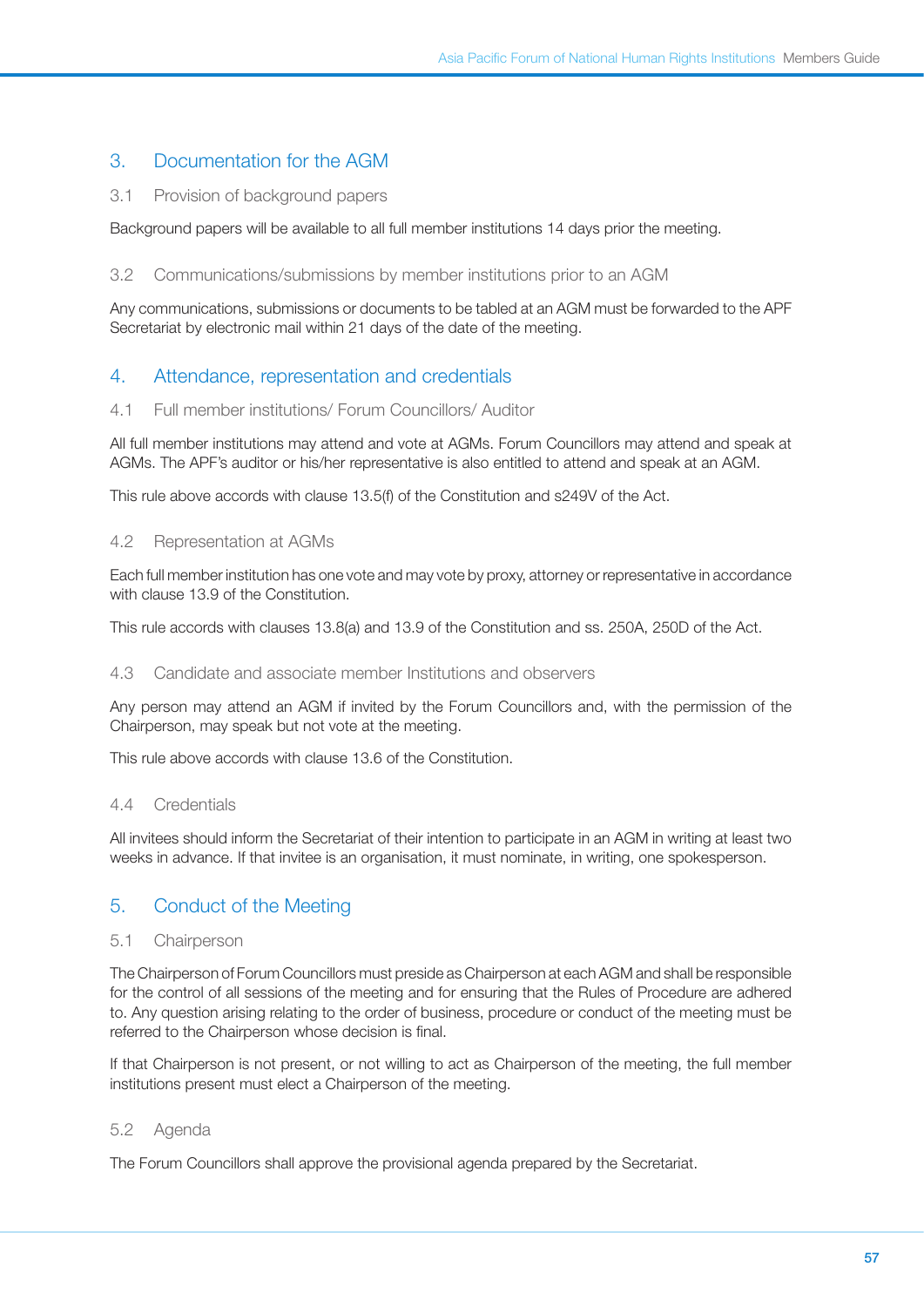This rule above accords with clauses 13.4 and 13.5(a) of the Constitution and Section 249U of the Act.

#### 5.3 Business to be discussed

The business of an AGM shall be the consideration of the annual [financial report](http://www.austlii.edu.au/au/legis/cth/consol_act/ca2001172/s9.html#financial_report), [directors' report](http://www.austlii.edu.au/au/legis/cth/consol_act/ca2001172/s9.html#director) and [auditor's report,](http://www.austlii.edu.au/au/legis/cth/consol_act/ca2001172/s9.html#audit) the fixing of the [auditor's remuneration](http://www.austlii.edu.au/au/legis/cth/consol_act/ca2001172/s9.html#remuneration) and any other item on the Agenda approved by the Forum Councillors.

The Forum Councillors must present the following reports to the AGM:

- The financial report;
- The directors' report;
- The auditors' report.

The Chairperson must also allow a reasonable opportunity for full member institutions to ask questions about, or comment upon, the management of the Forum.

If the auditor or his/her representative attends the AGM, the Chairperson must also allow a reasonable opportunity for full member institutions to ask questions about the conduct of the audit and the preparation and content of the auditor's report.

This rule above accords with ss. 250R, 250S and 250T of the Act.

#### 5.4 Quorum

No business may be transacted at an AGM, except the election of a Chairperson and adjournments, unless a quorum of full member institutions is present when the meeting proceeds to business. A quorum is either a number determined by the full member institutions or, if the full member institutions have not fixed a number, by the following method:

- (i) If the number of full member institutions is 9 or less, 3 full member institutions;
- (ii) If the number of full member institutions is between 10 and 15, 4 full member institutions; or
- (iii) If the number of full member institutions exceeds 15, 5 full member institutions.

If there is no quorum 30 minutes after the starting time of an AGM then it can be adjourned to another date. If there is no agreement about the date for the adjourned AGM it must be adjourned to the same day in the next week at the same time and place.

This rule above accords with clause 13.3 of the Constitution and Section 249E of the Act.

#### 5.5 Order for discussion

The order for discussion is progression through the agenda.

#### 5.6 Speaking rights

Full member institutions may speak to each agenda item and then candidate and associate member institutions and other observers may speak (with the permission of the Chairperson) prior to moving onto the next agenda item.

This rule above accords with clause 13.6 of the Constitution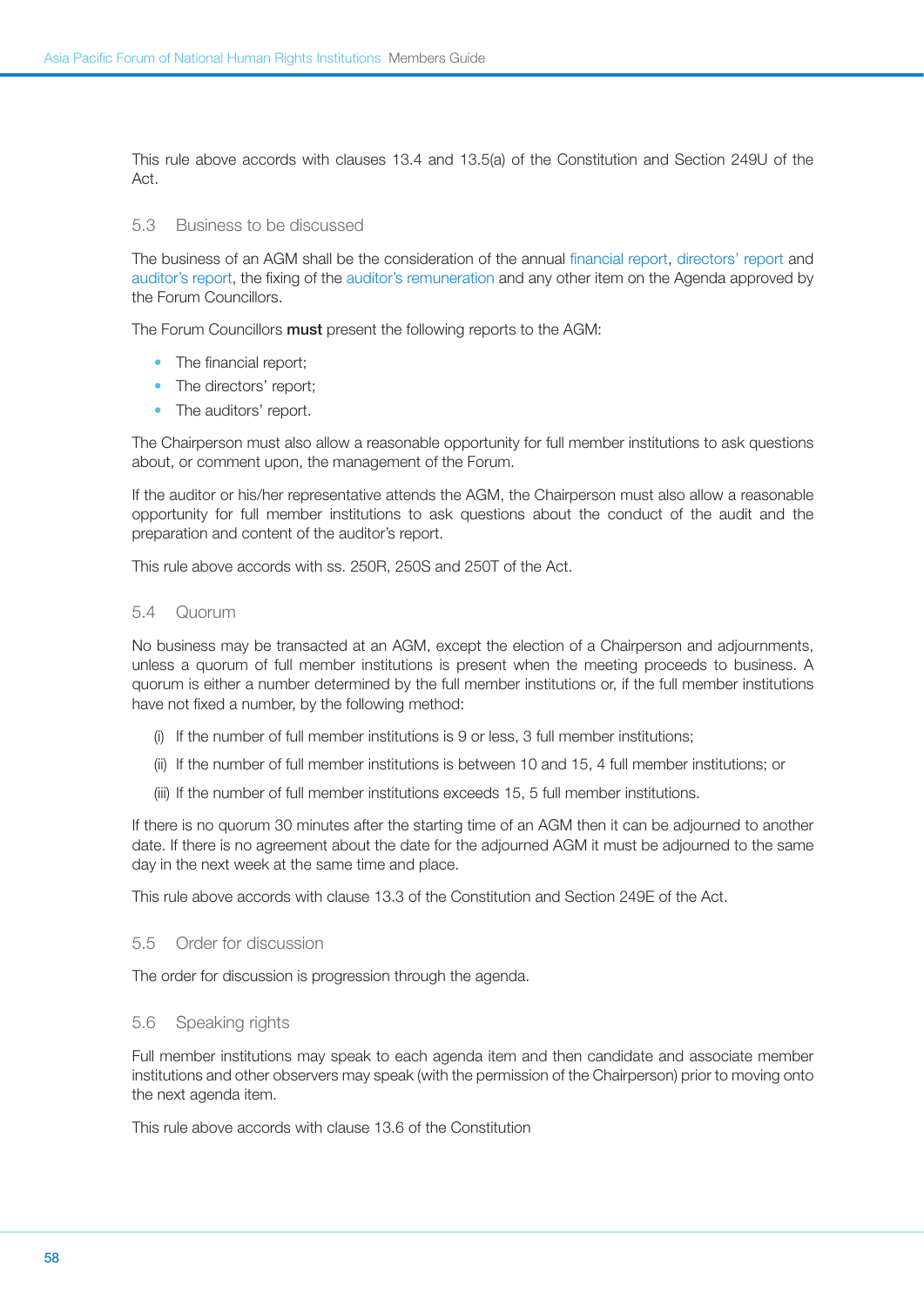### 5.7 Decision-making

Decisions at AGMs will, as far as possible, be arrived at by consensus. Where the Chairperson deems that there is no consensus the matter will be decided by a majority of votes by hand. Only full member institutions may vote on agenda items and each full member institution present has one vote. A proxy, attorney or representative is entitled to a separate vote for each full member institution that the person represents. Where the votes are equal the proposed resolution is lost. Candidate and associate member institutions do not have voting rights.

This rule above accords with clauses 13.7, 13.8 and 13.9 of the Constitution.

### 5.8 Working language of AGMs

The working language of the meetings of the APF shall be English.

# 6. The APF secretariat

### 6.1 Role

The Secretariat shall facilitate the work of the AGMs of the full member institutions by:

- (i) Providing necessary advice, clarifications, inputs and information;
- (ii) Acting as resource persons particularly in the preparation of background papers; and
- (iii) Summarising discussions and preparing the final report of the meeting.

#### 6.2 Reporting

The Secretariat will publish the executive summary of the AGM within 60 days of the meeting being held.

### 7. Adoption and amendment of rules of procedure

#### 7.1 Adoption and amendment

These Rules shall come into force on adoption by the Forum Councillors, will remain in force until amended by the Forum Councillors, and can be amended by the Forum Councillors as required.

#### 7.2 Matters not covered by the rules

Any matter not covered by these rules may be determined by a vote of the full member institutions.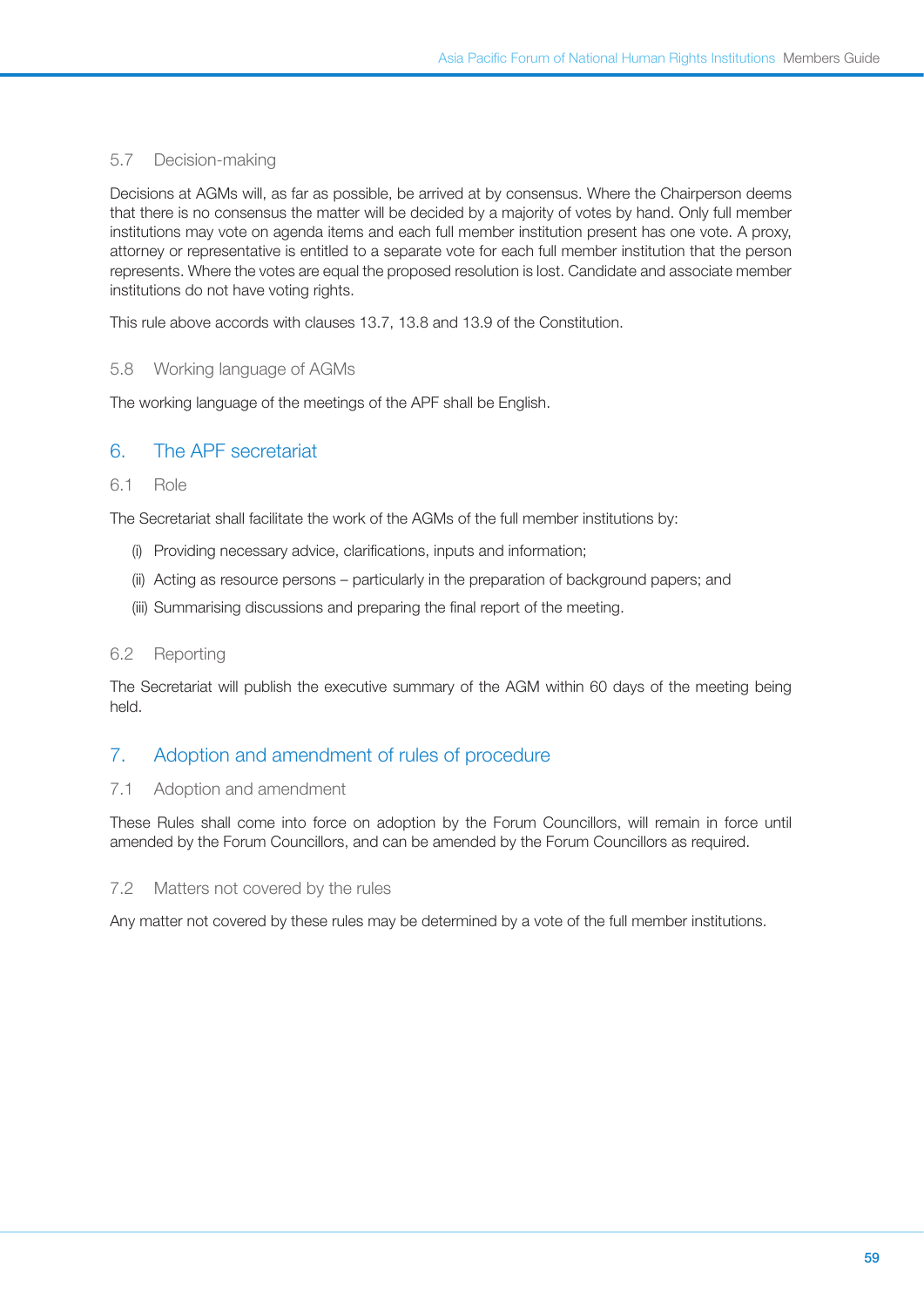# B. Rules of Procedure for the Conference of the Asia Pacific Forum of National Human Rights Institutions

# 1. Statement of purpose

The Asia Pacific Forum of National Human Rights Institutions (APF) plenary Conference (the Conference) is the key participatory Conference for all APF member institutions and registered observers in the Asia Pacific region. The aim of the Conference is to bring together national human rights institutions, the United Nations (UN), governments and Non-Governmental Organisations (NGOs) in a harmonious and practical setting in order to mobilise co-operation for regional human rights initiatives and to facilitate the establishment of new national human rights institutions in accordance with the Paris Principles. At the Conference, APF member institutions and registered observers hear and discuss reports from APF member institutions, Asia-Pacific governments and NGOs and discuss human rights issues of regional significance.

# 2. Representation and attendance

### 2.1 Attendees

The Conference may be attended by all APF member institutions (full, candidate and associate), representatives of the OHCHR (and other UN agencies), government and NGO representatives, other relevant institutions and individuals who have been invited to observe or address the Conference.

All invitees should inform the Secretariat of their intention to participate in the Conference in writing at least four weeks in advance and must nominate one spokesperson for their organisation that has been granted powers by a proper authority enabling him or her to represent the organisation at the Conference.

### 2.2 Proxies/representatives

If an attendee has given notice of their intention to participate but they cannot subsequently be present at the Conference, she/he may nominate, in writing, one representative/proxy to attend instead.

# 3. Conduct of the Conference

#### 3.1 Working language

The working language of the Conference of the APF shall be English.

### 3.2 Frequency, time and place of Conference

The frequency, time and place of the Conference shall be determined by the APF Forum Councillors.

#### 3.3 Notice requirements

The APF Forum Councillors shall provide notice of the Conference at least 6 weeks prior to the Conference date by electronic mail. Notice will be given to all APF member institutions, representatives of the OHCHR and any other UN agencies invited to address the Conference, government and NGO and other relevant institutions.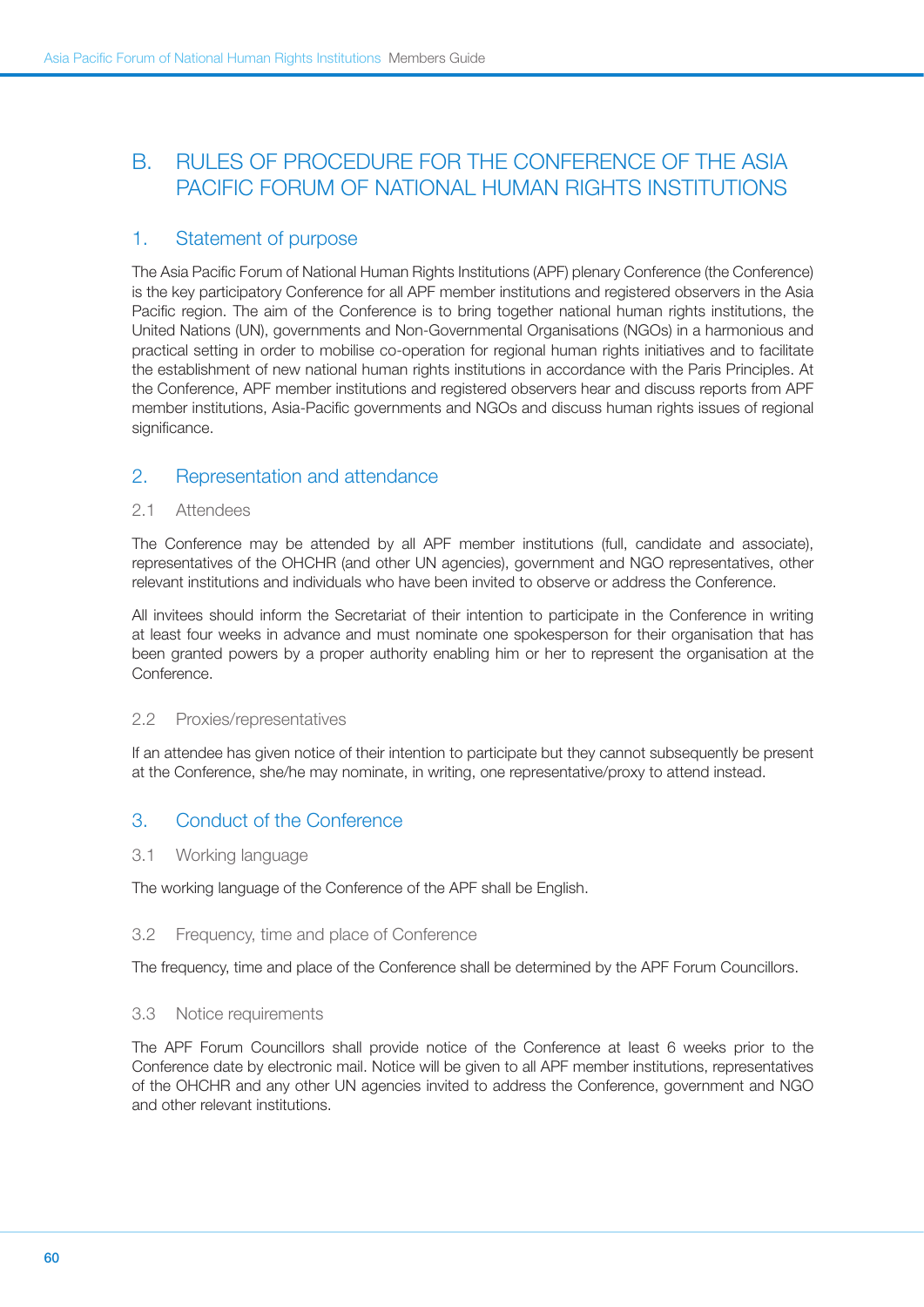### 3.4 Agenda

The Chairperson of the Forum Councillors shall approve the provisional agenda prepared by the APF Secretariat.

### 3.5 Chairing of Conference and Conference sessions

The Chairperson of the Forum Councillors (Chairperson) shall preside at the Conference and ensure that the Rules of Procedure are adhered to. Any question arising relating to the order of business, procedure or conduct of the Conference must be referred to the Chairperson whose decision is final.

Conference's sessions will be chaired by an APF full member institution (session Chairperson) as determined by the agenda. The session Chairperson will be responsible for the control of the session and for ensuring that the Rules of Procedure are adhered to. The session Chairperson shall endeavour to allow all who wish to make interventions to do so during the allotted time.

### 3.6 Background papers

Background papers prepared for sessions will be available, where possible, to all participants or can be downloaded from the APF website at [www.asiapacificforum.net.](http://www.asiapacificforum.net)

### 3.7 Communications/submissions prior to the Conference

Any communications, submissions or documents to be tabled at the Conference are to be forwarded to the APF Secretariat by electronic mail at least 14 days prior the date of the Conference.

### 3.8 Order for discussion

The order for discussion is progression through the agenda.

# 4. Participation

### 4.1 Participation of APF member institution representatives

Member institutions of the APF are the principal actors of the Conference and interventions by them will take place before those of other participants.

For each session, APF member representatives may make initial introductory presentations and make subsequent comments. If APF member institutions propose to make introductory presentations they should provide a copy or outline of the presentation to APF Secretariat in electronic format 14 days before the Conference.

The responsibility for finalising the Conference conclusions lies with the Forum Councillors.

### 4.2 Participation of the United Nations

Representatives of the Office of the High Commissioner for Human Rights and other specified United Nations agencies may be invited to observe or address the Conference.

United Nations representatives with prepared written statements are requested to provide a copy of these to the APF Secretariat in electronic format 14 days before the Conference.

The session Chairperson should allow an appropriate opportunity for interventions by representatives of the United Nations.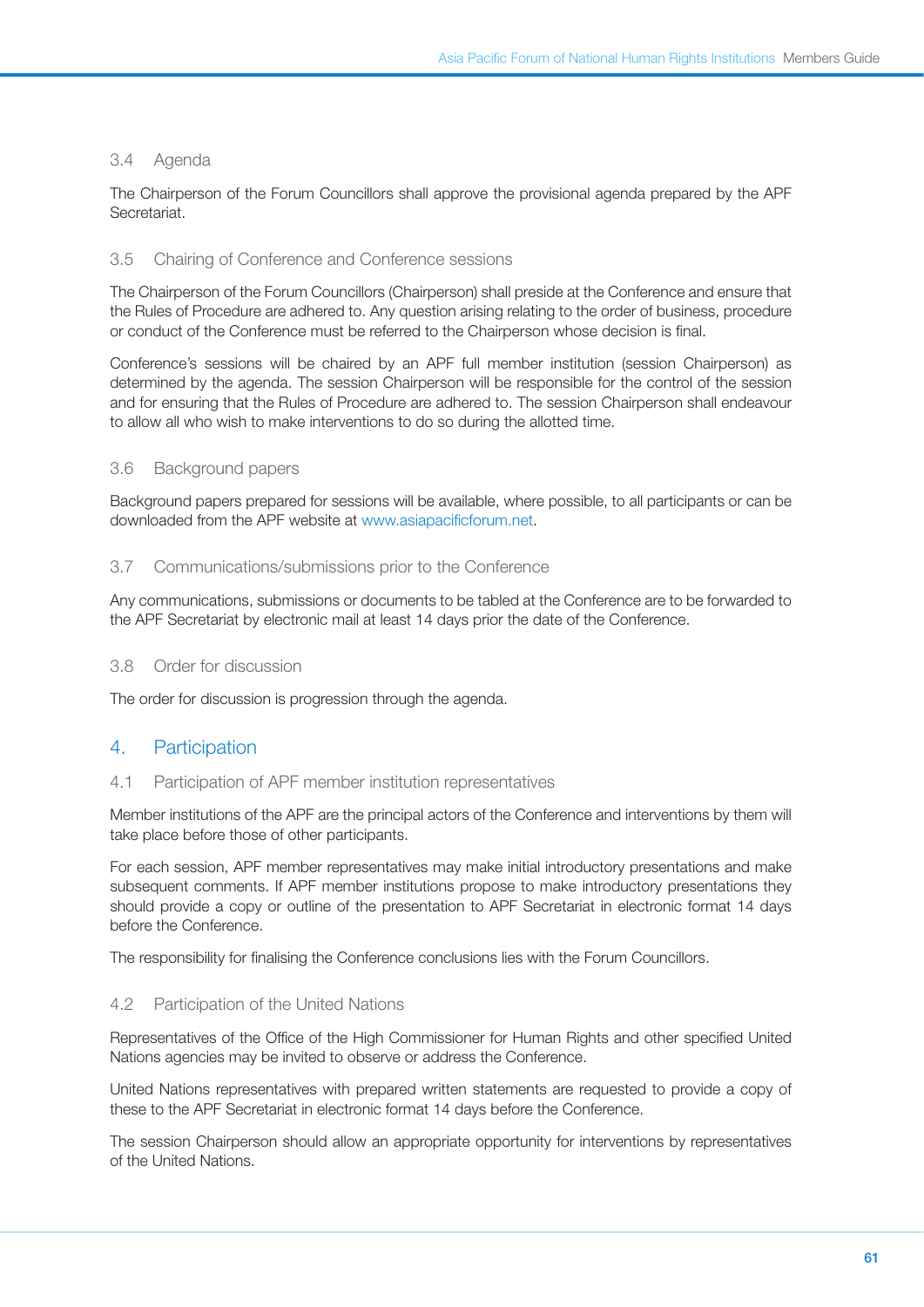#### 4.3 Participation of Government representatives

Representatives of Government may be invited to observe or address the Conference.

Government representatives with prepared written statements are requested to provide a copy of these to the APF Secretariat in electronic format 14 days before the Conference.

The session Chairperson should allow an appropriate opportunity for interventions by government representatives.

### 4.4 Participation of NGOs

NGO representatives may be invited to observe or address the Conference.

NGO representatives are encouraged to prepare a collective report and to nominate a single representative to make any oral submissions. A copy of the collective report should be provided to the APF Secretariat in electronic format 14 days before the Conference.

The session Chairperson may allow, if time permits, an opportunity for additional interventions by NGOs.

### 5. Final Conference statement

#### 5.1 Content of the final Conference statement

The Final Conference Statement may only contain a summary of items discussed during the Conference.

#### 5.2 Preparation of the final Conference statement

Only Forum Councillors may draft and adopt the Final Conference Statement and they will do so in closed session(s). Candidate and associate member institutions may observe the session(s).

# 6. The role of the APF secretariat

#### 6.1 Role

The Secretariat shall facilitate the work of the Conference by:

- (i) Providing necessary advice, clarifications, inputs and information;
- (ii) Acting as resource persons particularly in the preparation of background papers;
- (iii) Assisting the Chairperson and session Chairperson; and
- (iv) Summarising discussions and preparing the final report of the Conference.

#### 6.2 Reporting

The Secretariat will publish the executive summary of the Conference on the APF website within 60 days of the Conference being held.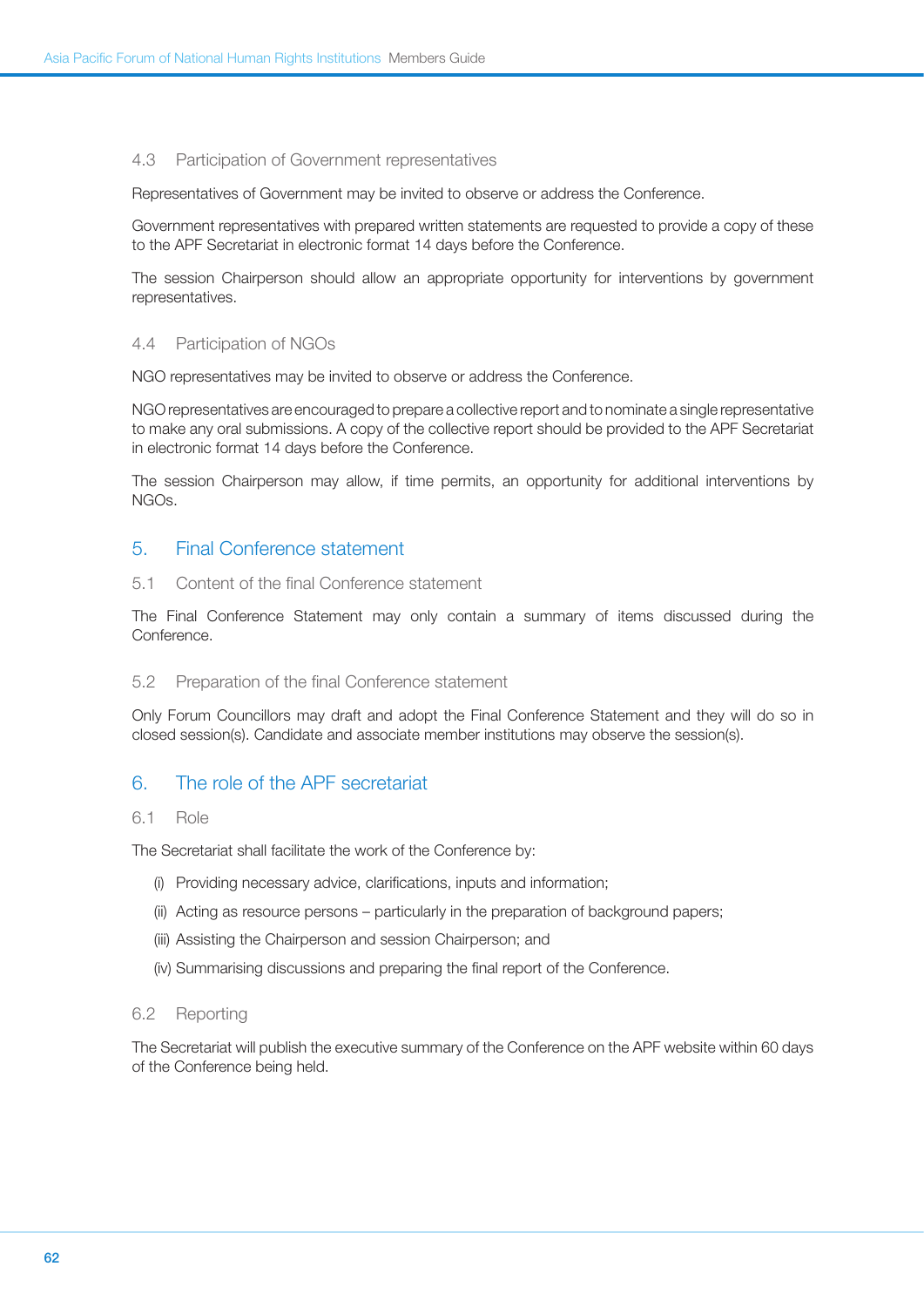# 7. Adoption and amendment of the rules of procedure

# 7.1 Adoption and amendment

These Rules shall come into force on adoption by the Forum Councillors and may be amended by the Forum Councillors as required.

### 7.2 Matters not covered by the rules

Any matter not covered by these rules may be determined by a vote of the Forum Councillors.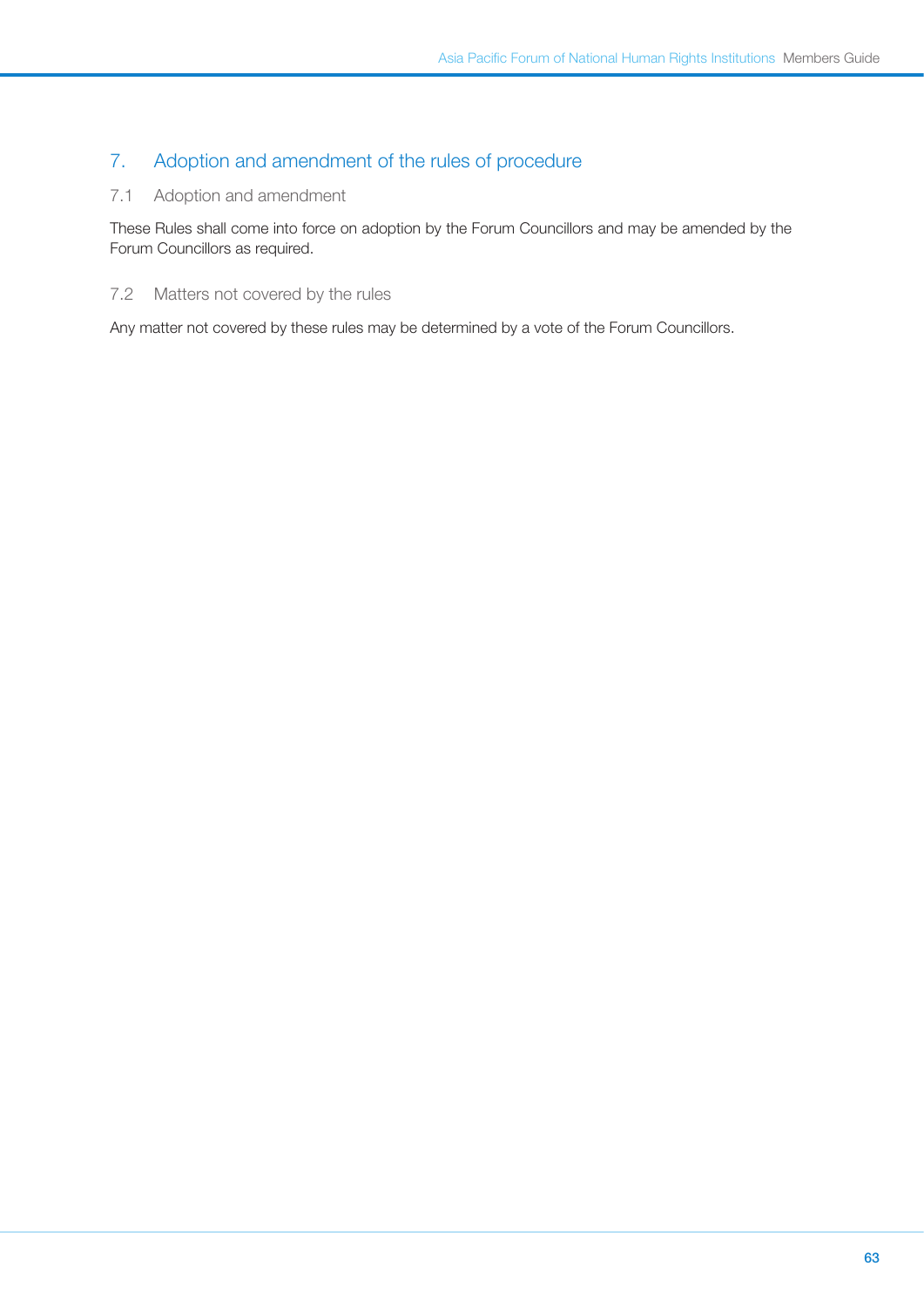# C. Rules of Procedure for meetings of the FORUM COUNCILLORS OF THE APF

# 1. Statement of purpose

Forum Councillors of the Asia Pacific Forum of National Human Rights Institutions (APF) (Forum Councillors) are directors for the purposes of the Australian *Corporations Act* (Cth) 2001 (the Corporations Act). The Forum Councillors are responsible for managing the APF's business and affairs. A meeting of Forum Councillors provides an opportunity for Forum Councillors to meet and discuss general business, policy, strategy and membership issues of the APF. The following Rules of Procedure apply to meetings of Forum Councillors.

# 2. Convening a meeting of Forum Councillors

### 2.1 Frequency, time and place

The Forum Councillors may meet together and otherwise regulate their meetings as they think fit. They will, however, hold a meeting of Forum Councillors once in each calendar year immediately before the APF Annual General Meeting ('AGM').

This rule above accords with clause 14.6 of the Constitution and S.248C of the Corporations Act..

### 2.2 Adjournment of a meeting of Forum Councillors

The Forum Councillors may adjourn their meetings as they think fit.

This rule above accords with clause 14.6 of the Constitution and S. 248C of the Corporations Act.

### 2.3 Notice of a meeting of Forum Councillors

At least 6 weeks' notice must be given to each Forum Councillor for the meeting of Forum Councillors held immediately before the APF AGM. Reasonable notice should be provided for all other meetings of Forum Councillors. Such notice must be given either personally, by telephone, facsimile, electronic means or by post. The notice must specify the time and place of the meeting. It may state the general nature of the business to be transacted at the meeting.

This rule above accords with clause 14.8 of the Constitution.

# 3. Documentation for a meeting of Forum Councillors

### 3.1 Provision of background papers

Background papers prepared will be available to all Forum Councillors 14 days prior to the meeting of Forum Councillors which occurs immediately before the APF AGM. Background papers for all other meetings of Forum Councillors will be provided as soon as practicable prior to the meeting.

There are no rules in the Constitution or the Corporations Act which govern this Rule.

3.2 Communications/submissions by members prior to a meeting of Forum Councillors

Any communications, submissions or documents to be tabled at a meeting of Forum Councillors should be forwarded to the APF Secretariat by electronic mail within 21 days of the date of the meeting.

There are no rules in the Constitution or the Corporations Act which govern this Rule.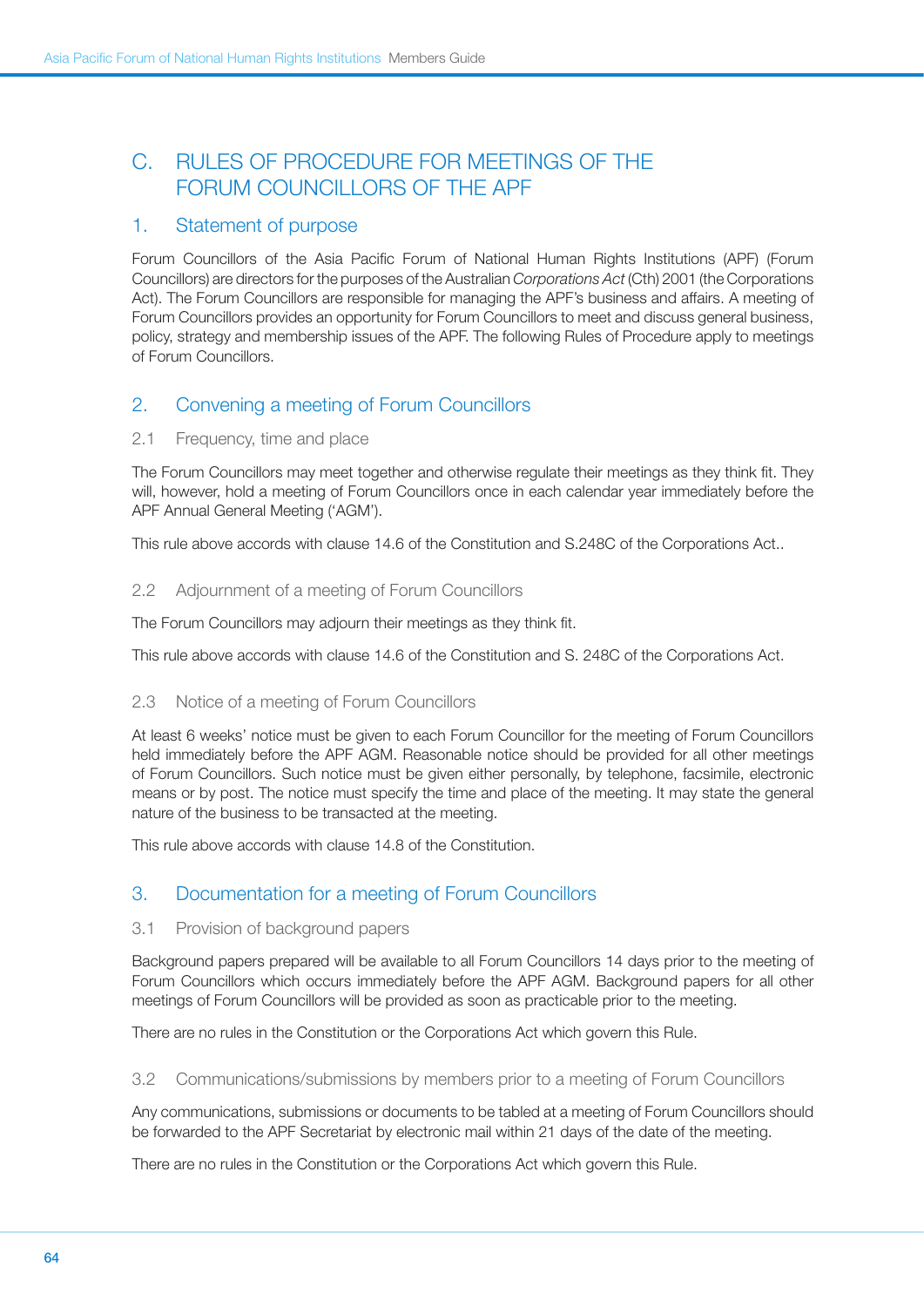# 4. Attendance, representation and credentials

### 4.1 Forum Councillors

All Forum Councillors may attend and vote at a meeting of Forum Councillors.

This rule above accords with clause 13.5(f) of the Constitution and s249V of the Act.

### 4.2 Appointment of alternate Forum Councillors to attend and vote at a meeting of Forum Councillors

A Forum Councillor may, with the approval of the Forum Councillors, appoint a person as his or her alternate for a specified period in accordance with rule 14.14 of the Constitution. If the appointer does not attend the meeting, the alternate Forum Councillor may attend and vote in place of, and on behalf of, the appointer.

This rule above accords with clause 14.14 of the Constitution and s201K of the Corporations Act.

### 4.3 Invitation to attend a meeting of Forum Councillors

The Forum Councillors may invite any person to attend a meeting of Forum Councillors or part thereof. Invitees may speak, with the permission of the Chairperson, but not vote at the meeting.

### 4.4 Credentials

All invitees must inform the Secretariat in writing of their intention to attend a meeting of Forum Councillors at least two weeks in advance of the meeting and, if an organisation, must nominate one spokesperson for their organisation.

# 5. Conduct of meetings of Forum Councillors

# 5.1 Chairperson

The Forum Councillors may elect a Forum Councillor as Chairperson (and one or more Forum Councillors as deputy Chairpersons) and may decide the period for which that person is to be the Chairperson<sup>2</sup>.

The Chairperson elected by the Forum Councillors must preside as Chairperson at meetings of Forum Councillors.

If at a meeting there is no Chairperson, or the Chairperson is not present within ten minutes after the time appointed for the meeting, or the Chairperson is present but is unwilling to chair the meeting, then the Forum Councillors present must elect one of the Forum Councillors as Chairperson.

The Chairperson shall be responsible for the control of the meeting and for ensuring that the Rules of Procedure are adhered to. Any question arising relating to the order of business, procedure or conduct of the meeting must be referred to the Chairperson whose decision is final.

This rule above accords with clauses 14.10 of the Constitution.

Section 248E in the Corporations Act regarding chairing meetings of members is a replaceable rule.

<sup>2</sup> Generally the positions of Chairperson, first and second deputy Chairpersons are rotated annually. The established practice has been that the Chairperson/Chief Commissioner/President of the host institution of the APF Annual General Meeting (AGM) is elected as the Chairperson of the APF. The position of first deputy Chairperson is accorded to the Chairperson/Chief Commissioner/President of the institution that will host the next AGM and the position of second deputy Chairperson is accorded to the Chairperson/Chief Commissioner/President of the institution that held the most recently concluded AGM.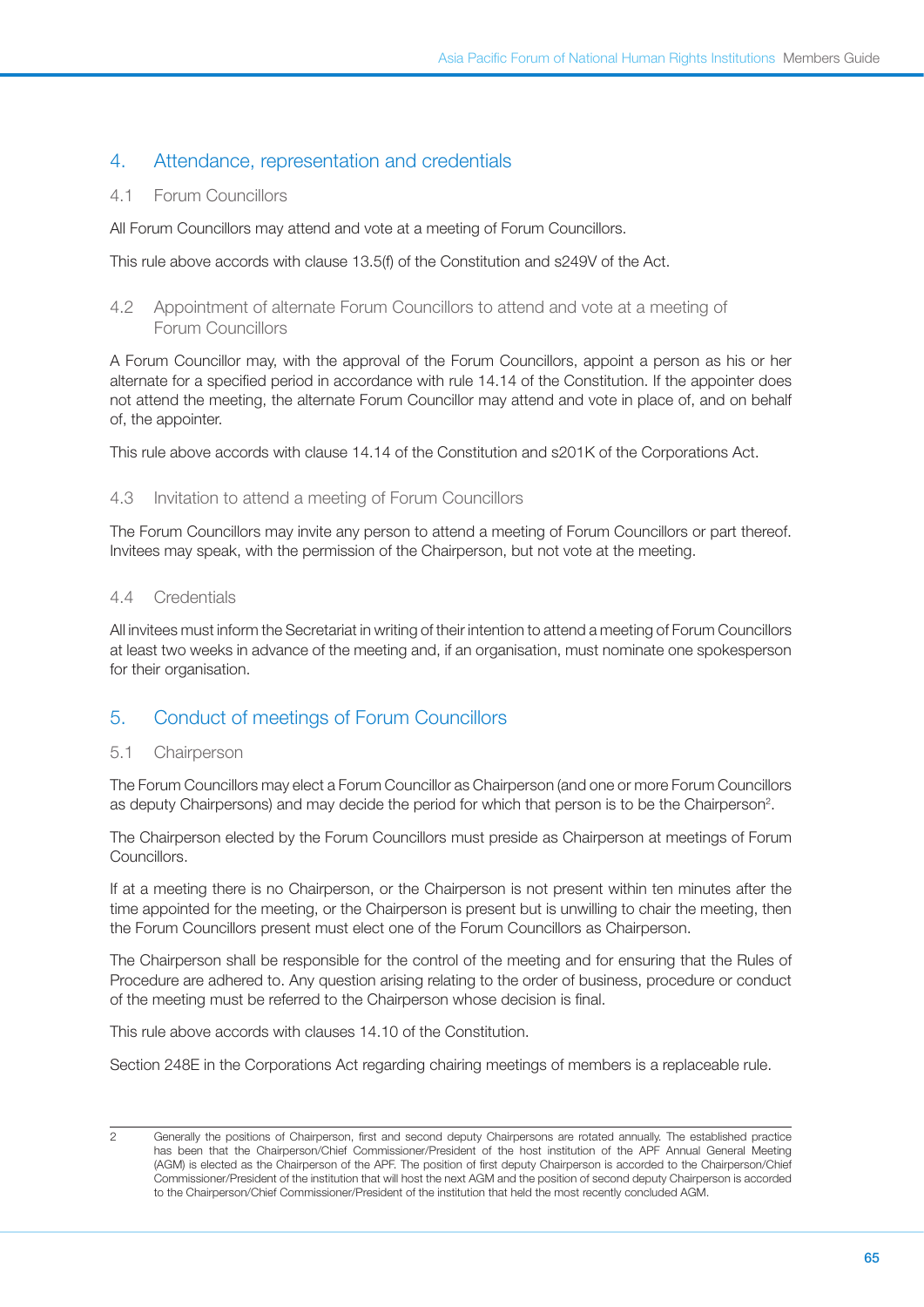#### 5.2 Business to be discussed

The Forum Councillors must discuss any applications for membership to the APF which have been received since the preceding meeting of Forum Councillors. The applicant must not be in attendance while their application for membership is being discussed.

The Forum Councillors may discuss such other business as they see fit. However, where a Forum Councillor has a material personal interest in an issue that is being discussed they must not be present while the matter is being considered.

This rule above accords with section 195E of the Corporations Act and clause 11 of the Constitution.

#### 5.3 Quorum

No business may be transacted at a meeting of Forum Councillors unless a quorum of Forum Councillors is present at the time the business is dealt with.

A quorum consists of a fixed number for the quorum determined by the Forum Councillors.

If the Forum Councillors have not fixed a number, a quorum will be:

- (i) If the number of Forum Councillors is 9 or less, 3 Forum Councillors;
- (ii) If the number of Forum Councillors is between 10 and 15, 4 Forum Councillors; or
- (iii) If the number of Forum Councillors exceeds 15, 5 Forum Councillors.

This rule above accords with clause 14.9 of the Constitution.

#### 5.4 Order for discussion

The order for discussion is progression through the agenda.

#### 5.5 Decision-making

Decisions at a meeting of Forum Councillors should, as far as possible, be arrived at by consensus. Where there is no consensus decisions must be decided by a majority of votes cast by the Forum Councillors present. Such a decision is for all purposes a decision of the Forum Councillors. Each Forum Councillor has one vote. Where the votes on a proposed resolution are equal the Chairperson does not have a second or casting vote and the proposed resolution is lost.

This rule above accords with clause 14.12 of the Constitution and Section 249G of the Corporations Act.

### 5.6 Written resolutions

If a majority of Forum Councillors entitled to vote at a meeting of Forum Councillors assent to a document containing a statement that an act, matter or thing has been done, or a resolution has been passed, and they would have constituted a quorum at a meeting of Forum Councillors then that act, matter, thing or resolution is taken as done at or passed by a meeting of the Forum Councillors.

If the Forum Councillors assented to the document at different times or on different days, the meeting will be taken as being held at the latest time, or on the last day, when the document was assented to.

A Forum Councillor may signify assent to a document by signing the document or by notifying the Forum Councillors of the Forum councillor's assent in person or by post, telephone, fax or other electronic means.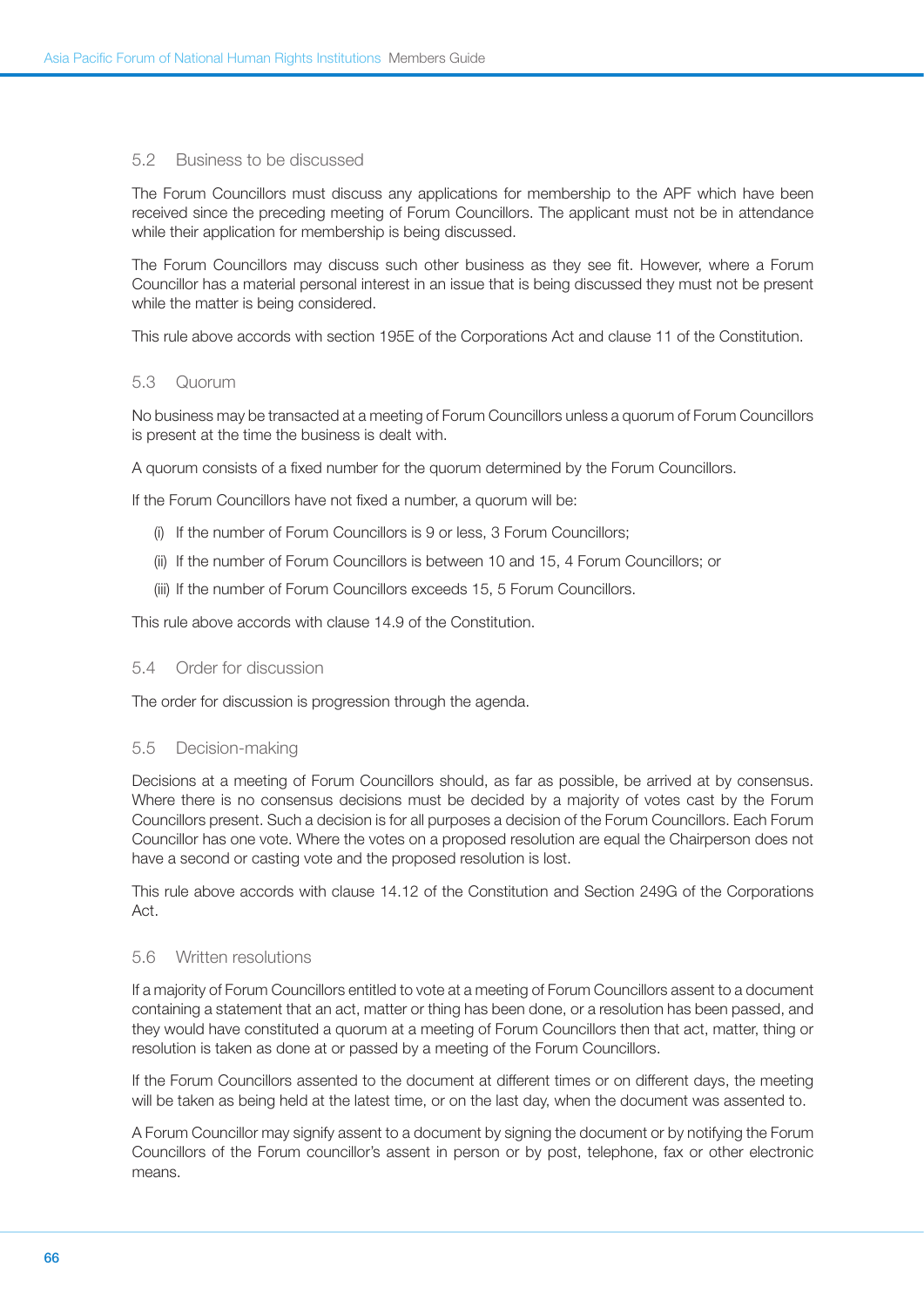This rule above accords with clause 14.13 of the Constitution.

5.7 Working language of a meeting of Forum Councillors

The working language of the meetings of the APF shall be English.

# 6. The APF secretariat

#### 6.1 Role

The Secretariat shall facilitate the work of the meeting of the Forum Councillors by:

- (i) Providing necessary advice, clarifications, inputs and information;
- (ii) Acting as resource persons particularly in the preparation of background papers; and
- (iii) Summarising discussions and preparing the final report of the meeting.

#### 6.2 Reporting

The Secretariat will publish the executive summary of the meeting of the Forum Councillors within 60 days of the meeting being held.

### 7. Adoption and amendment of rules of procedure

#### 7.1 Adoption and amendment

These Rules shall come into force on adoption by the Forum Councillors, will remain in force until amended by the Forum Councillors, and can be amended by the Forum Councillors as required.

#### 7.2 Matters not covered by the Rules

Any matter not covered by these rules may be determined by a vote of the Forum Councillors.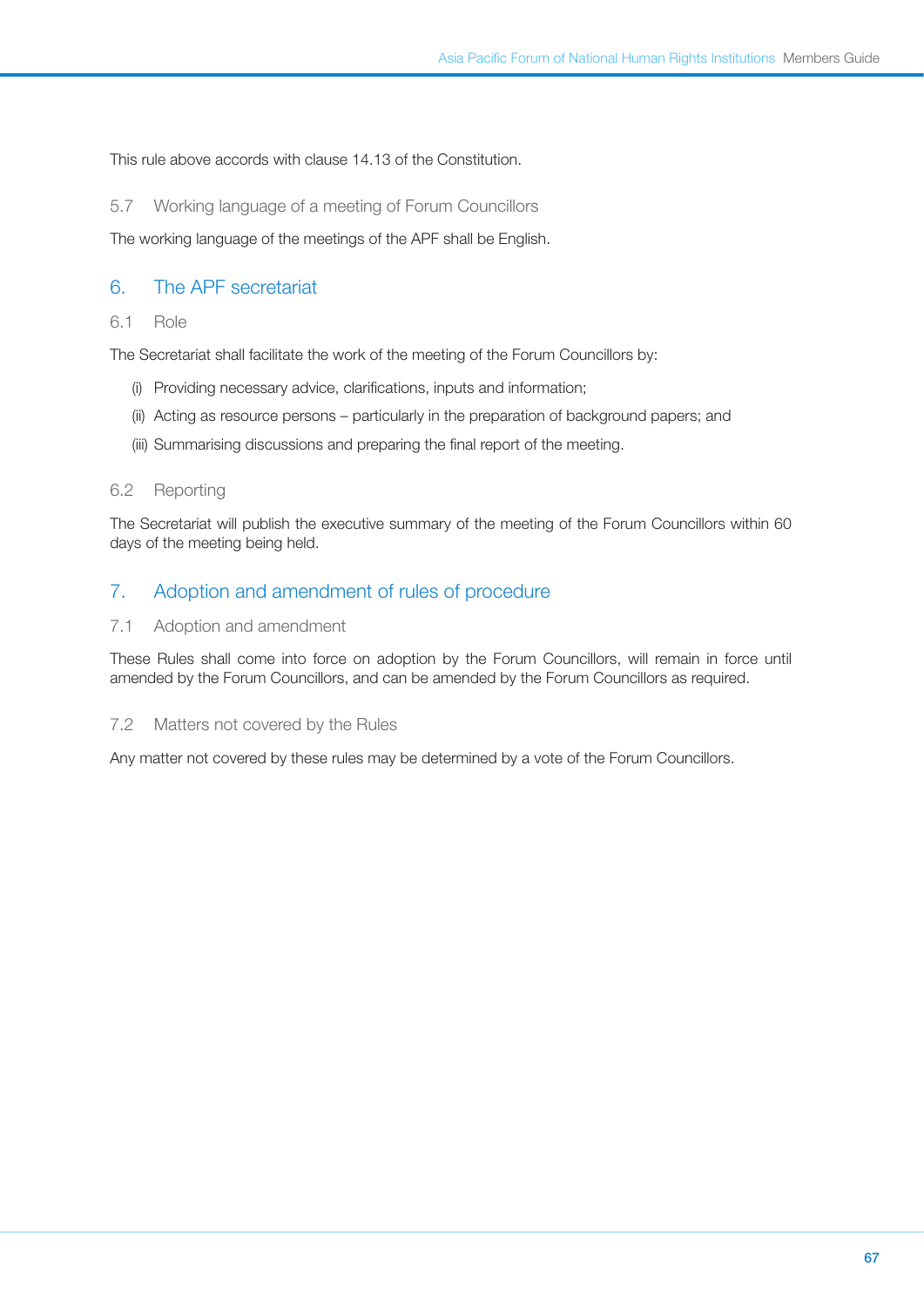# Appendix 4: Obligations of Forum Councillors under Australian Corporations Law

# 1. POSITIVE OBLIGATIONS OF FORUM COUNCILLORS

# Act in good faith in the best interests of the APF and for a proper purpose

APF Forum Councillors must exercise their powers and discharge their duties in good faith in the best interests of the APF and for a proper purpose. This means that, in the exercise of management and other powers, they must always make the interests of the APF the principal consideration, exercise an active discretion (actually consider and take part in all decision-making) and act for the benefit of the existing and future interests of the APF as a whole.

The APF Constitution stipulates extensive powers for the APF Forum in Rule 3.1. The APF Constitution also prescribes powers and duties of Forum councillors in Rule 14.5 (see Appendix 2).

# Exercise skill, care and diligence

APF Forum Councillors must exercise their powers and discharge their duties with the degree of care and diligence that a [reasonable person](http://www.austlii.edu.au/au/legis/cth/consol_act/ca2001172/s9.html#person) would exercise if they were an APF Forum Councillor and had the same responsibilities within the APF.

APF Forum Councillors must ensure that they have made a reasonable and informed judgement in the circumstances and that they believe that the business judgement is in the best interests of the APF.

Although courts take into account an individual's circumstances, personal background, understanding and experience, directors are required to understand the nature and effect of their duties and are under a continuing obligation to keep informed about the activities and affairs of the organisation. It is important to know that ignorance is no defence to liability for a breach of this duty – an APF Forum Councillor must ask questions and seek advice, where necessary, in order to have a complete understanding of all issues, discussions and resolutions.

APF Forum Councillors must also bring an informed and independent judgment to bear on the various matters that arise. For example, a reasonable person would make use of any knowledge or experience which that person has so if a director has expertise in a particular field, he or she should use that expertise to benefit the corporation. If, on the other hand, a complex situation requires specialist knowledge, a director should ensure that expert advice is sought and relied upon.

The duty to exercise diligence is an ongoing one. An APF Forum Councillor must take reasonable steps to become and stay familiar with the affairs of the APF (without necessarily devoting continuous attention to them) and must put himself/herself in the position to guide and monitor the management of the APF. For example, if an APF Forum Councillor is put on notice that something may be amiss they are obliged to monitor the situation. If a complex situation requires specialist knowledge, an APF Forum Councillor must ensure that expert advice is sought and relied upon.

# Give adequate consideration and to retain discretion

The law requires director's to always give adequate and active consideration to the exercise of their powers and functions. The law permits delegations by directors but obliges directors to retain an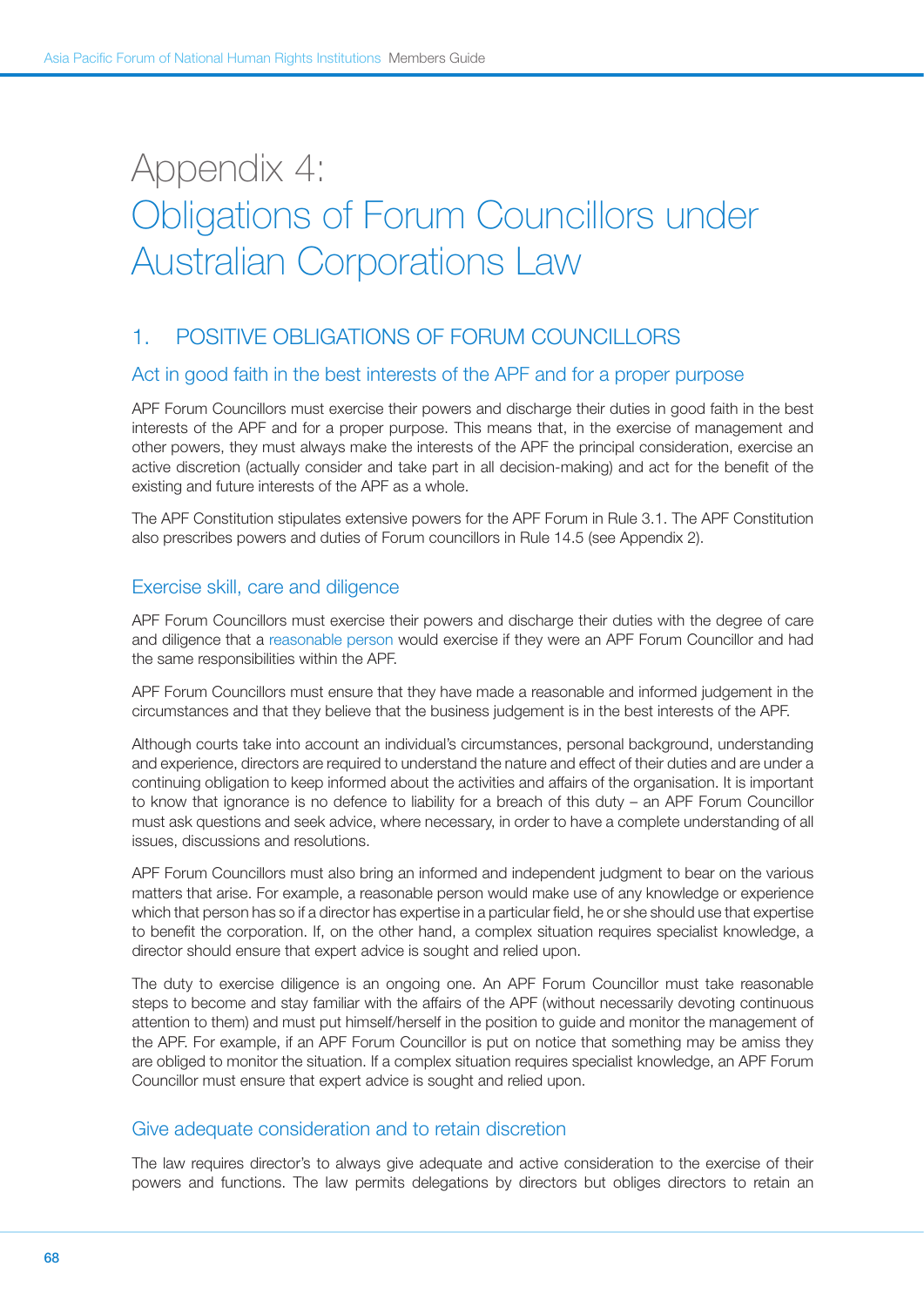active discretion and not to abdicate the responsibilities of their office or fetter their future exercise of discretion.

'Adequate consideration' requires active consideration – not acting blindly at the direction of another person. It is the responsibility of Forum Councillors to ask searching questions in order to gain a complete understanding of all Forum Council matters and to obtain clarity on any of the affairs of the APF. However the Corporations Act makes it clear that if a [director](http://www.austlii.edu.au/au/legis/cth/consol_act/ca2001172/s9.html#director) relies in good faith on [information](http://www.austlii.edu.au/au/legis/cth/consol_act/ca2001172/s9.html#information), professional or [expert](http://www.austlii.edu.au/au/legis/cth/consol_act/ca2001172/s9.html#expert) advice, given or prepared by an employee of the [corporation](http://www.austlii.edu.au/au/legis/cth/consol_act/ca2001172/s9.html#corporation), a professional adviser or expert, another director or [officer](http://www.austlii.edu.au/au/legis/cth/consol_act/ca2001172/s416.html#officer) (or a committee of directors) and makes an independent assessment of the information or advice then the director's reliance on the information or advice is presumed to be reasonable unless [proved](http://www.austlii.edu.au/au/legis/cth/consol_act/ca2001172/s9.html#prove) otherwise.

#### Delegation of the Forum's functions

Delegation of the Forum's functions is only permissible as authorised by Rule 14.5 (e), 14.15, 14.16 and 15.3 of the APF Constitution.

Forum Councillors may legitimately delegate responsibility for a particular matter to another officer and trust the officer to perform the duties honestly where the Forum Councillor believes the person to be reliable and competent. Provided that a Forum Councillor believes on reasonable grounds, in good faith, and after making proper inquiry, that a delegate would exercise the delegated [power](http://www.austlii.edu.au/au/legis/cth/consol_act/ca2001172/s9.html#power) in conformity with the delegation and informs the Forum Council of any material failure by the delegate, the Forum Councillor is not responsible for the exercise of the power by the delegate.

# Disclose any material personal interest

Rule 14.4 of the APF Constitution makes specific provision for activities by Forum Councillors which do and do not amount to a conflict of interest.

Specifically Forum councillors may:

- be or become a director or other officer of, any related body corporate promoted by the Forum or in which the Forum is interested and is not accountable to the Forum for any remuneration or other benefits he or she receives.
- exercise the voting rights conferred by shares in any body corporate held or owned by the Forum as they think fit.
- not be disqualified from contracting with the Forum merely because he or she is a Forum councillor including:
	- (1) selling property to, or purchasing property from, the Forum;
	- (2) lending money to the Forum with or without interest or security;
	- (3) guaranteeing the repayment of money borrowed by the Forum for a commission or profit;
	- (4) underwriting or guaranteeing the subscription for securities in any related body corporate or other body corporate promoted by the Forum or in which the Forum is interested as a shareholder or otherwise, for a commission or profit; or
	- (5) being employed by the Forum or acting in any professional capacity (except as auditor) on behalf of the Forum.

Moreover, a contract made by a Forum councillor with the Forum or a contract or arrangement entered into by or on behalf of the Forum (in which any Forum councillor is interested) is not voidable merely because the Forum councillor holds office as a Forum councillor.

However, a Forum councillor contracting with or being interested in any arrangement involving the Forum is liable to account to the Forum for any profit realised under that contract or arrangement unless the Forum councillors decide otherwise and Forum councillors who have a material personal interest in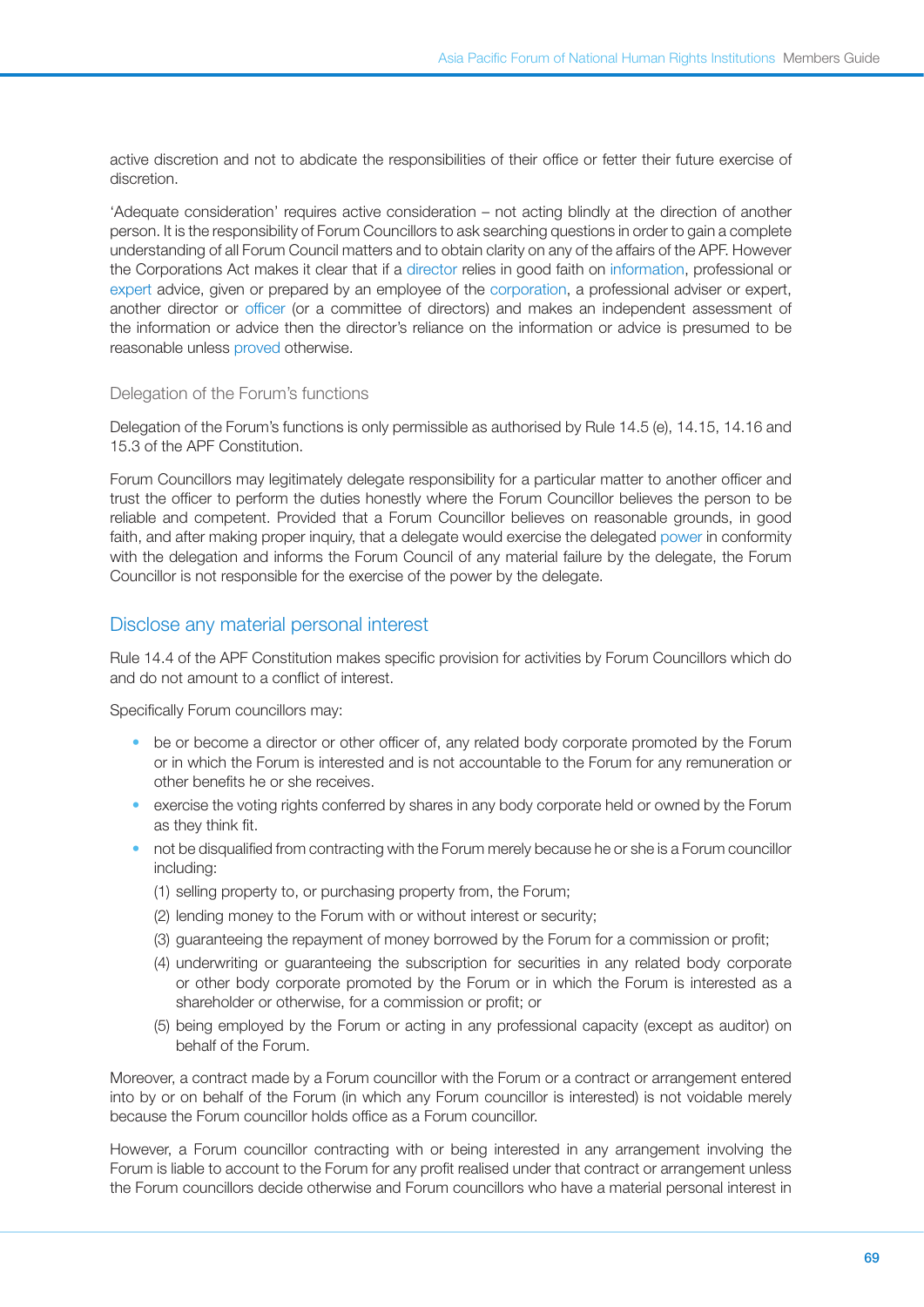a matter that is being considered at a Forum councillors' meeting must not be present while the matter is being considered at the meeting; or vote on the matter.

A Forum Councillor who has a material personal interest in a matter that relates to the affairs of the APF must give the other Forum Councillors notice of the interest. The duty to act in good faith places a Forum Councillor under an obligation not to promote his or her personal interest by making or pursuing a gain in circumstances where there is a conflict, or a real or substantial possibility of a conflict, between his or her personal interests and those of the APF.

In practice, inevitable conflicts of interest may arise and, in such circumstances, a Forum Councillor must be candid with disclosure in relation to the nature of the interest and its relation to the affairs of the organisation.

# Display of ACN

The Corporations Act places specific obligations on companies in relation to using a corporation's name and the ACN. Forum Councillors ought to ensure that the company name, the words 'Australian Company Number' (or 'ACN') or 'Australian Business Number' (or 'ABN') and the relevant number are displayed on the common seal, every public document (for example, letters, accounts, invoices), every negotiable instrument (e.g. cheque, promissory note etc.), all documents lodged with ASIC and brochures and leaflets advertising specific goods and services.<sup>3</sup>

# Financial reporting obligations under the Corporations Act

The Corporations Act proscribes obligations relevant to the APF regarding the recording and disclosure of information, include those regarding financial records, financial reports and audits, continuous disclosure and the duty to advise members about the purpose of a general meeting.

Obligations regarding the recording and disclosure of information<sup>4</sup> include the provision of financial reports, directors' reports, auditing, reporting to members and lodgement with ASIC. The key obligations regarding financial records, financial reports and audits are to maintain financial records, prepare an annual financial report<sup>5</sup>, prepare an annual director's report, have the annual financial report audited<sup>6</sup>, send the annual financial, director's and auditor's reports to the members, lodge all of the reports with ASIC7 , and place the financial, directors and auditor's reports for the last financial year before the AGM.8

The end of year financial reports must include a board resolution, signed by a director, which states whether there are reasonable grounds to believe that the entity will be able to pay its debts and whether the financial statements comply with the Corporations Act.<sup>9</sup> Finally, the director's report must also be adopted by a resolution of directors and dated and signed by a director. The report must include a review of operations, details of any significant changes in the corporation's state of affairs, a statement of the corporation's principal activities and any significant changes to those activities, details of matters that may affect the future operation of the corporation and likely developments regarding the future operation of the corporation.10

<sup>3</sup> See ASIC PN 47 which details ASIC's views of requirements about ACN's.

<sup>4</sup> See sections 292, 301, 302, 314, 319 Corporations Act.

<sup>5</sup> See section 295(1) Corporations Act.

<sup>6</sup> See sections 301(1), 302 Corporations Act.

<sup>7</sup> See section 319 Corporations Act.

<sup>8</sup> See sections 314, 317 Corporations Act.

<sup>9</sup> See section 295(4) Corporations Act.

<sup>10</sup> See sections 299 and 300 Corporations Act.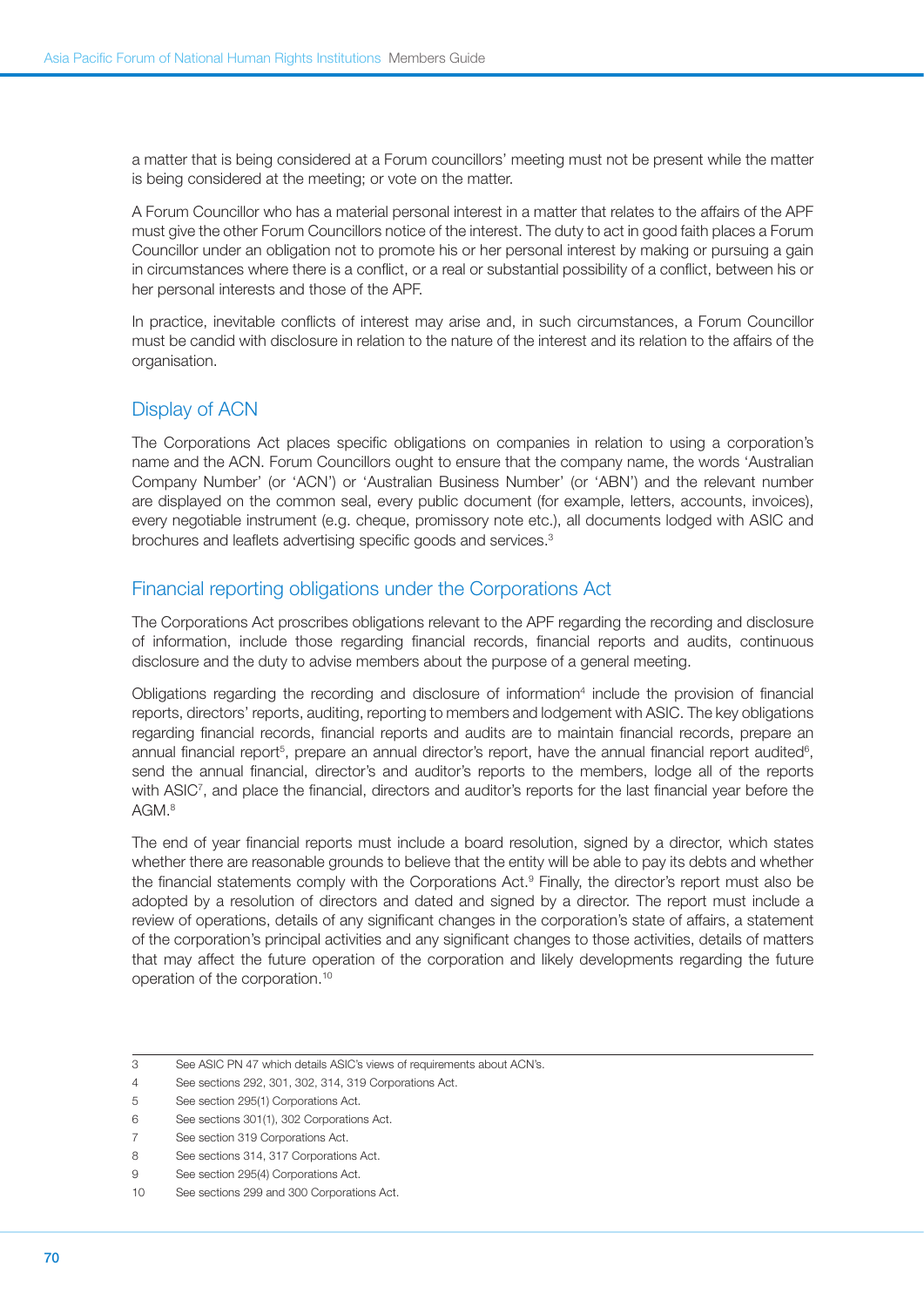# Ensure that the organisation remains solvent

A Forum Councillor has an ongoing duty to ensure that the organisation does not incur a debt unless there is a reasonable prospect that the organisation will be able to repay the debt when it falls due. A Forum Councillor is also obliged to maintain familiarity with the financial status of the organisation by a regular review of financial statements.

# 2. NEGATIVE DUTIES OF FORUM COUNCILLORS

# Avoid a conflict of interest

Forum Councillors are not able to misuse their positions to gain an advantage for themselves, or a third party, at the expense of the company which they serve as directors. Accordingly, a Forum Councillor must avoid any real possibility of conflict between their duty to the APF and either a personal interest or a duty to some third party by improperly using their position.

There are three principle rules relating to conflict of interest and director's duties. They relate to conflict of interest, profit and misappropriation and they provide as follows:

- directors must not, except with the corporation's full consent, have a personal interest in, or inconsistent engagement with, a third party, in relation to any matter within the scope of their obligations as a director of the first corporation.
- directors must not, except with the corporation's full consent, improperly use their position, or information gained by virtue of their position, for their own or a third party's advantage-they must account for any gain arising out of their position.
- directors may not misappropriate the company's property either for their own benefit or the benefit of a third party.

The possibility of conflict is sufficient to signal a potential breach; there is no need to establish an actual conflict. If a Forum Councillor is in a situation where there is a potential breach of conflict, or perception of a potential breach, they must fully disclose the situation to the Forum Council and take extreme care to ensure that he or she and the APF have complied with the various requirements of the Corporations Act, the Common law and the APF Constitution.

The overall guiding principle for compliance is to disclose any potential interest and seek approval for any action that may be seen otherwise to constitute a conflict.

# Do not improperly use of office or position

An APF Forum Councillor must not make improper use of his or her position to gain an advantage for himself or herself or for any other third person or to cause detriment to the APF.

The term 'improper' refers to 'conduct which is inconsistent with the proper discharge of the duties, obligations and responsibilities of the officer concerned'.11 Impropriety is also broader than abusing power-it extends to doing an act which a director knows or ought to know they shouldn't do.12 For example, where a Forum Councillor acts in relation to a transaction in which s/he, or a party to whom the director owes a fiduciary duty, stands to gain a benefit without making adequate disclosure of his/ her interest, that director acts "improperly". Significantly, impropriety is determined objectively and does not depend upon the director's consciousness of impropriety: it consists in a breach of the standards of conduct that would be expected of a person in the position of the director by reasonable persons with knowledge of the duties, powers and authority of the position and the circumstances of the act.<sup>13</sup>

<sup>11</sup> *Grove v Flavel* (1986) ACLC 654 at 662.

<sup>12</sup> *R v. Byrnes* (1995) 183 CLR 501 (at 514–517)

<sup>13</sup> 514–15 per Brennan, Deane, Toohey and Gaudron JJ.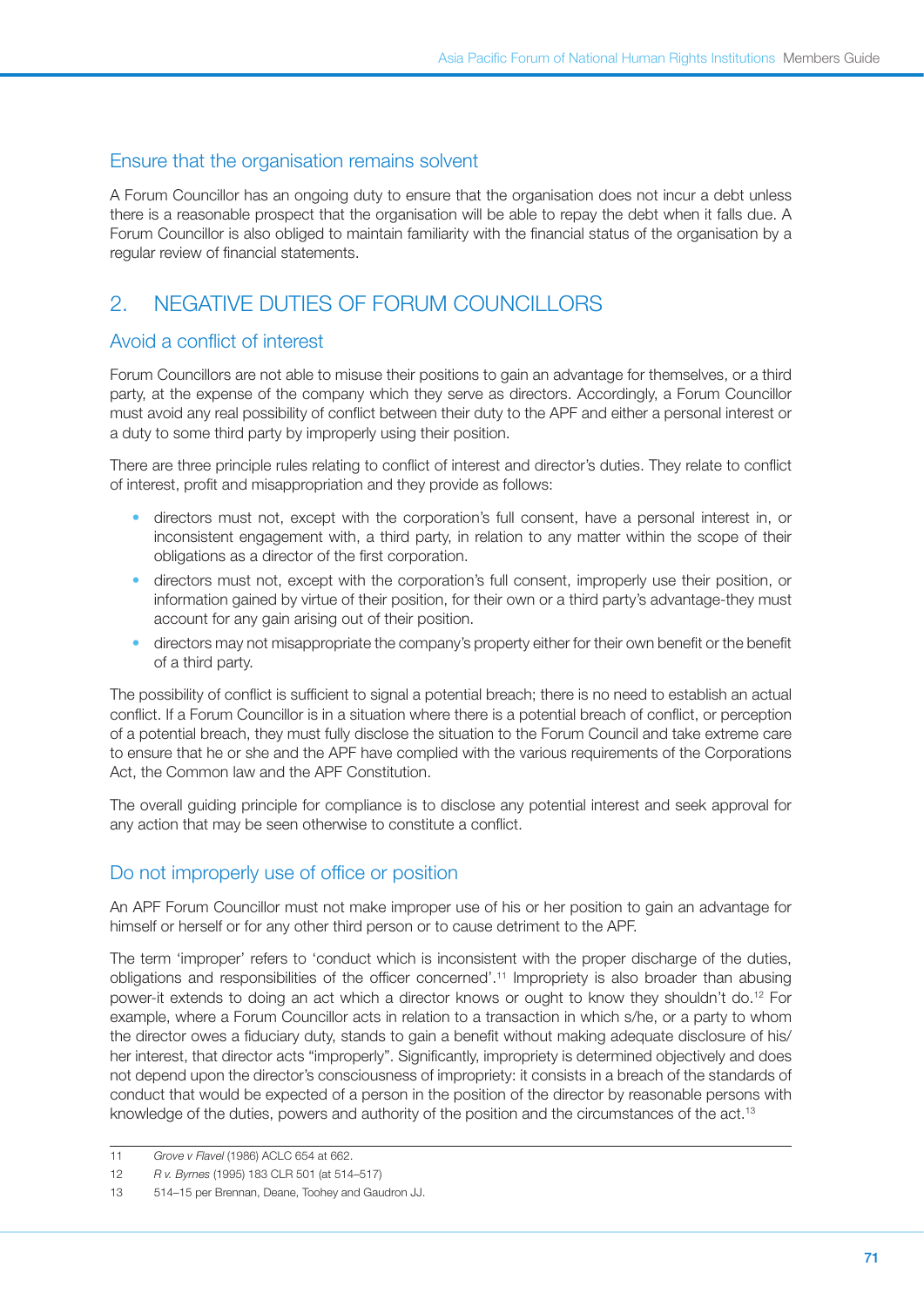# Do not improperly use corporate information

A Forum Councillor's use of the information of the APF is limited by the duty not to disclose or misuse confidential information. A Forum Councillor must refrain from improperly using any information obtained at Forum Council meetings or divulged to them in their capacity as Forum Council members in order to gain a personal advantage or an advantage for a third party, or to cause any detriment to the organisation. A Forum Councillor may not, without the authorisation of the APF:

- (i) use or divulge information which is not public knowledge and which has been communicated to him or her in circumstances giving rise to an obligation of confidentiality;
- (ii) make improper use of information, confidential or otherwise, acquired by virtue of his or her position to gain, directly or indirectly, an advantage for himself or herself or any third party or to cause detriment to the body corporate; or
- (iii) compile records of APF information for their own purposes.

# Do not misappropriate corporate property and information

The misappropriation rule is a common law principle that complements the statutory conflict of interest provisions; it requires that a director not apply company property either for the director's personal benefit or for the benefit of any other person without the authority of the corporation and nor must a director improperly destroy corporate property.

A consequence of the rule is that directors are precluded from benefiting from the company's resources unless such a benefit is authorised by law, the company's constitution or by the company in general meeting giving fully informed consent.14

Accordingly, a Forum Councillor may only use APF property for his or her own benefit or for that of a third party with the express or implied authorisation of the APF.

# 3. Civil and criminal consequences of breaches of duties of good faith, use of position or information

The consequences of a Forum Councillor breaching their statutory duties to the APF are diverse and the potential number of litigants against a Forum Councillor, as a consequence of a breach of a statutory duty, include: the APF itself, the members of the APF in their capacity as members, other persons having dealings with the APF, ASIC, or other relevant regulators depending upon the nature of the duty breached and to whom the duty is owed.

Similarly, possible actions to remedy or resolve a breach are diverse and may include, for example:

- (1) the APF in general meeting prospectively or retrospectively consenting to or ratifying a breach of fiduciary duty, affirming any contract and/or waiving its rights against the directors concerned;
- (2) the APF affirming a contract made in breach of duty, but taking action through the courts or otherwise to enforce a legal remedy for breach of a fiduciary or statutory duty;
- (3) the APF electing to avoid a contract;
- (4) the personal action of an individual member;
- (5) a court directing that a transaction is invalid or void
- (6) prosecution of the director under a relevant statute; and

<sup>14</sup> For more information see Goss, J. and Hodgekinson, K "Australia: The Corporate Opportunity Principle" 20 November 2007 online paper at [www.mondaq.com/article.asp?articleid=54462.](http://www.mondaq.com/article.asp?articleid=54462)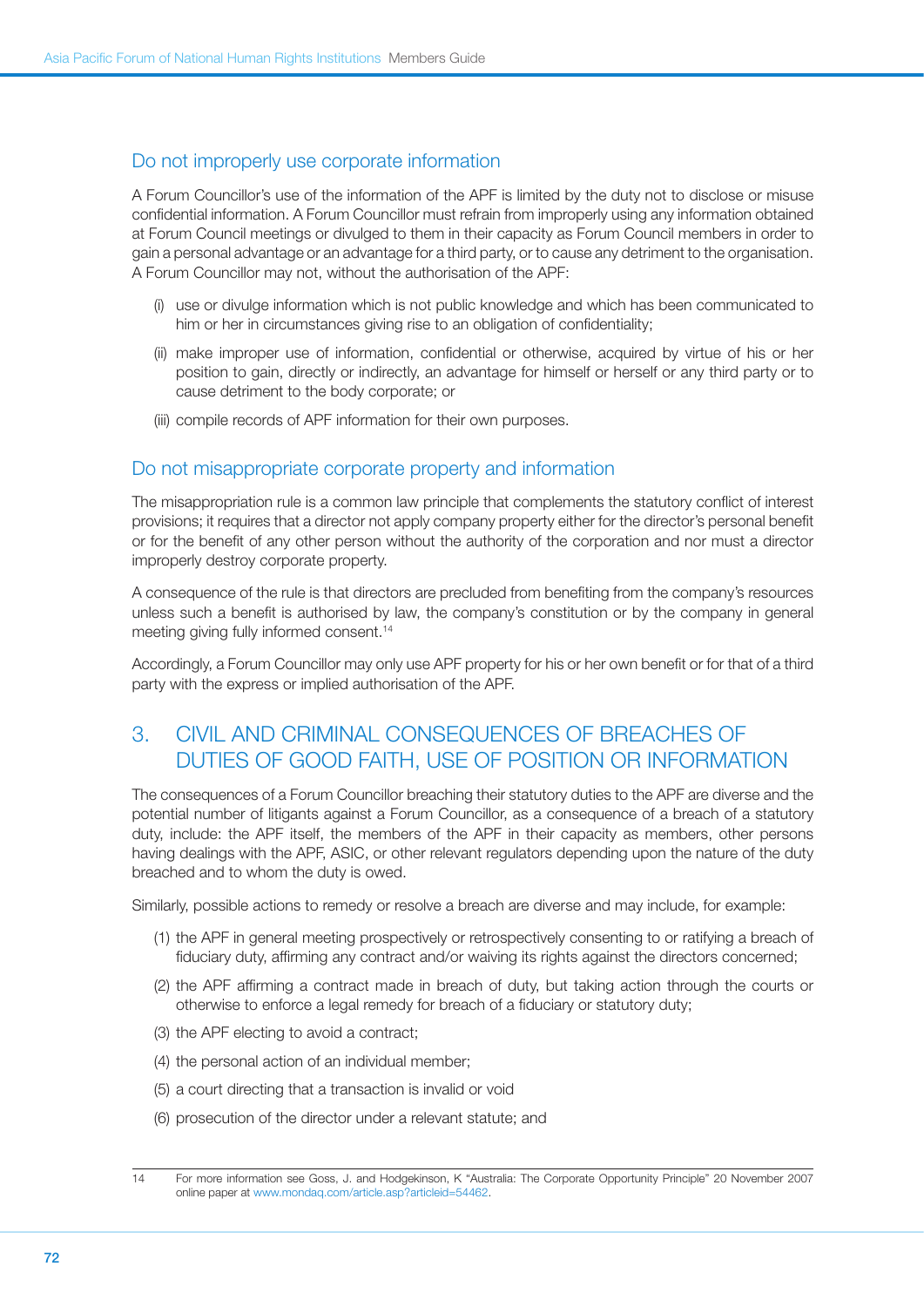(7) remedial court orders on the application of the appropriate regulator, a prescribed external manager or as a consequence of the prosecution.

## Civil proceedings

ASIC, a member of the APF or another interested person could bring civil proceedings to obtain relief in relation to a contravention (or threatened contravention) of the Corporations Act by the APF.

Such a contravention, for example, could be a failure to provide financial reports, director's reports, audits, a failure to report to members or a failure to lodge with ASIC. Where it is proved that there has been a contravention of the Act, a court can declare a contravention and ASIC can seek a penalty order for payment of up to  $$200,000$ <sup>15</sup>, a disqualification order or a compensation order.<sup>16</sup>

In deciding whether to apply a civil penalty the courts will look at matters such as the Forum Councillor's awareness of the impropriety of their conduct, the seriousness of the conduct and the director's character.

### Offences under the Corporations Act and criminal proceedings

The criminal acts for which Forum Councillor may be liable include misappropriation of company property, misuse of company property or records, falsification of company records, the publication of fraudulent statements and defrauding the company or those dealing with the company.

The Act sets out maximum pecuniary and imprisonment penalty provisions. By way of example, a director who is recklessly or intentionally dishonest or who uses their position dishonestly with the intention of directly or indirectly gaining an advantage for themselves, or someone else, or causing detriment to the corporation may be fined up to \$222,000 or imprisoned for up to 5 years or both.<sup>17</sup>

Note also that directors' reports constitute a set of representations by directors as to the state of affairs of the company and the Corporations Act establishes a series of criminal liability offences for making false or misleading statements or for omitting relevant material. Lastly, directors who breach of their strict responsibilities to assist auditors are also subject to criminal sanctions.18

#### Statutory relief, ratification and relaxation of duties by members and limitation of liability for actions of delegates

The Corporations Act<sup>19</sup> provides relief from liability for directors in civil proceedings for negligence, default, breach of trust or breach of duty if the court believes that the person acted honestly and ought fairly to be excused.

As discussed above, a board or director can legitimately delegate their powers as authorised by the Constitution, Corporations Act or by resolution of the general meeting. A Forum Councillor will only be responsible for a delegate's exercise of power if he or she did not believe on reasonable grounds and in good faith, after making proper inquiries that the delegate was reliable and competent in relation to the power delegated and would exercise the power in conformity with the duties imposed.20

<sup>15</sup> An order for payment can only be ordered where the contravention materially prejudices the interests of the corporation or its members or the corporation's ability to pay its creditors or is a serious contravention.

<sup>16</sup> See s. 1317 E and G Corporations Act.

<sup>17</sup> Note that section 1311(1A) sets out the exceptions to 1311(1) and de-criminalises many provisions of the Corporations Act dealing with internal management. See Ford, op cit, at page 88.

<sup>18</sup> Sections 312, 323 and 323B Corporations Act.

<sup>19</sup> Sections 1318 and 1317S.

<sup>20</sup> See s190(2) Corporations Act.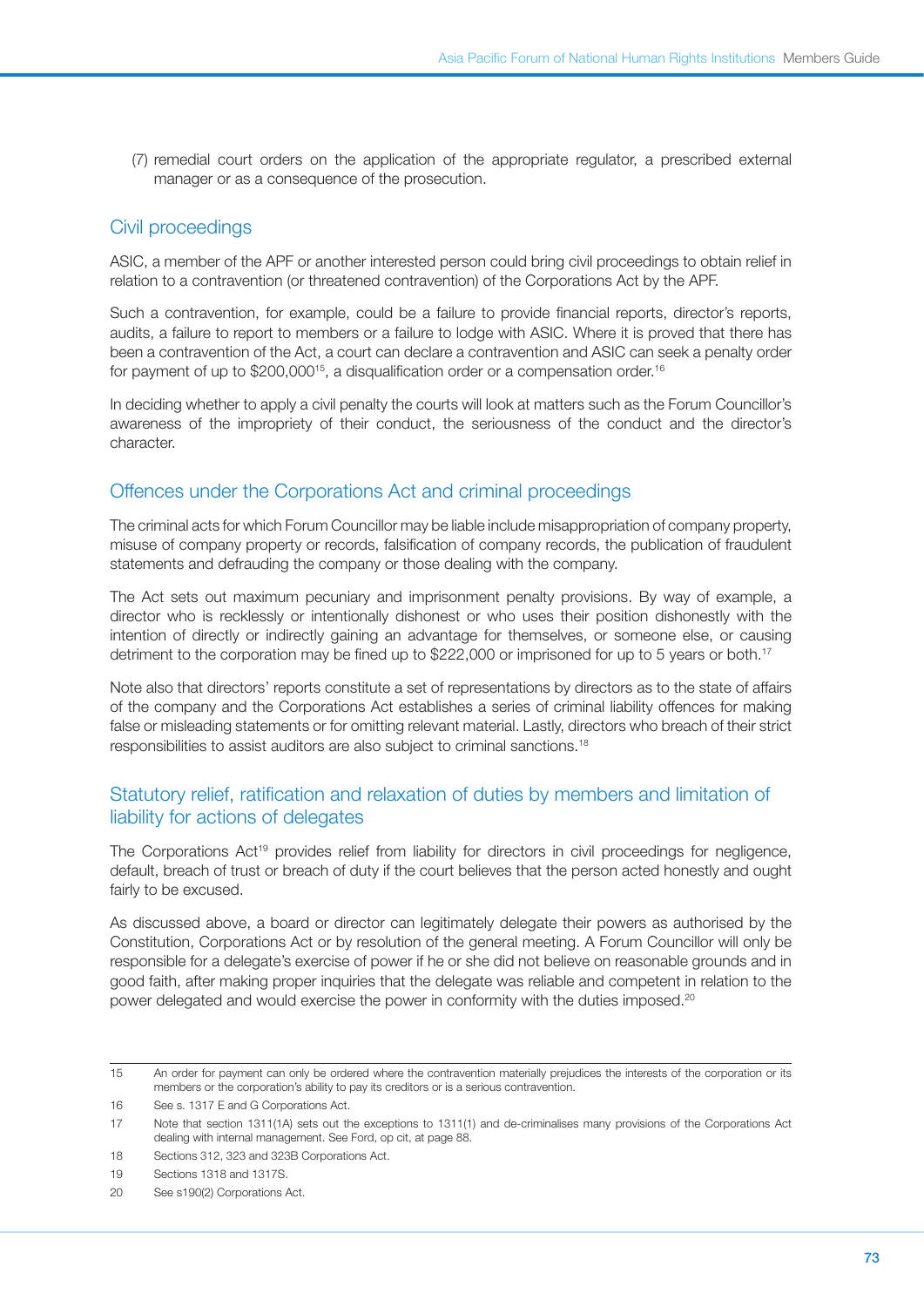# Appendix 5: APF expense and travel claims guidelines

## 1. Definition of official travel

Travel by APF sponsored participants to conduct business on behalf of the APF; or to attend meetings, workshops or training programs sponsored or organised by the APF; is considered to be official travel and therefore must be approved by the Forum Council or APF Secretariat prior to travel being undertaken.

# 2. Expense and travel claims

The APF shall reimburse the following types of expense and travel claims relating to official travel:

#### 2.1. Return economy airfare

The APF will fund the cheapest or most economical return economy class airfare available. Where possible, members should organise to book their travel via their local travel agents. Once a tentative itinerary has been organised, please forward a copy of this itinerary to the APF Secretariat, with the request to have the itinerary approved. Once the itinerary has been approved, please proceed to have the ticket issued and paid for, directly or by your institution.

The APF Secretariat may, in exceptional cases, pay for the ticket directly to the local travel agent prior to the travel being undertaken. Prior approval must be sought from the APF Secretariat.

#### 2.2 Accommodation

The APF will provide funding for accommodation (room only) for the official dates of the event. All personal miscellaneous costs, such as laundry, telephone costs, mini bar etc, shall be at the expense of the member. Any costs associated with any extended stay either prior to and/or after the event, must be met by the participant.

#### 2.3 Travel allowance

The APF shall provide an allowance to cover any meals and incidentals not already provided for in the program. The travel allowance shall be based on those rates as provided by the Australian Taxation Office (ATO).<sup>21</sup> ATO rates will be applied to all member institutions as well as secretariat staff.

In the case that a member institution's travel policy provides for a higher rate of travel allowance than the APF allowance, the APF rate applies. Member institutions may wish to supplement the APF rate from within their own budget.

### 2.4 Ground transportation

The APF shall fund those costs related to ground transportation to and from the airport.

<sup>21</sup> The taxation determination sets out the amounts that the Australian Government considers are reasonable for overseas travel allowance expenses. The current taxation determination TD 2009/15.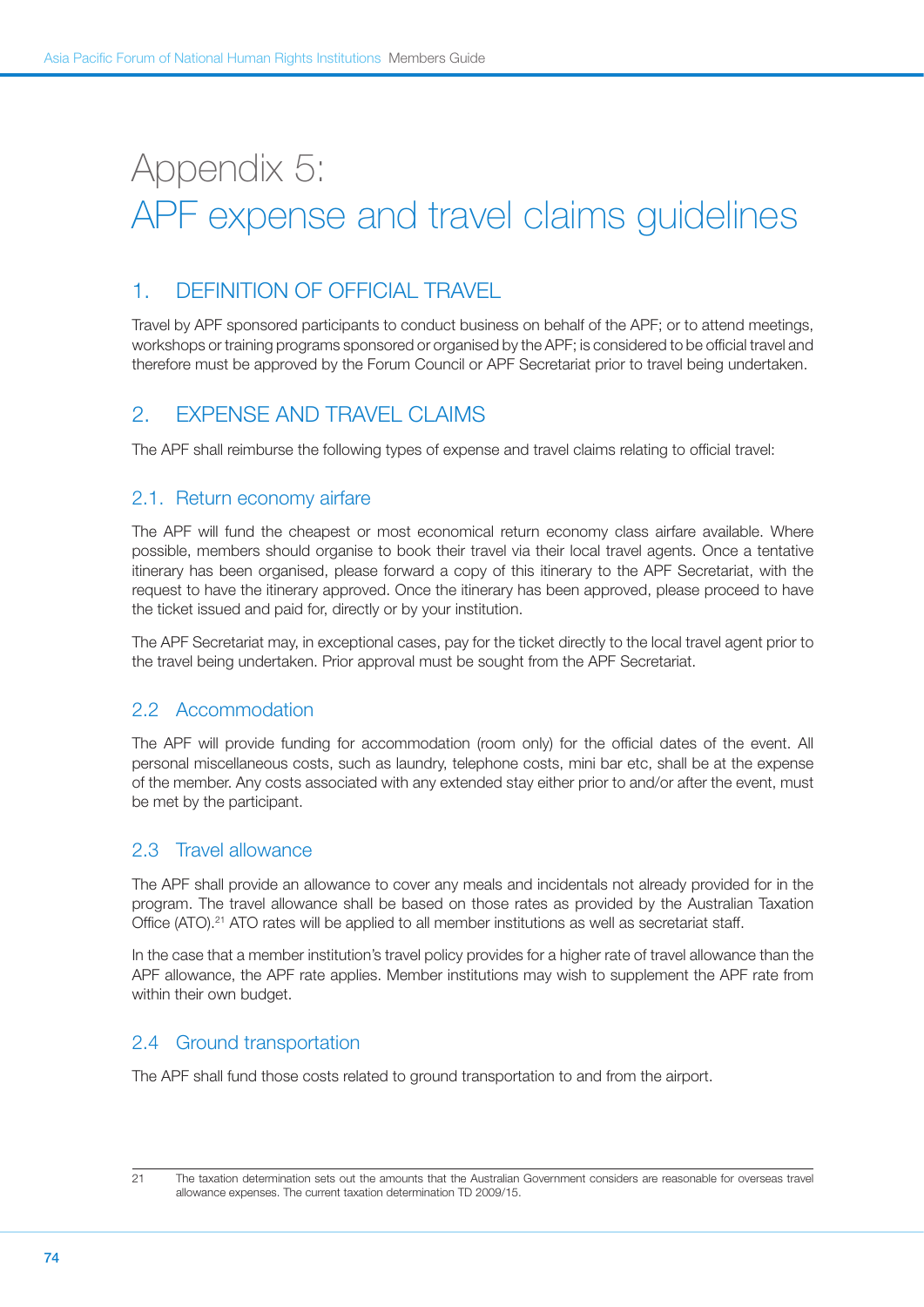#### 2.5 Visas

The APF shall fund the costs of obtaining a travel visa, if any, to the destination country.

## 3. Reimbursement claims procedure

The APF shall reimburse members for those abovementioned costs: airfare, travel allowance, ground transportation and visa fees (if any).

All claims for reimbursement must be accompanied by original official receipts and/or invoices and include the relevant bank account details for international telegraphic transfers.

A reimbursement claim is attached, however, claim forms can be obtained from Mr Kwame Owusu-Akyeampong, Finance Manager at kwameo@asiapacificforum.net

Completed reimbursement claim forms including receipts should be sent to the APF secretariat at the following address:

Asia Pacific Forum of National Human Rights Institutions GPO Box 5218 Sydney NSW 2001 AUSTRALIA

Please also fax/scan a copy of the reimbursement claim form, along with all required receipts to: +61 2 9284 9825 or <apf@asiapacificforum.net>

The APF shall make the reimbursement via international telegraphic transfer to the nominated bank account, within 10 working days of receipt of the claim.

Claims for reimbursements must be received by the APF Secretariat no later than 6 weeks after the event.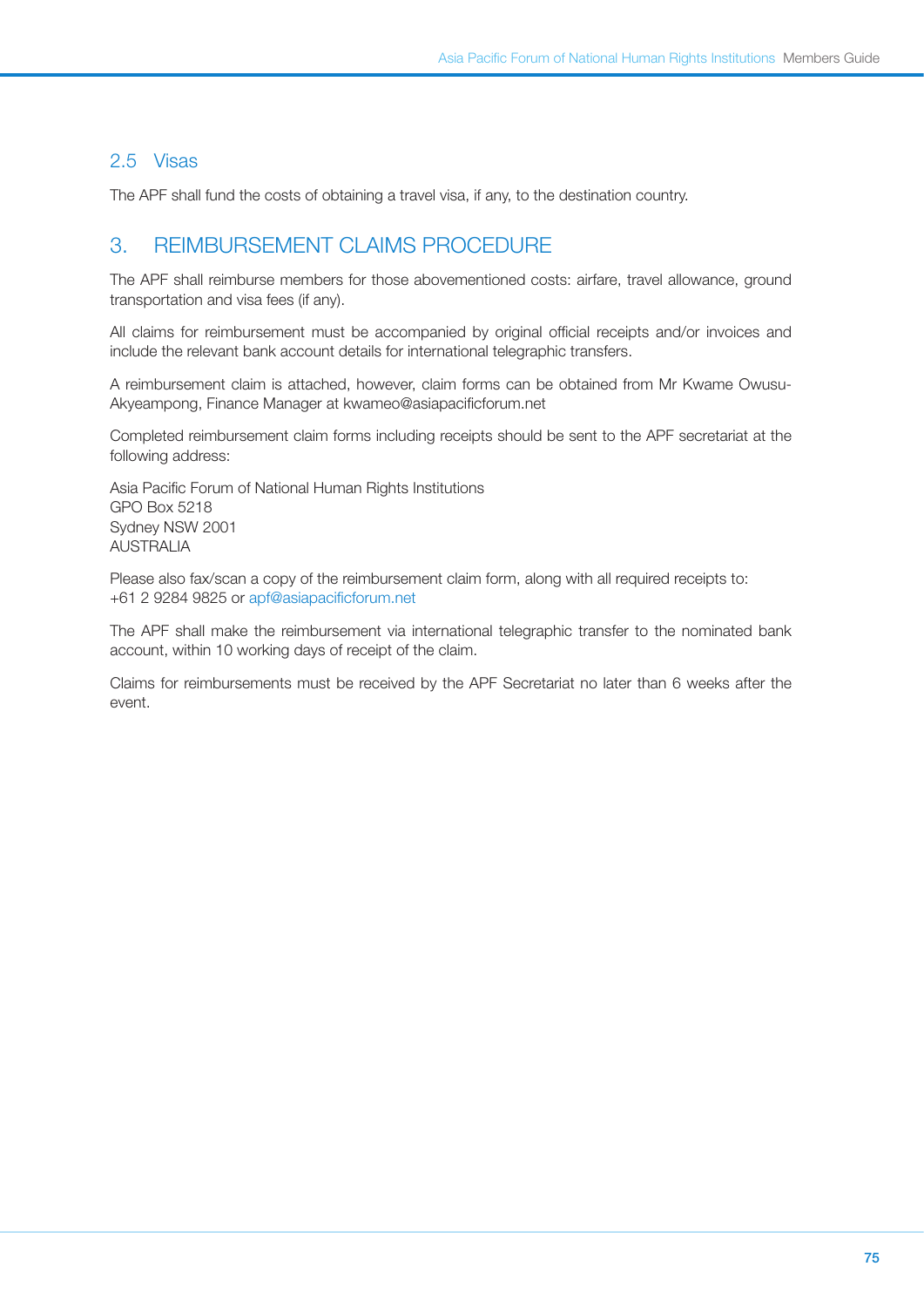

# Reimbursement claim form

# Funded delegates only

#### Travel

| <b>Date</b> | Origin city | <b>Destination</b> | <b>Airline</b> | Amount | Receipt<br>attached<br>- please<br>check box |
|-------------|-------------|--------------------|----------------|--------|----------------------------------------------|
|             |             |                    |                |        |                                              |
|             |             |                    |                |        |                                              |
|             |             |                    |                |        |                                              |
|             |             |                    |                |        |                                              |
|             |             |                    |                |        |                                              |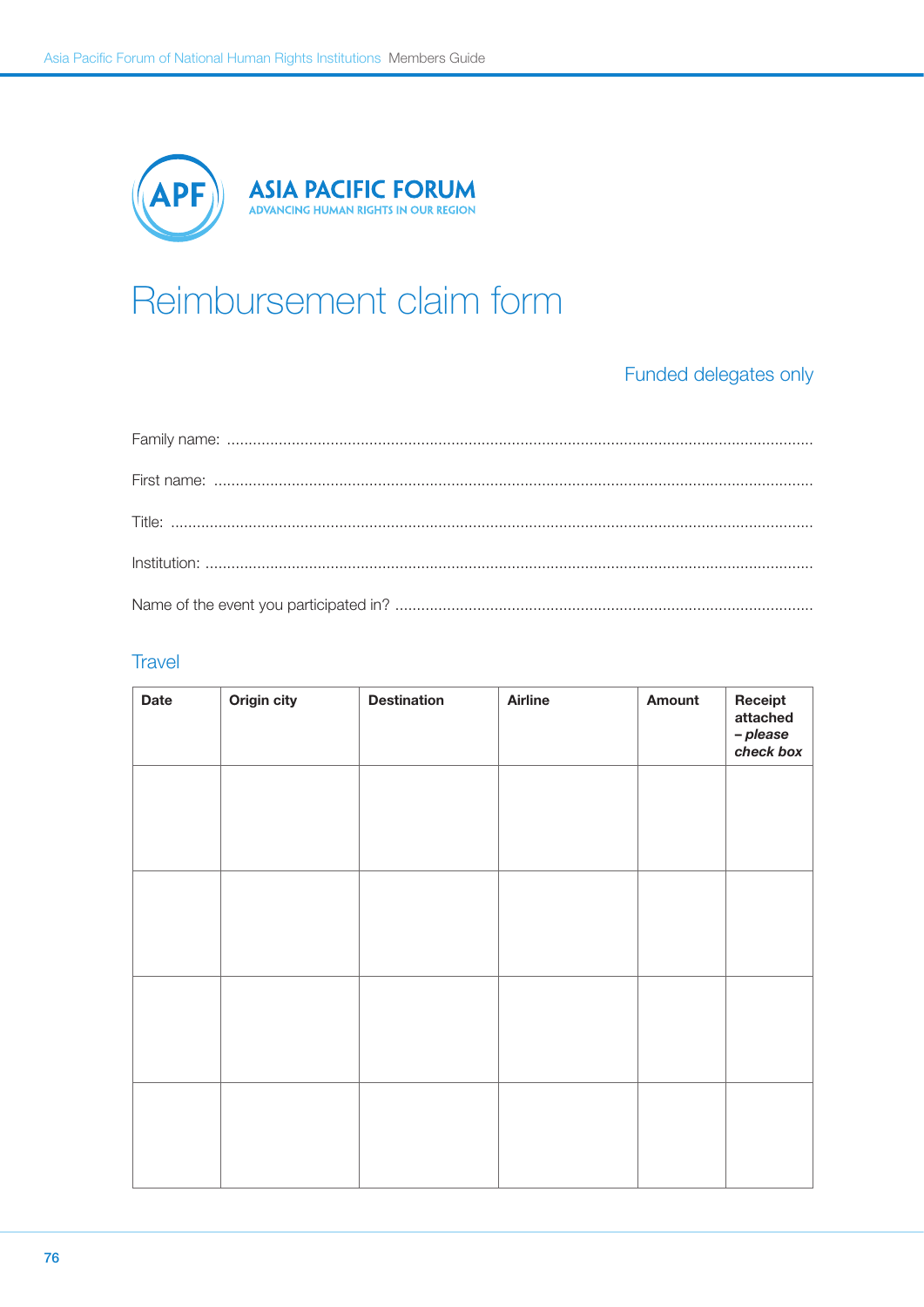| <b>Date</b> | Reason | Hotel | <b>Amount</b> | Receipt<br>attached<br>- please<br>check box |
|-------------|--------|-------|---------------|----------------------------------------------|
|             |        |       |               |                                              |
|             |        |       |               |                                              |

#### Accommodation – if mandatory stop-over was required only

# Ground transportation – to and from airport

| <b>Date</b> | From | To | Amount | Receipt<br>attached<br>– please<br>check box |
|-------------|------|----|--------|----------------------------------------------|
|             |      |    |        |                                              |
|             |      |    |        |                                              |

## Other expenses – e.g. Visa

| <b>Date</b> | From | To | Amount | Receipt<br>attached<br>– please<br>check box |
|-------------|------|----|--------|----------------------------------------------|
|             |      |    |        |                                              |
|             |      |    |        |                                              |

Please attach another claim form if more space is required.